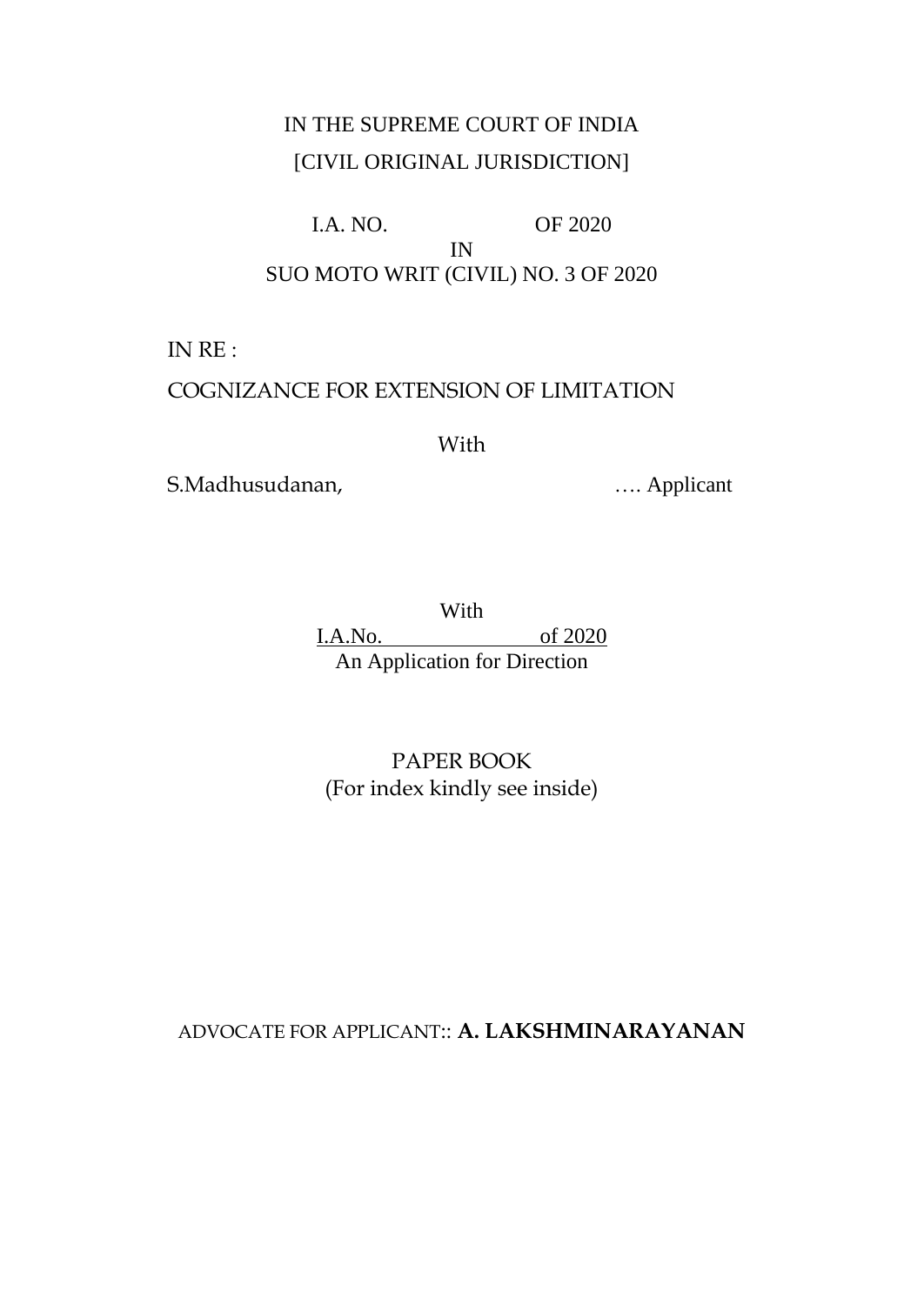# RECORD OF PROCEEDINGS

| Sl.No. | Date of record of proceedings | Pages |
|--------|-------------------------------|-------|
|        |                               |       |
|        |                               |       |
|        |                               |       |
|        |                               |       |
|        |                               |       |
|        |                               |       |
|        |                               |       |
|        |                               |       |
|        |                               |       |
|        |                               |       |
|        |                               |       |
|        |                               |       |
|        |                               |       |
|        |                               |       |
|        |                               |       |
|        |                               |       |
|        |                               |       |
|        |                               |       |
|        |                               |       |
|        |                               |       |
|        |                               |       |
|        |                               |       |
|        |                               |       |
|        |                               |       |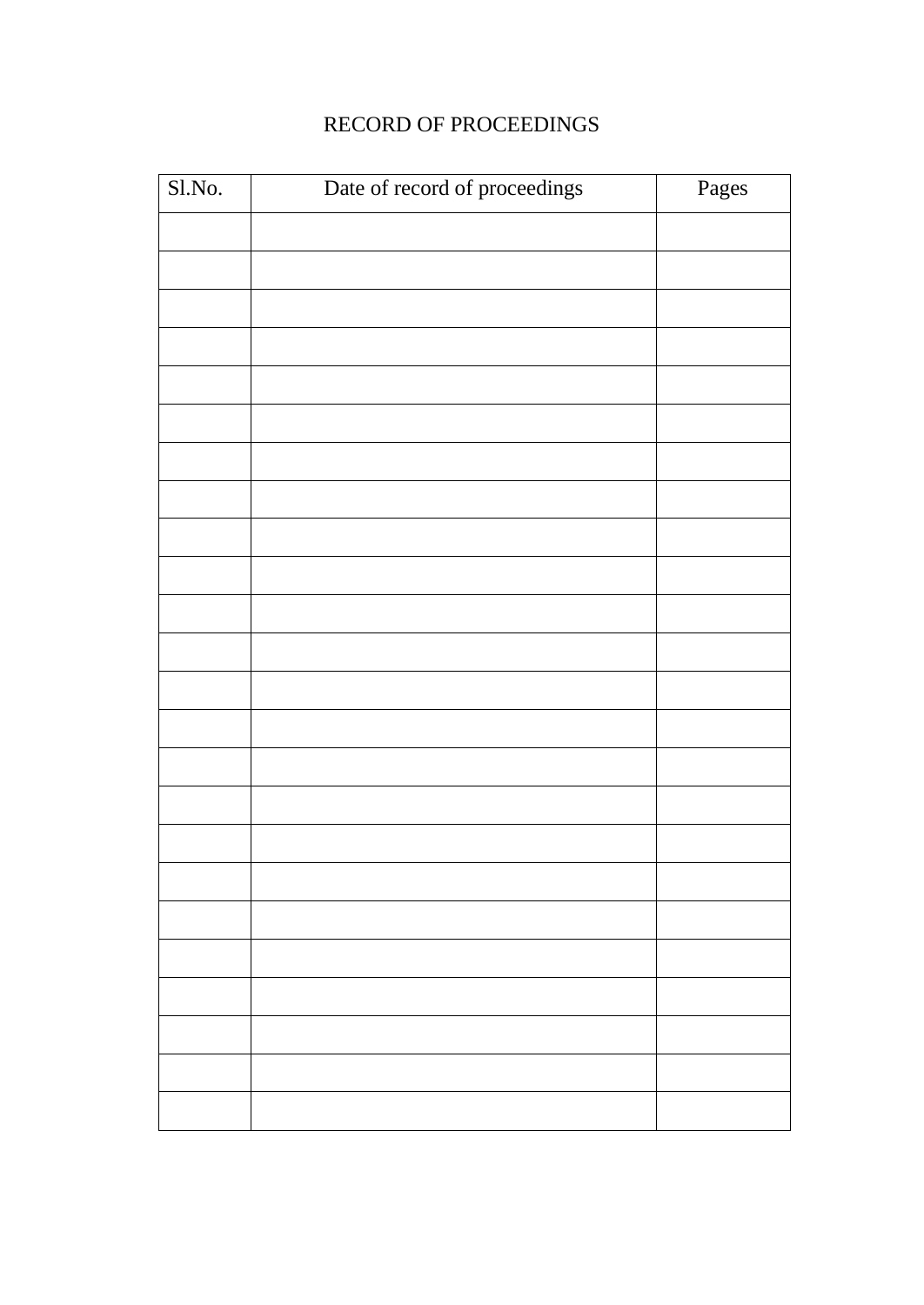# **INDEX**

| Sl.No.         | <b>Particulars</b>                        | <b>Pages</b> |
|----------------|-------------------------------------------|--------------|
| 1.             | Application for direction                 | $1-15$       |
|                |                                           |              |
| 2.             | <b>ANNEXURE A-1</b>                       | $16-18$      |
|                | A true and typed copy of the order        |              |
|                | dated 23.03.2020 in Suo Moto Writ         |              |
|                | Petition (Civil) No.3 of 2020 passed by   |              |
|                | this Hon'ble Court                        |              |
|                |                                           |              |
| 3.             | <b>ANNEXURE A-2</b>                       | 19-22        |
|                | A true and typed copy of the order        |              |
|                | dated 06.05.2020 in Suo Moto Writ         |              |
|                | Petition (Civil) No.3 of 2020 passed by   |              |
|                | this Hon'ble Court                        |              |
|                |                                           |              |
| $\overline{4}$ | <b>ANNEXURE A-3</b>                       | 23-33        |
|                | A true and typed copy of the order        |              |
|                | dated 23.03.2020 passed by this Hon'ble   |              |
|                | Court in Suo Motion Writ Petition (Civil) |              |
|                | 1 of 2020                                 |              |
|                | <b>ANNEXURE A-4</b>                       |              |
| 5.             |                                           | 34-46        |
|                | A true and typed copy of the order        |              |
|                | dated 11.05.2020 passed by the High       |              |
|                | Judicature at Madras<br>Court of          |              |
|                | Crl.OP(MD). No.5296 of 2020 titled as     |              |
|                | S.Kasi v State                            |              |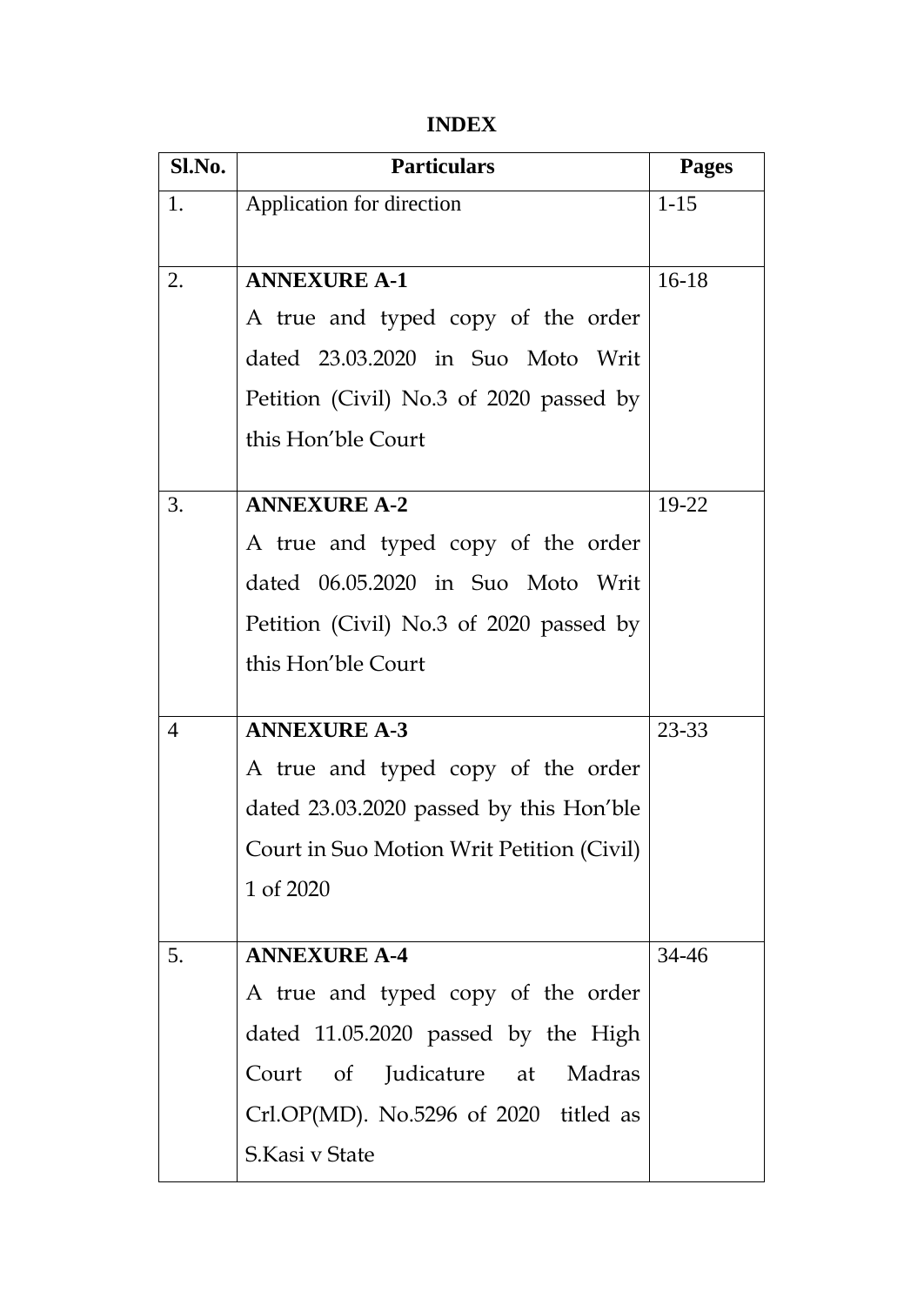| 6. | <b>ANNEXURE A-5</b>                            | $47 - 62$ |
|----|------------------------------------------------|-----------|
|    | A true and typed copy of the order dated       |           |
|    | 08.05.2020 passed by the High Court of         |           |
|    | Judicature at Madras in CRL OP(MD).            |           |
|    | No.5291 of 2020 <i>titled as</i> Settu v State |           |
|    |                                                |           |
| 7. | <b>ANNEXURE A-6</b>                            | 63-69     |
|    | A true and typed copy of the order             |           |
|    | dated 12.05.2020 passed by the High            |           |
|    | Court of Uttarakhand in First Bail             |           |
|    | Application No.511 of 2020 titled as           |           |
|    | Vivek Sharma V State of Uttarakhand            |           |
|    |                                                |           |
| 8. | <b>ANNEXURE A-7</b>                            | 70-74     |
|    | A true and typed copy of the order             |           |
|    | dated 12.05.2020 passed by the High            |           |
|    | Court of Judicature at Madras                  |           |
|    |                                                |           |
| 9  | Vakalatnama                                    | 75        |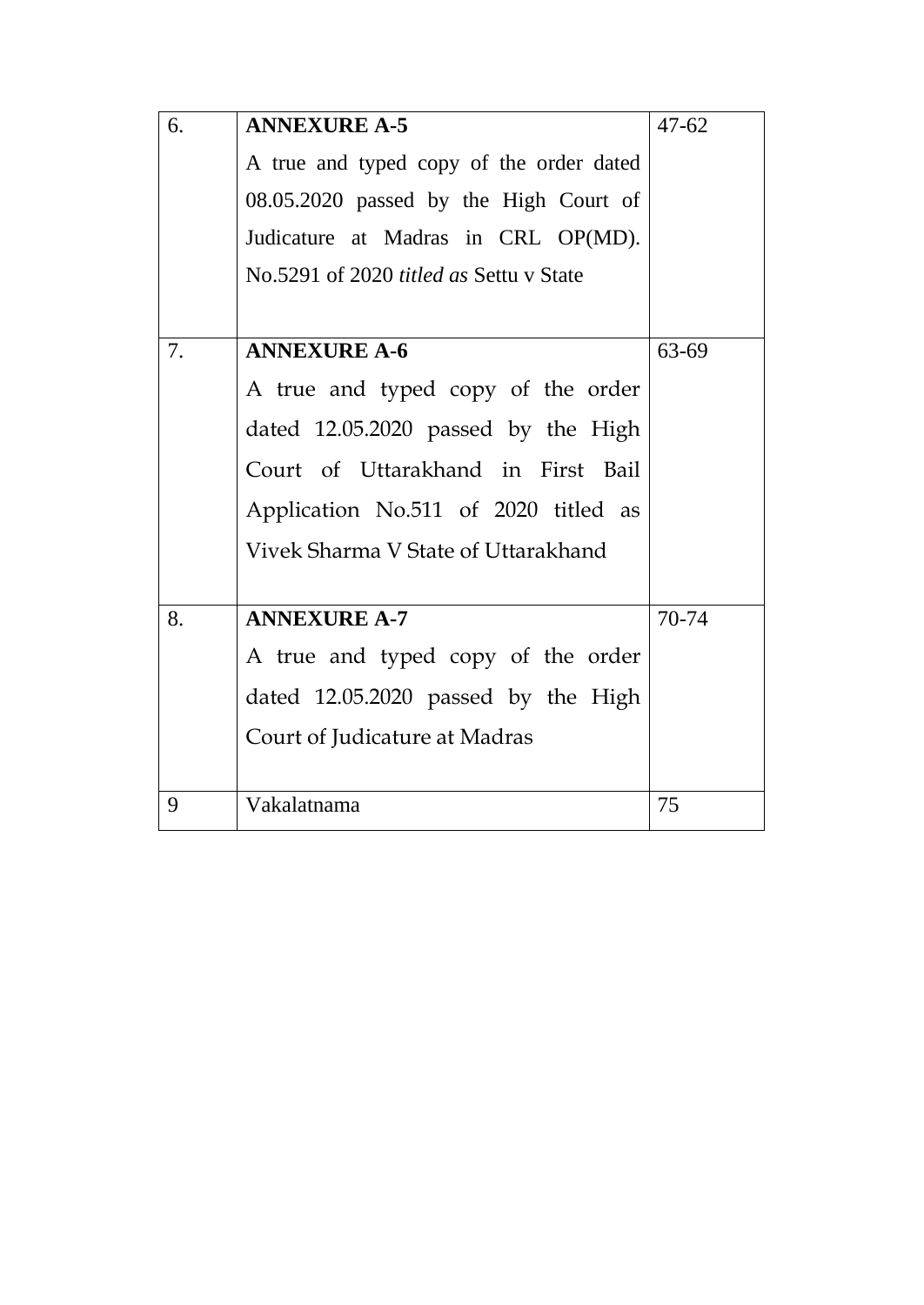# IN THE SUPREME COURT OF INDIA [CIVIL ORIGINAL JURISDICTION]

# I.A. NO. OF 2020 IN SUO MOTO WRIT (CIVIL) NO. 3 OF 2020

IN RE :

# COGNIZANCE FOR EXTENSION OF LIMITATION

With

S.Madhusudanan, S/o Late K.K.Srinivasan R/o No 12/39, Sunkuwar Street Triplicane, Chennai Tamil Nadu 600 005

…. Applicant

### AN APPLICATION FOR DIRECTION

TO

THE HON'BLE CHIEF JUSTICE OF INDIA AND HIS COMPANION JUSTICES OF THE HON'BLE SUPREME COURT OF INDIA

# THE HUMBLE PETITION ON BEHALF OF THE APPLICANT NAMED ABOVE NAMED

### MOST RESPECTFULLY SHEWETH

1. It is humbly submitted that the applicant in the present Interim Application is an advocate by profession and has more than 15 years of standing at the BAR and is a regular practioner in the High Court of Madras. At the outset it is submitted that the, applicant is not in any manner seeking to challenge the order(s)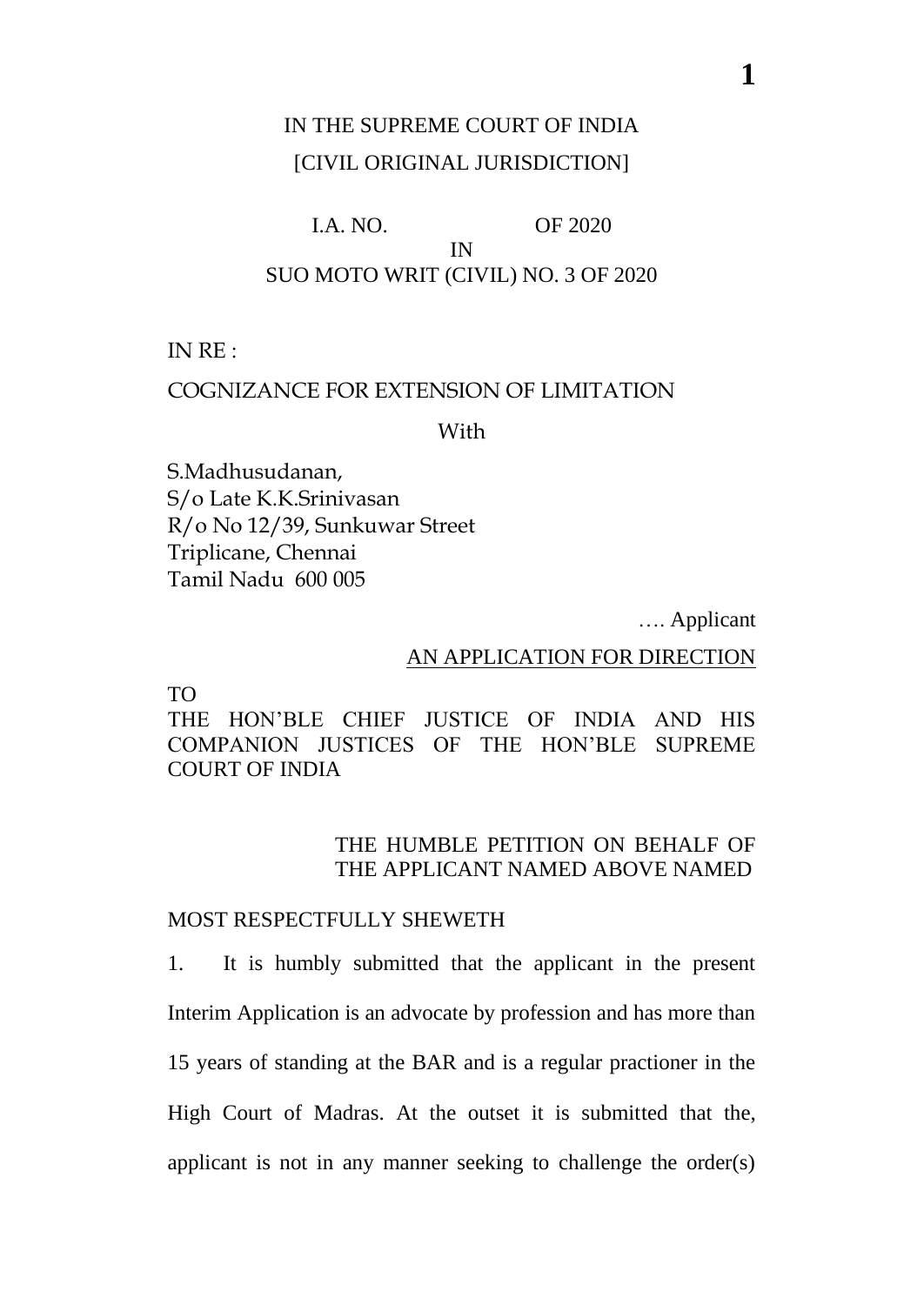dated 23.03.2020 and 06.05.2020 passed by this Hon'ble court in the above Writ Petition. The applicant has filed the present application only to seek for a direction of this Hon'ble Court to clarify as to whether by the order dated 23.03.2020 it was intended to encompass Section 167(2) of the Code of Criminal Procedure ("Cr.PC" for short) too.

2. It is humbly submitted that this Hon'ble Court vide order dated 23.04.2020 passed in the above Writ Petition extended the period of limitation for all proceedings with effect from 15.03.2020 till further orders (A true and typed copy of the same is hereby annexed and marked as **ANNEXURE A-1 (Pages 16 to 18)**. The relevant portions of the order is extracted below

*"To obviate such difficulties and to ensure that lawyers/litigants do not have to come physically to file such proceedings in respective Courts/Tribunals across the country including this Court, it is hereby ordered that a period of limitation in all such proceedings, irrespective of the limitation prescribed under the general law or Special Laws whether condonable or not shall stand extended w.e.f. 15th March 2020 till further order/s to be passed by this Court in present proceedings."*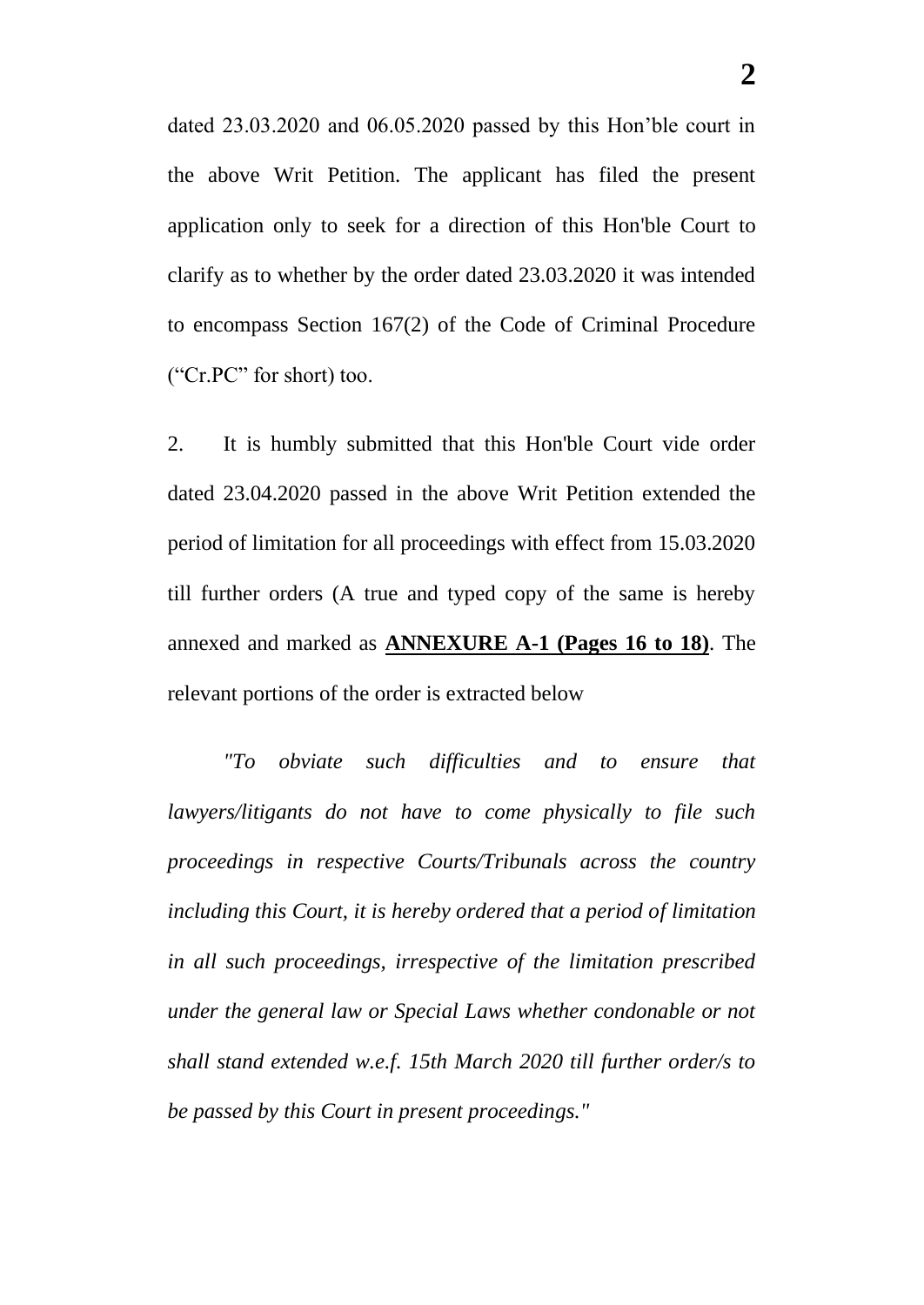The above said order was clarified by this court vide order dated 06.05.2020 to include the period of limitation prescribed under the Arbitration and Conciliation Act, 1996 and Negotiable Instruments Act, 1881 to include in the ambit of the said order (A true and typed copy of the same is hereby annexed and marked as **ANNEXURE A-2 (Pages 19 to 22)**. The relevant portions of the order are extracted below.

*"it is hereby ordered that all periods of limitation prescribed under the Arbitration and Conciliation Act, 1996 and under section 138 of the Negotiable Instruments Act 1881 shall be extended with effect from 15.03.2020 till further orders to be passed by this Court in the present proceedings".*

3. It is humbly submitted that this Hon'ble Court vide order dated 23.04.2020 passed in the above Writ Petition, realising the plight of the prisoners had directed the high court to constitute high level committee and to release prisoner on parole or bail (A true and typed copy of the same is hereby annexed and marked as **ANNEXURE A-3 (Pages 23 to 33)**. The relevant portions of the said order is extracted below

*"We direct that each State/Union Territory shall constitute a High Powered Committee comprising of (i) Chairman of the State*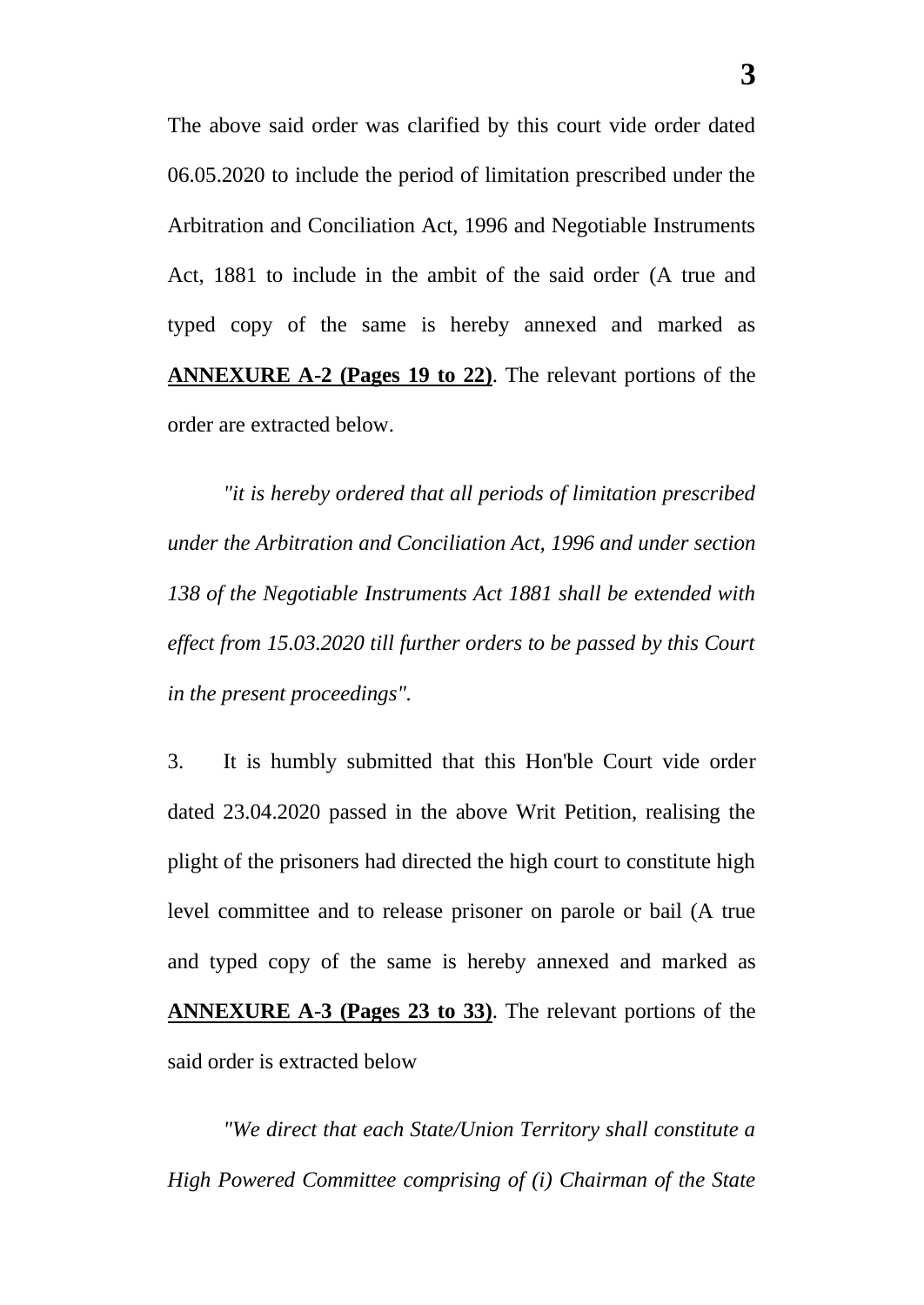*Legal Services Committee, (ii) the Principal Secretary (Home/Prison) by whatever designation is known as, (ii) Director General of Prison(s), to determine which class of prisoners can be released on parole or an interim bail for such period as may be thought appropriate. For instance, the State/Union Territory could consider the release of prisoners who have been convicted or are undertrial for offences for which prescribed punishment is up to 7 years or less, with or without fine and the prisoner has been convicted for a lesser number of years than the maximum."*

A conjoined reading of both the orders have been passed one to obviate the difficulty of litigants in filling appeal or suit wherein the time limit was to expire on 15-3-2020. Whereas the later is clearly states that this Honble Court was more concerned of the prisoners too, who are in judicial custody to be release on bail or parole by the committees.

4. It is humbly submitted that the order of this Hon'ble Court dated 23.03.2020 was sought to be misinterpreted by the prosecution that it would be applicable to Sec 167(2) Cr.P.c too. This has been subject to different interpretations by different high courts and co-ordinate benches of the same high court. This has resulted in great amount of confusion and uncertainty among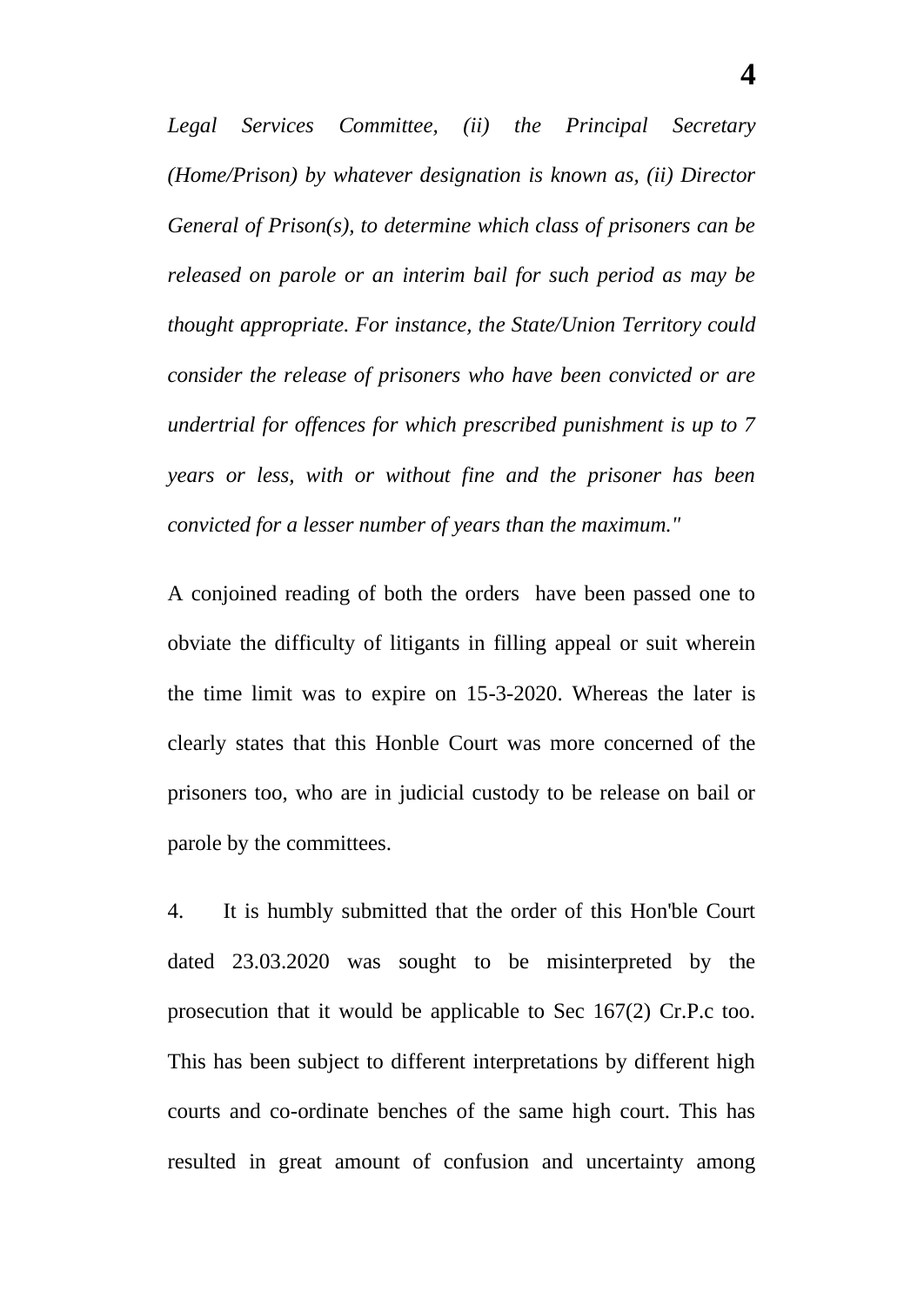litigants, lawyers and the Lower Judiciary. The relevant extracts of orders passed by different high courts are listed below

**S.Kasi v State Crl.OP(MD). No.5296 of 2020** (Madras High Court) Dated 11.05.2020 (A true and typed copy of the same is hereby annexed and marked as **ANNEXURE A-4 (Pages 34 to 46)**

*"7. No doubt in the above order the Honourable Supreme Court has not specifically mentioned that police investigation should also be covered by the said order. However, the Apex Court while invoking its extraordinary power conferred in Article 142 of the Constitution during an extraordinary circumstances has clearly expressed his intention and reason for passing such order. The order has been passed to obviate the difficulties faced by the litigants across the country in filing their petitions/applications/suits/appeals/ all other proceedings (emphasis added). Therefore it is appropriate for any prudent person to appreciate the order of the Honourable Apex Court in a holistic perspective. The pandemic situation, total nationwide lockdown, restrictions on movement, fear of death looming large paralysing the routine function of the administration including judiciary were the reason for issuing such order. The Honourable Supreme Court to render complete justice has invoked Article 142*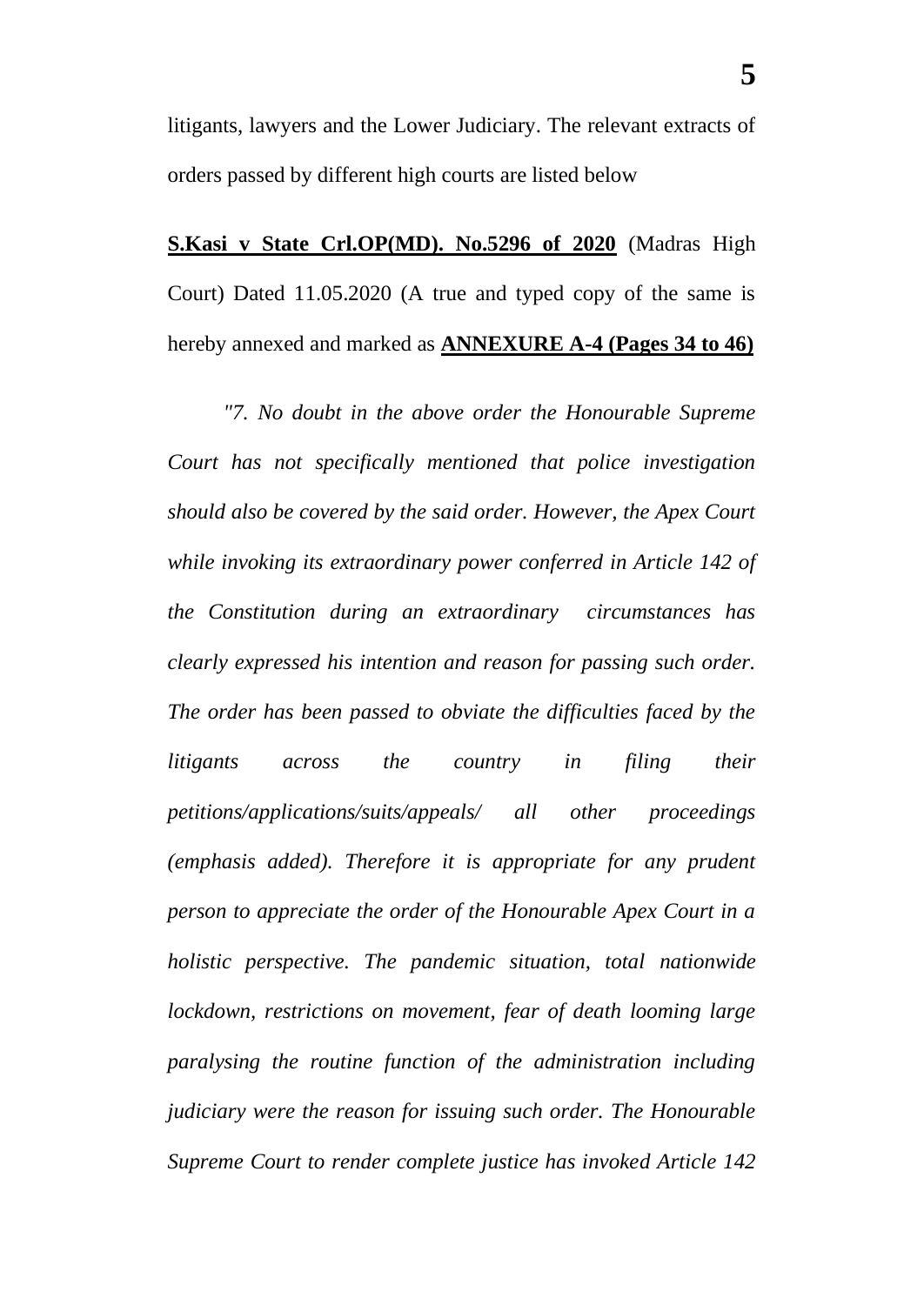*and passed this order. No courts below obliterate the intention of the Supreme Court by offering pedantic interpretation. Oblivious of the provisions of law and spirit behind such laws."*

**Settu v State CRL OP(MD). No.5291 of 2020**(Madras High Court) Dated 08.05.2020 (A true and typed copy of the same is hereby annexed and marked as **ANNEXURE A-5 (Pages 47 to 62)**

*10.The point to note is after the expiry of the limitation period, the application or appeal cannot be straightaway admitted. That is why, the Hon'ble Supreme Court in its benevolence has ordered that the period of limitation shall stand extended during this lock-down period. Thus, the litigants will not lose their rights. But, filing of final report stands on a different footing altogether. Section 167 (2) of Cr.Pc does not bar the filing of final report even after the period specified therein. The implication of Section 167 (2) is that if the final report is not filed within the time limit prescribed therein, the magistrate will be divested of the jurisdiction to authorise the detention of the accused person beyond the said period, if the accused is prepared to and does furnish bail. The expiry of the period results in accrual of right in favour of the accused. Even though this time limit is referred to as period of limitation, technically it is not. It is only Chapter XXXVI*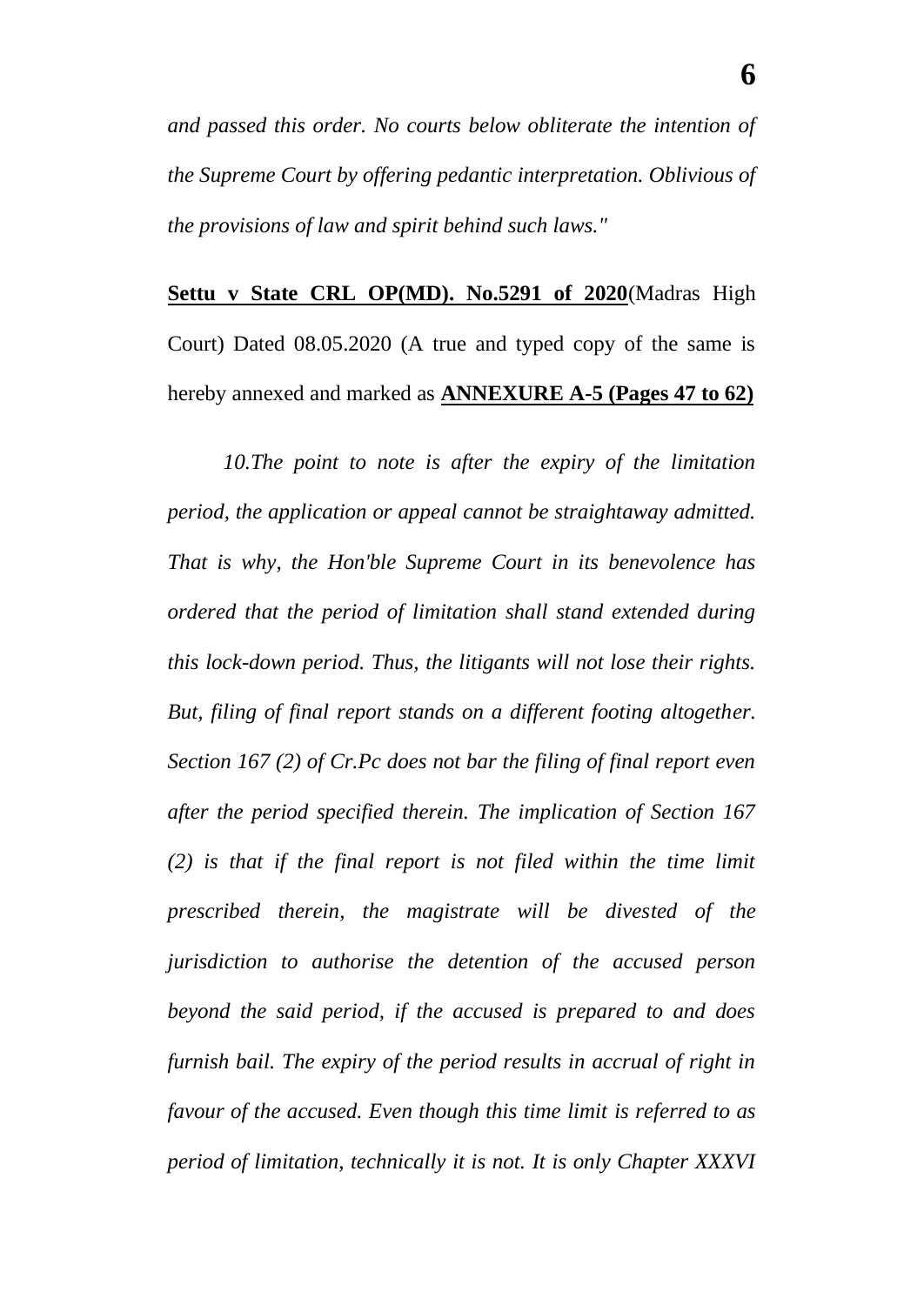*of Cr.Pc that deals with limitation for taking cognizance of certain offences. Even Section 167 (5) of Cr.Pc has been interpreted to mean that the magistrate shall only make a direction for stopping further investigation in a summons case if it is not concluded within the period of six months and the said period has not been extended and it does not bar the magistrate from taking cognizance based on the final report filed thereafter. Hence, Section 167 of Cr.PC cannot be construed as containing the period of limitation for filing of final reports."*

**<u>Vivek Sharma V State of Uttarakhand</u>** (First Bail Application No.511 of 2020) (Uttarakhand High Court) dated 12.05.2020 (A true and typed copy of the same is hereby annexed and marked as

#### **ANNEXURE A-6(Pages 63 to 69)**

*"8. The Hon'ble Supreme Court has not mentioned in the said Orders that investigation will be covered under these Orders. The Orders of the Hon'ble Supreme Court are binding on all the courts including High Courts. No court has the right to interpret the Orders passed by the Hon'ble Apex Court. Therefore, the police investigation is not covered under the Orders of the Hon'ble Supreme Court."*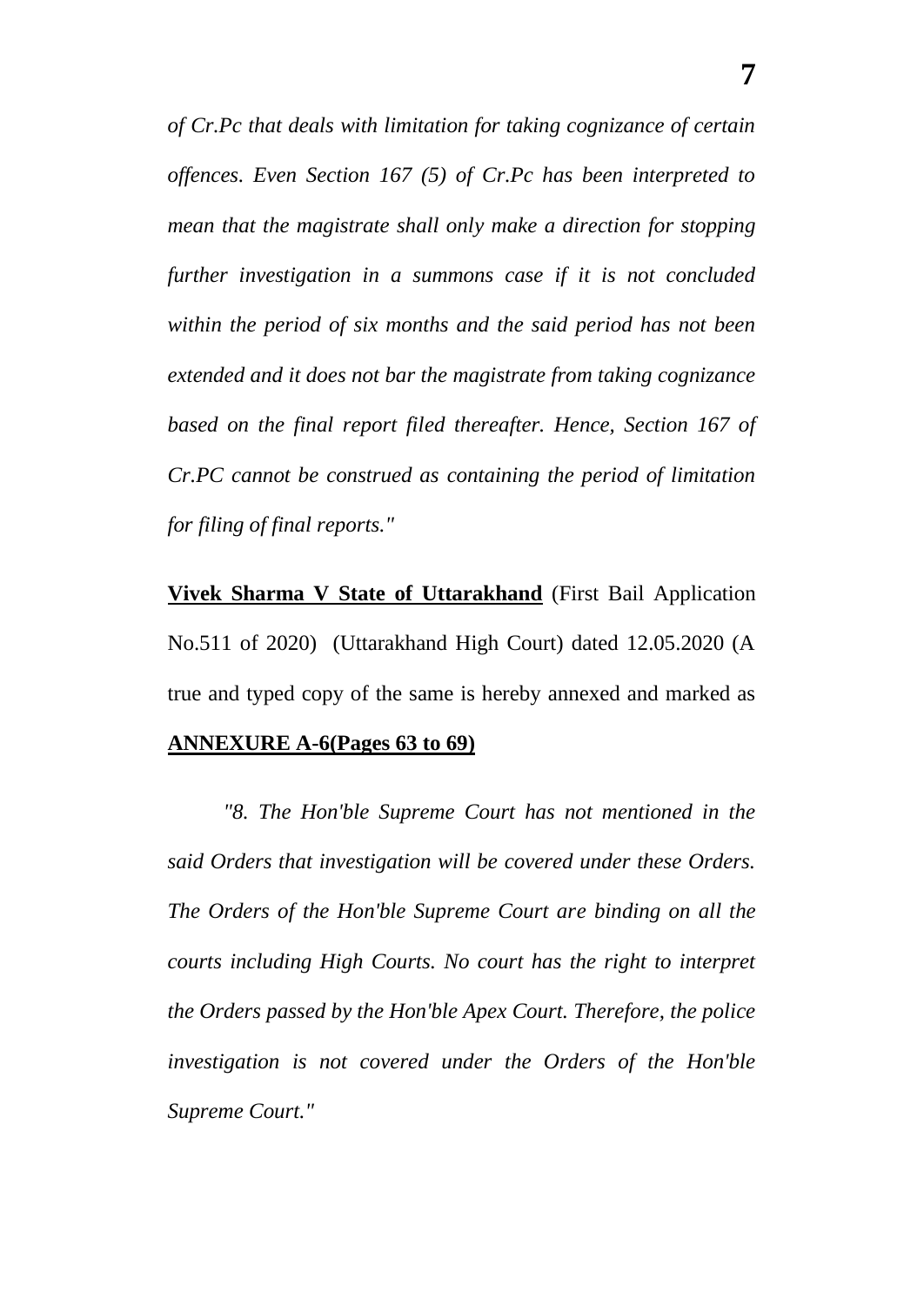5. It is humbly submitted that the Hon'ble Chief Justice of Madras High Court in the light of the conflicting judgments, referred the conflict of question of law to a larger bench for authoritative pronouncement by order dated 12.05.2020 (A true and typed copy of the same is hereby annexed and marked as **ANNEXURE A-7 (Pages 70 to 74)**. The relevant portions of the same is extracted below

*"Thus there are two conflicting opinions arising out of the orders referred to above and in my considered view, since the same is likely to have a direct impact on bail orders to be passed by the Subordinate Judiciary or even by this Court, the matter deserves to be resolved by an authoritative pronouncement. Accordingly, in exercise of the powers conferred under Order I Rule 6 of the Madras High Court Appellate Side Rules the conflict between the above said two orders raising a pure question of law based on the interpretation of the order of the Supreme Court dated 23rd March, 2020 deserves to be clarified by an authoritative pronouncement. The reference to be answered that arises out of the said conflict of opinions is:* 

*"Whether the orders passed by the Apex Court on 23rd March, 2020 and 6th May, 2020 in Suo Motu Writ Petition (Civil) No.3 of*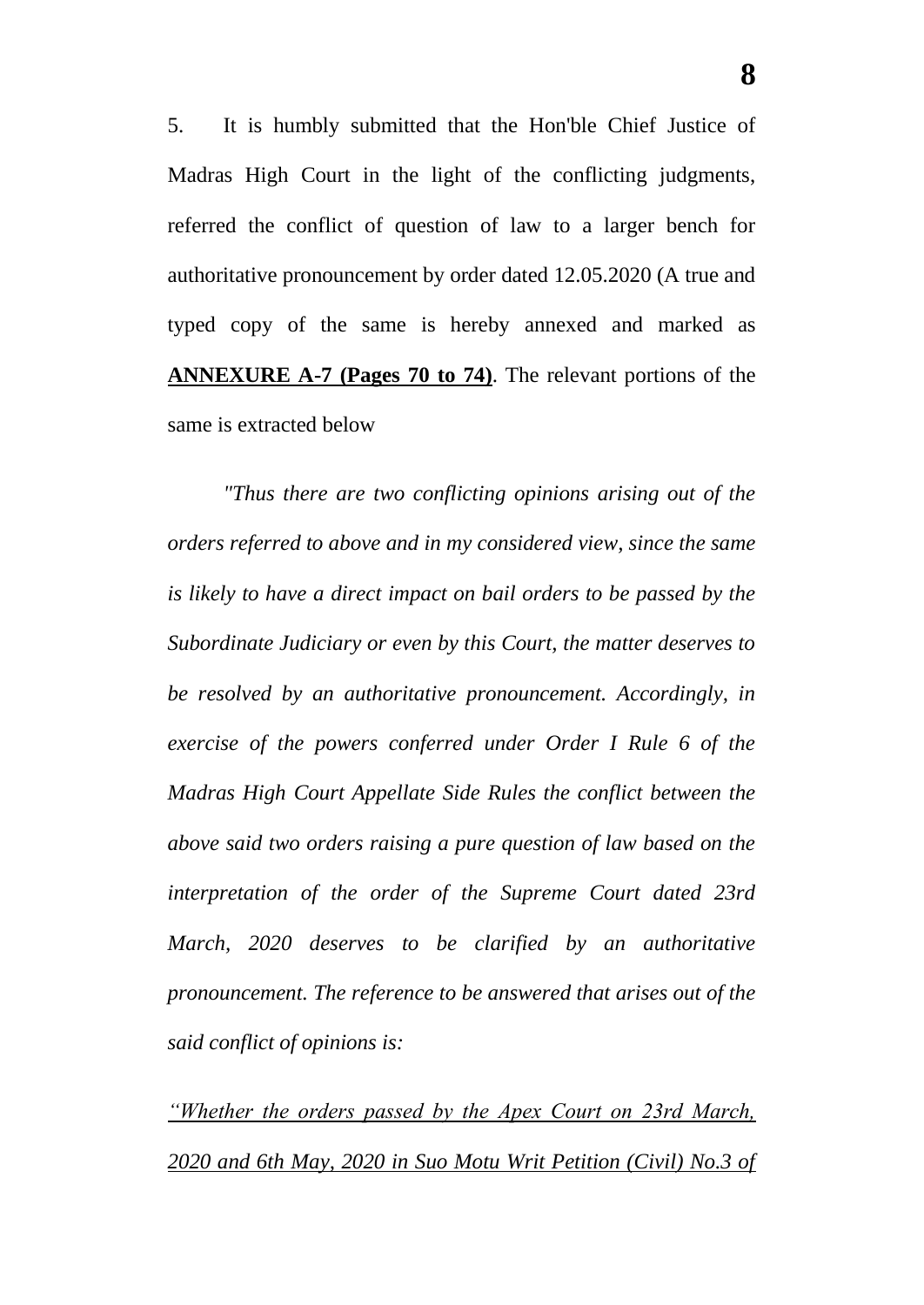*2020 also apply to the proceedings under Sec.167(2) Cr.P.C. and consequently which of the two opinions expressed by the learned single Judges in the case of Settu (supra) and Kasi (supra) lays down the law correctly?".*

6. It is humbly submitted that it is a well-established principle of law that the decision of this Hon'ble Court is not subject to convenient or different interpretation by any other court. The exercise now before the Larger Bench of the Hon'ble High Court of Madras(Madurai Bench), is to interpret the orders of this Hon'ble Court. With deep respect, such course of action at the hands of the larger Bench of the Hon'ble Madras High Court is impermissible as in any event it would amount to tinkering the order of this Hon'ble Court.

7. It is humbly submitted that confusion and uncertainty regarding the applicability of the order this Hon'ble Court dated 23.03.2020 to Section 167(2) of the Cr.P.C is affecting a large number of prisoners as they have not been released by the magistrates as per the mandate of the law, however their bail application are adjourned before different forums of the country in the present lockdown condition which has emerged due to social distancing. The interpretation done by various high court on this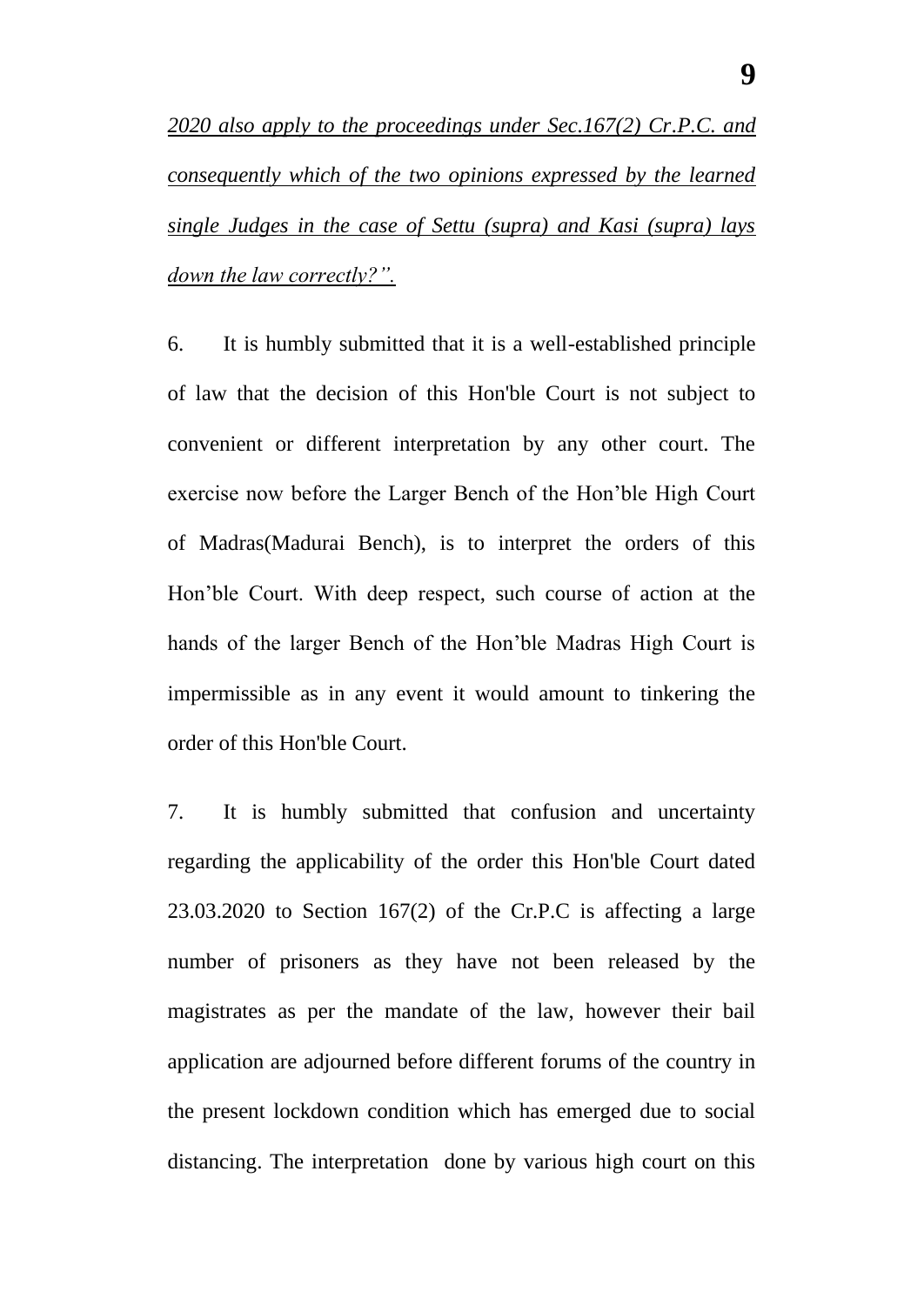issue, has resulted in defeating the accrued right of default bail which inures to an arrested person under Section 167(2) of the Cr.PC.

8. Section 167(2) of the Cr.Pc which is an enabling provision of the trial court to grant bail in the event the final report is not filed within 60 or 90 days. No Magistrate can however authorise the detention of the accused person in custody beyond this period, he has no other option but to release the accused on bail even without an application if he is prepared to and does furnish bail.

# 9. This Hon'ble Court in the case of **Achpal @ Ramswaroop vs The State Of Rajasthan : 2018 AIR SC 4647** held that

*"It must therefore be taken to be well settled that in terms of 3rd conclusion as recorded in Uday Mohanlal Acharya (supra), on the expiry of the period stipulated (in Section 167(2) of the Cr.PC), an indefeasible right accrues in favour of the accused for being released on bail on account of default by the investigating agency in the completion of the investigation within the period stipulated and the accused is entitled to be released on bail, if he is prepared to and furnishes the bail as directed by the Magistrate"*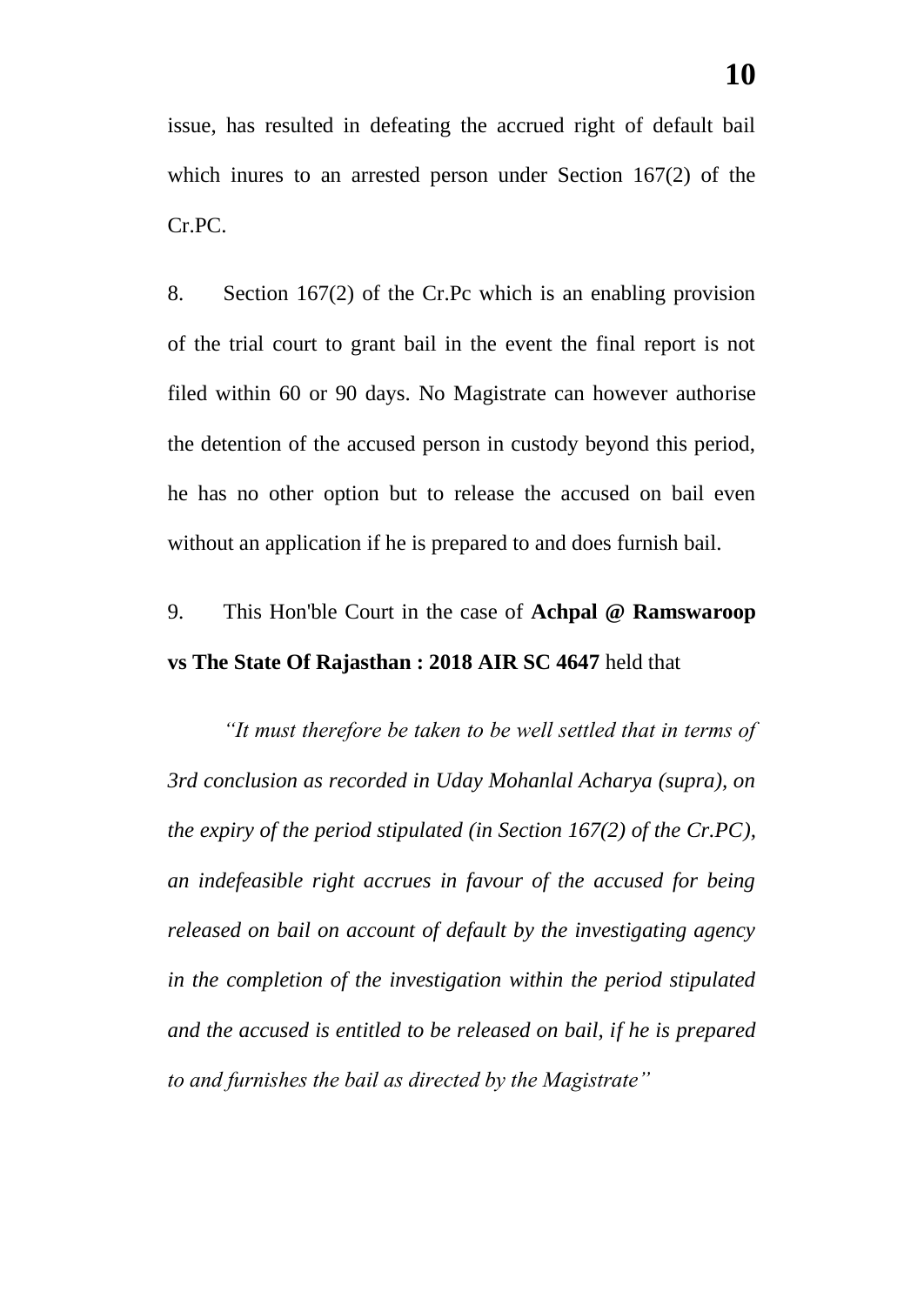This Hon'ble Court has further laid down that such right was not defeated even when an irregular/ improper charge sheet was filed within the stipulated period, but which came to be returned and a proper charge sheet was filed after the stipulated period.

10. It is settled principle of law as laid down by this Hon'ble Court that no merits are to be considered while exercising powers under Sec 167 cr.p.c as the same arises due to the default of the agencies.

11. The Hon'ble high courts have failed to take note of the order passed by this Hon'ble Court in Su moto W.P.No.1 of 2020, wherein this Hon'ble Court had directed all high courts to constitute high level committees to release prisoners due to the present pandemic. As such this would have eventually enabled the Honble high courts to appreciate that this Honble Court had never intended to defeat the rights of the prisoners as such it hasn't encompassed the order of limitation onto Sec 167 Cr.P.C.

12. The order passed in the above Writ Petition is to obviate litigants and lawyers from the difficulty of meeting with filing deadlines for Appeals before the respected Court in light of the Covid-19 pandemic, which among others had severely restricted their movement. The order passed with such noble considerations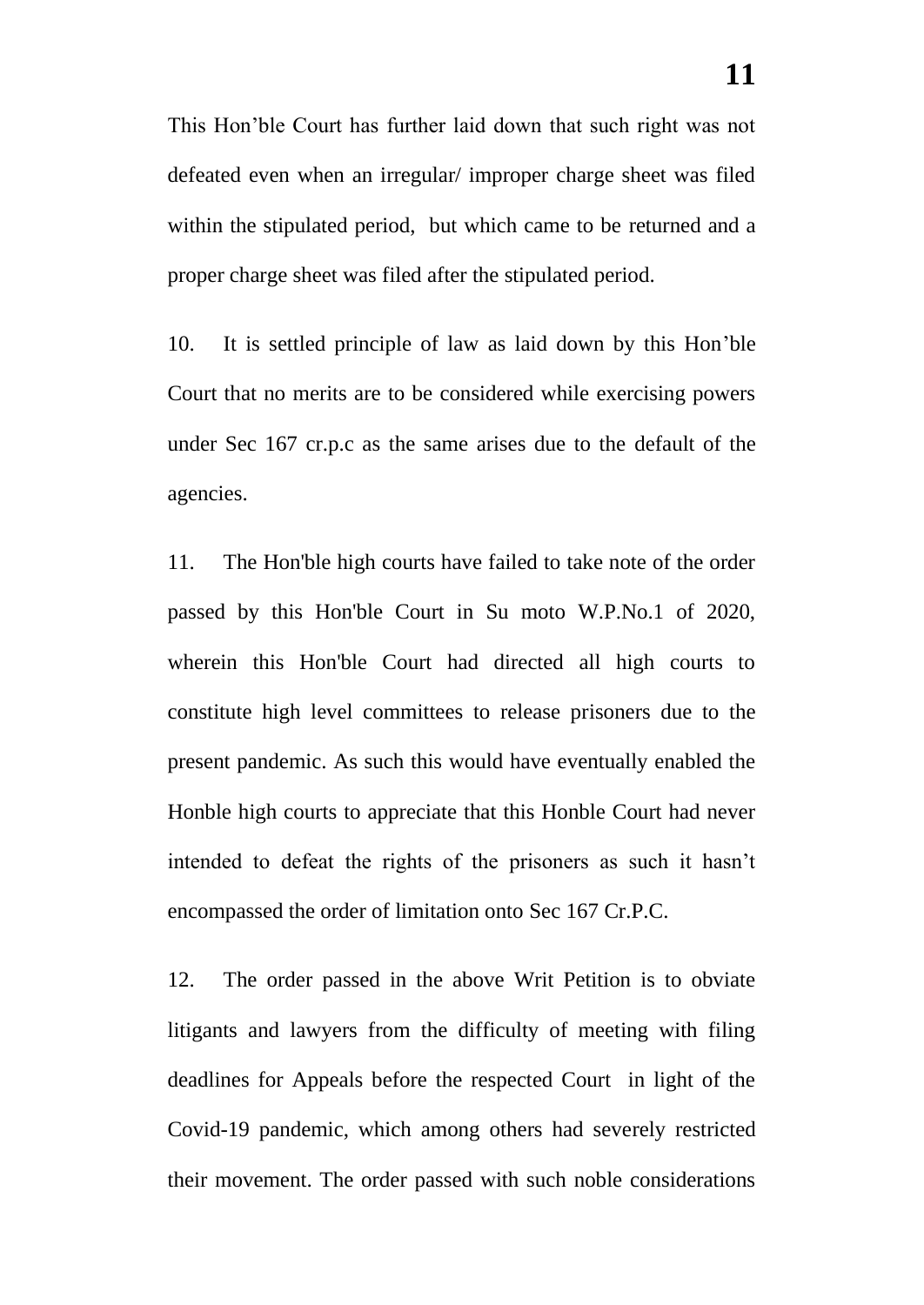cannot be misinterpreted by the high courts, resulting in enabling the investigating authorities in denying the statutorily right which is sought to be waived. As is too well settled, this Hon'ble Court even in exercise of its powers under Article 142 of the Constitution of India would not pass orders in conflict with express provisions of a statute, more so when the statutory provision is drawn from Article 21 of the Constitution of India.

13. In the event the non applicability is not clarified the divergent interpretation by the subordinate courts would result as a order of detention against the remand prisoners, thereby violate their Fundamental Right under Article 14 and 21 of the Constitution of India.

#### P R A Y E R

In the above circumstances it is therefore most respectfully prayed that this Hon'ble Court may pleased to:

i). To clarify that the order dated (s) dated 23.03.2020 and 06.05.2020 passed by this Hon'ble court in the above Writ Petition do not cover the time limit prescribed under Section 167(2) of the Code of Criminal Procedure for grant of bail.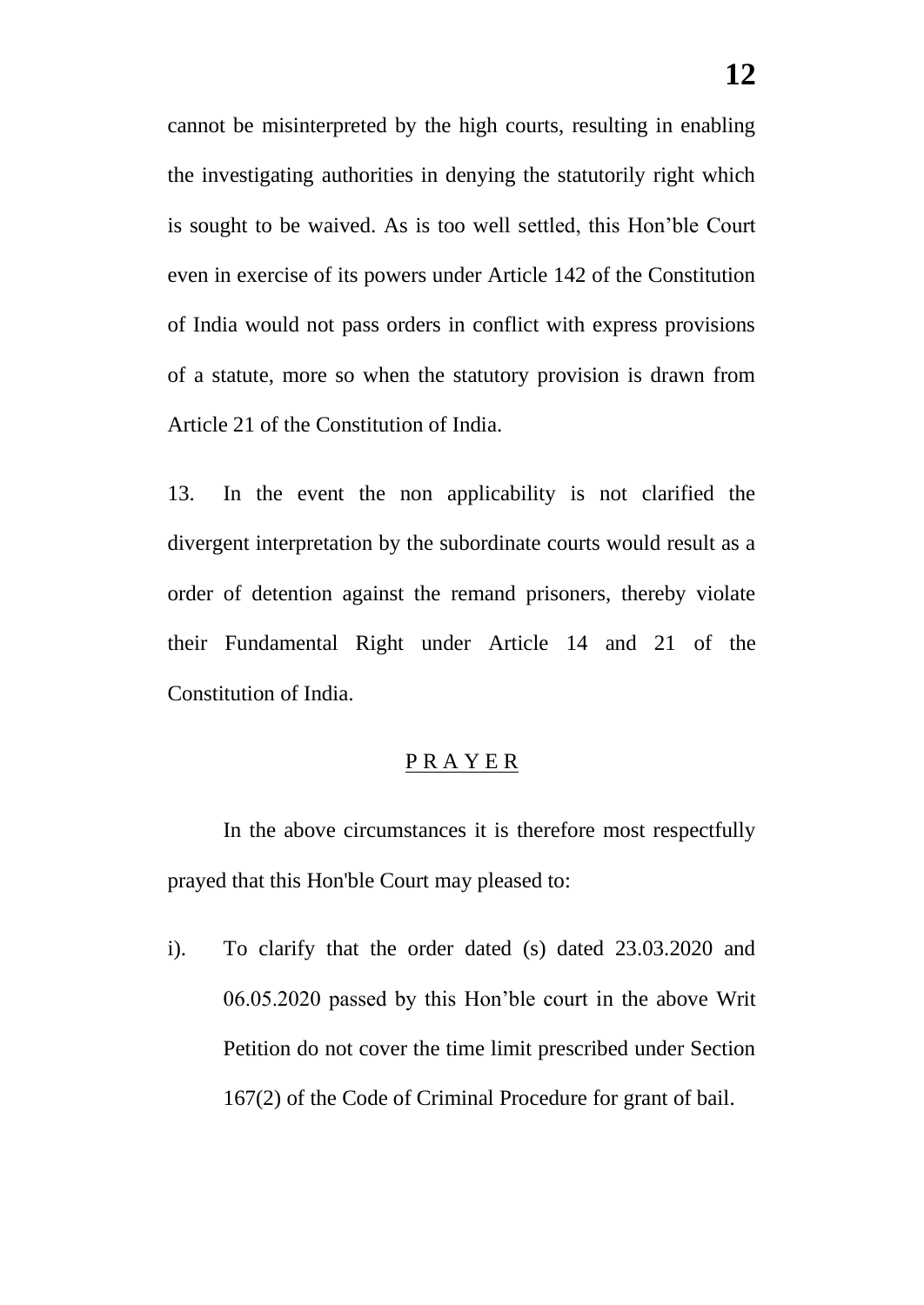- ii) To issue appropriate directions qua proceedings in relation to section 167(2) of the Criminal Procedure Code, 1973.
- iii) Pass such other order or orders as this Hon'ble Court would deem fit and proper in the facts and circumstances of the case.

AND FOR THE ACT OF KINDNESS ,THE APPLICANT AS IN DUTY BOUND SHALL EVER PRAY.

Drawn by

A.Velan, Advocate Navpreet Kaur, Advocate Filed by

A. LAKSHMINARAYANAN Advocate for the Applicant

Drawn on: 16.05.2020 Filed on : 16.05.2020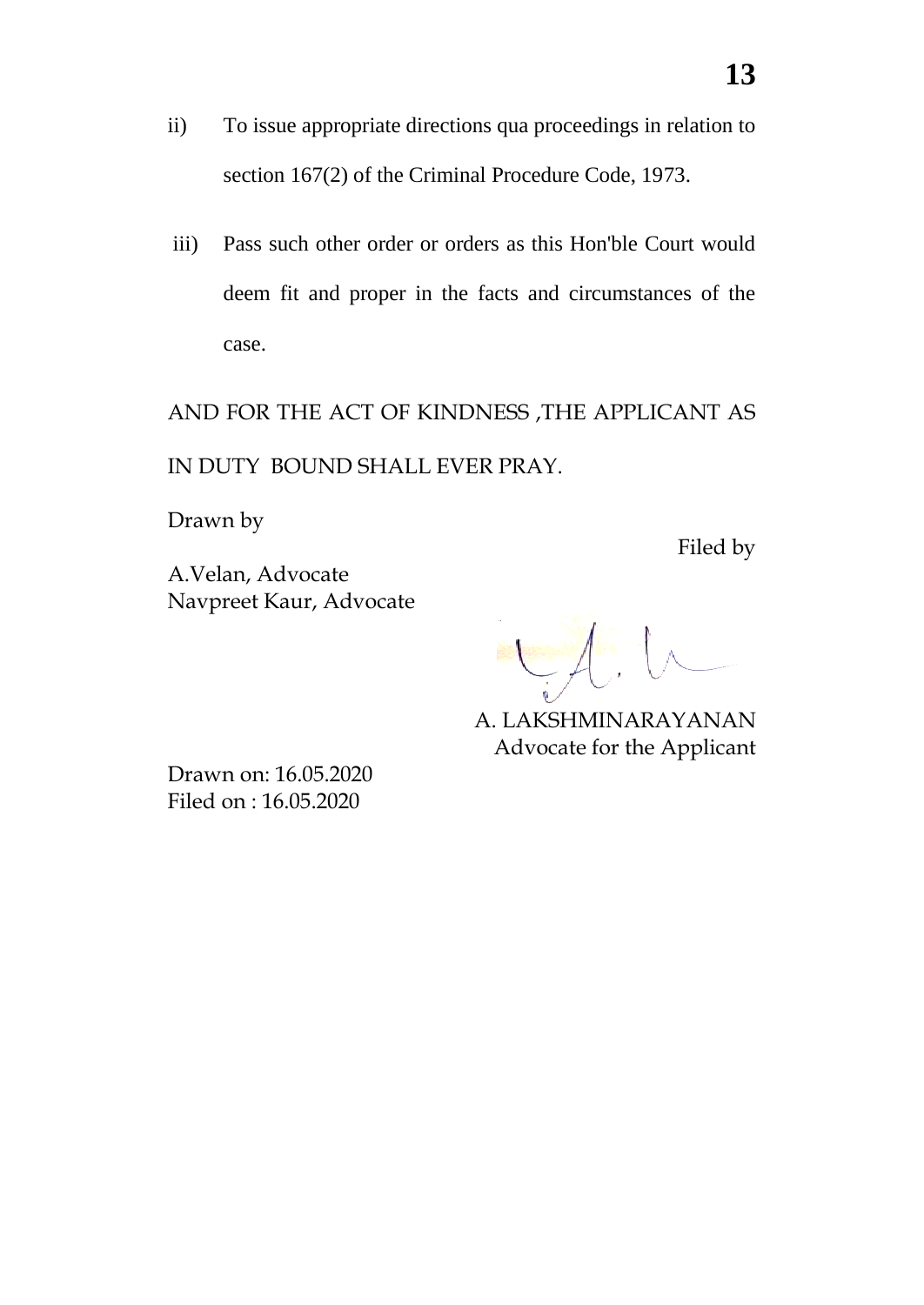# IN THE SUPREME COURT OF INDIA [CIVIL ORIGINAL JURISDICTION]

I.A. NO. OF 2020 IN SUO MOTO WRIT (CIVIL) NO. 3 OF 2020

IN RE :

### COGNIZANCE FOR EXTENSION OF LIMITATION

#### With

S.Madhusudanan, menyebabkan menyebabkan menyebabkan menyebabkan menyebabkan menyebabkan menyebabkan menyebabkan menyebabkan menyebabkan menyebabkan menyebabkan menyebabkan menyebabkan menyebabkan menyebabkan menyebabkan me

### AFFIDAVIT

I, S.Madhusudanan, S/o Late K.K.Srinivasan, Aged about 37 years, R/o No 12/39, Sunkuwar Street, Triplicane, Chennai, Tamil Nadu 600 005 do hereby solemnly affirm and state on oath as follows:

1. I am the Applicant in the above mentioned application and I am well acquainted with the facts of the case, and hence competent to swear this affidavit.

2. That the accompanying an application for direction has been drafted by my counsel under my instructions and the contents of the same are explained to me in my vernacular which are true and correct.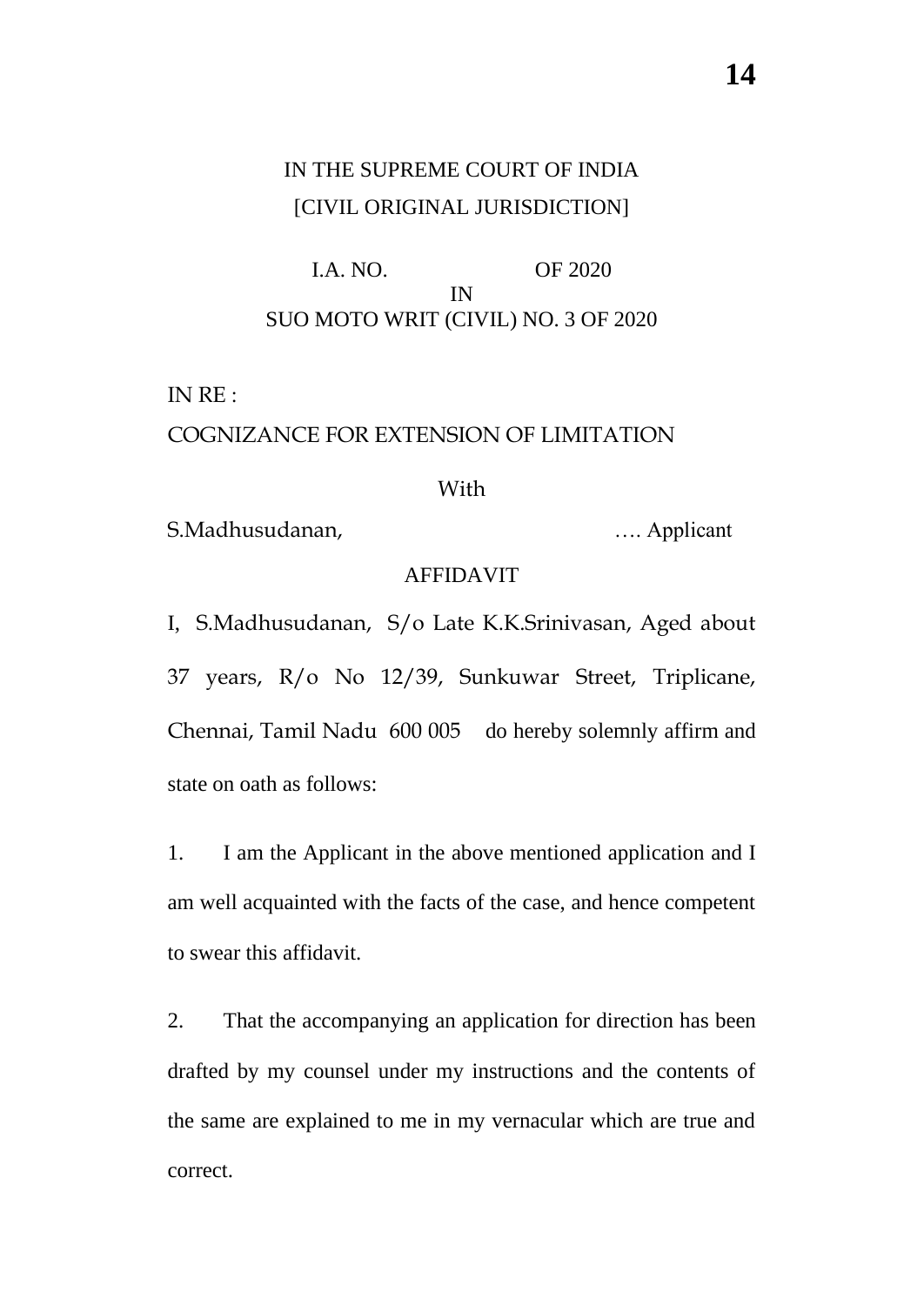3. I say that the Annexure A-1 to A-7 filed with the Application Leave Petition are true copies of their respective originals.

 $\rightarrow$ 

DEPONENT

# VERIFICATION

Verified at New Delhi on this 16th day of May, 2020 that the facts stated herein are true to my knowledge, no part of it is false and nothing material has been concealed therefrom.

le

DEPONENT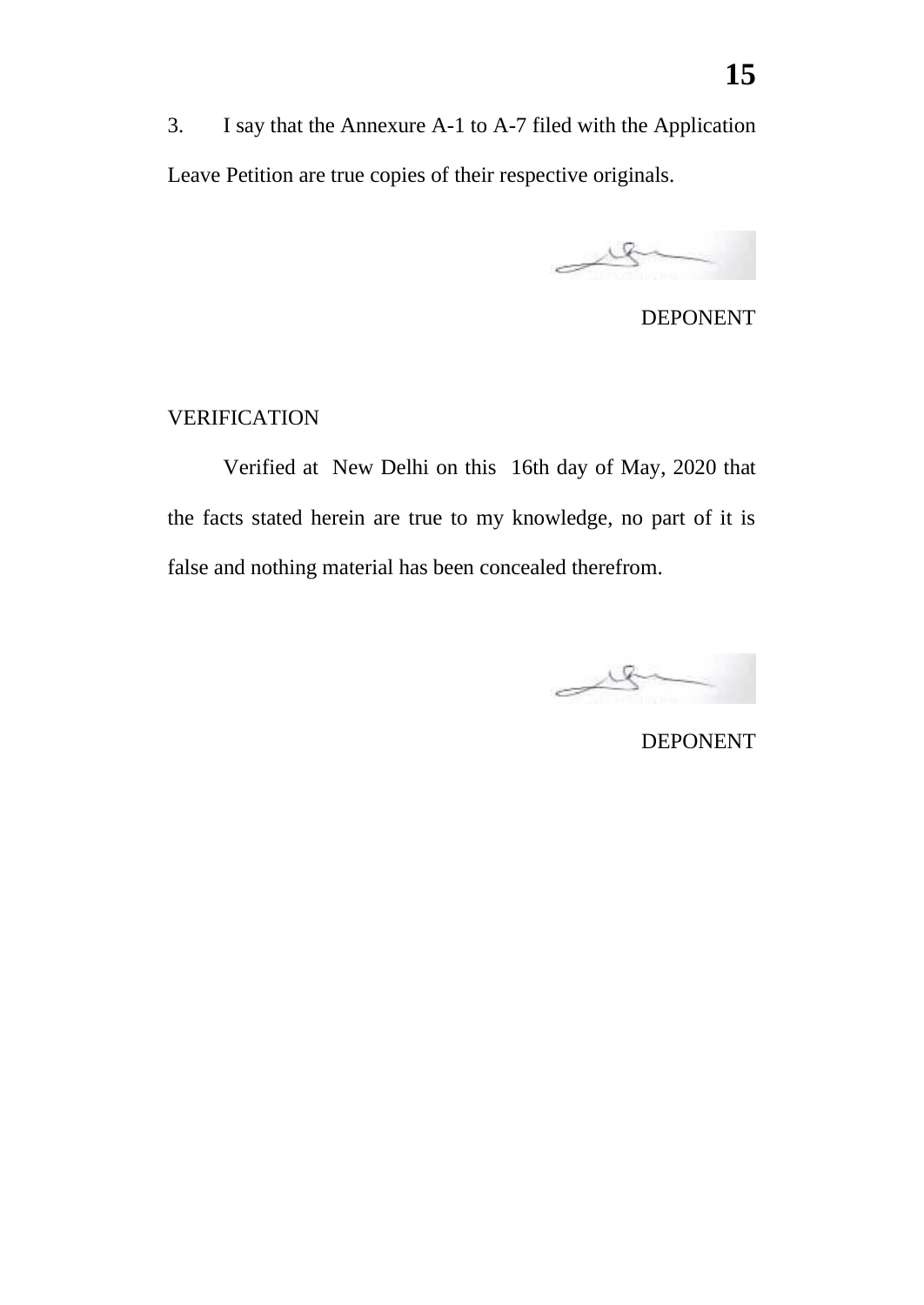# **ANNEXURE A-1**

# ITEM NO.12 COURT NO.1 SECTION PIL-W

# S U P R E M E C O U R T O F I N D I A

# RECORD OF PROCEEDINGS

# SUO MOTU WRIT PETITION (CIVIL) No(s).3/2020

# IN RE : COGNIZANCE FOR EXTENSION OF LIMITATION

Date : 23-03-2020 This petition was taken up suo motu for hearing today.

#### CORAM : HON'BLE THE CHIEF JUSTICE

HON'BLE MR. JUSTICE L. NAGESWARA RAO

#### HON'BLE MR. JUSTICE SURYA KANT

By Courts Motion

# COUNSEL PRESENT

- Mr. Tushar Mehta, SG
- Ms. Swati Ghildiyal, Adv.
- Mr. Ankur Talwar, Adv.
- Mr. G.S. Makkar, Adv.
- Mr. Raj Bahadur, Adv.
- Mr. B.V. Balaram Das, AOR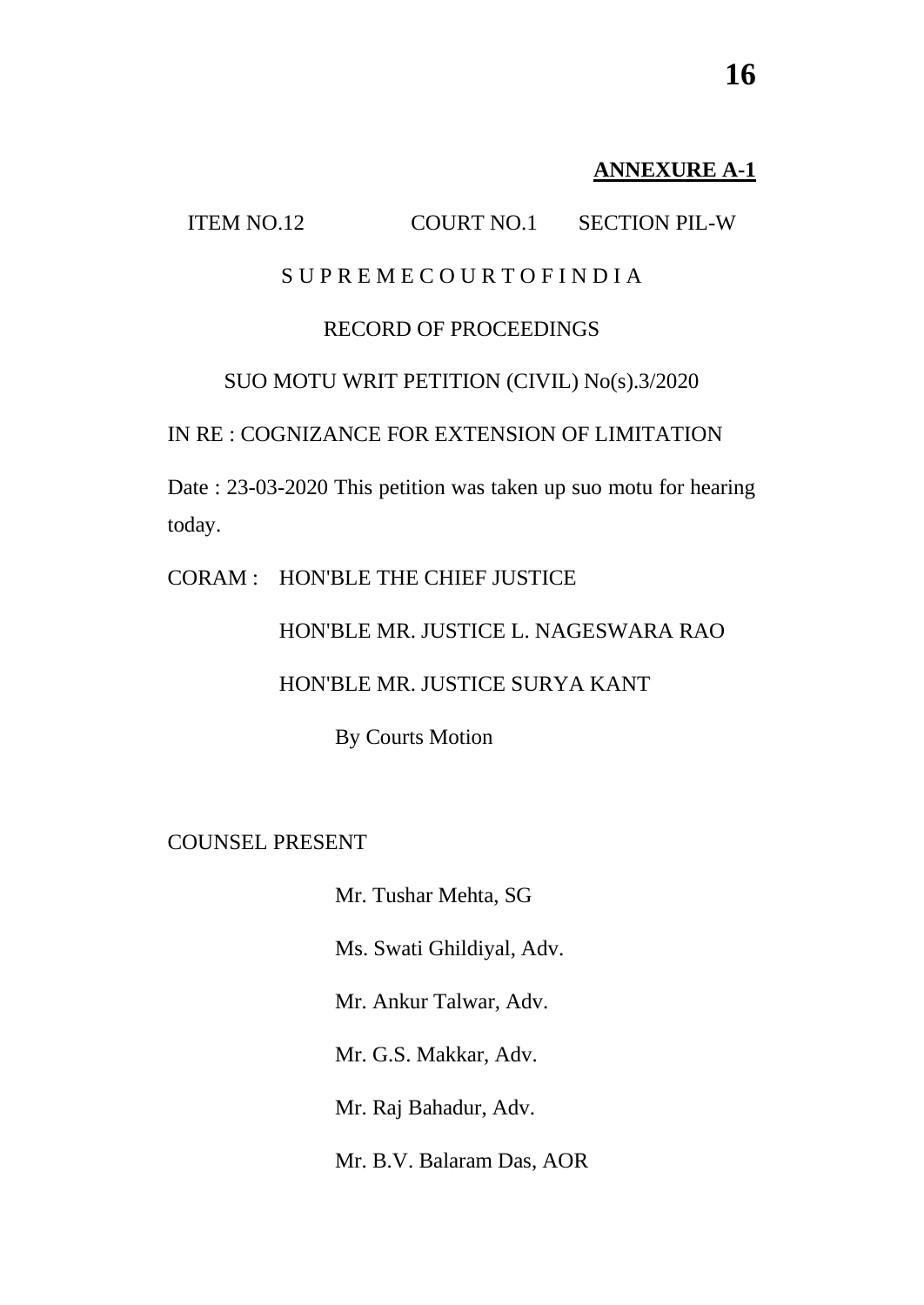#### Mr. Dushyant Dave, Sr. Adv.

UPON hearing the counsel the Court made the following

#### O R D E R

This Court has taken *Suo Motu* cognizance of the situation arising out of the challenge faced by the country on account of Covid-19 Virus and resultant difficulties that may be faced by litigants across the country in filing their petitions/applications/suits/ appeals/all other proceedings within the period of limitation prescribed under the general law of limitation or under Special Laws (both Central and/or State).

To obviate such difficulties and to ensure that lawyers/litigants do not have to come physically to file such proceedings in respective Courts/Tribunals across the country including this Court, it is hereby ordered that a period of limitation in all such proceedings, irrespective of the limitation prescribed under the general law or Special Laws whether condonable or not shall stand extended w.e.f. 15th March 2020 till further order/s to be passed by this Court in present proceedings.

We are exercising this power under Article 142 read with Article 141 of the Constitution of India and declare that this order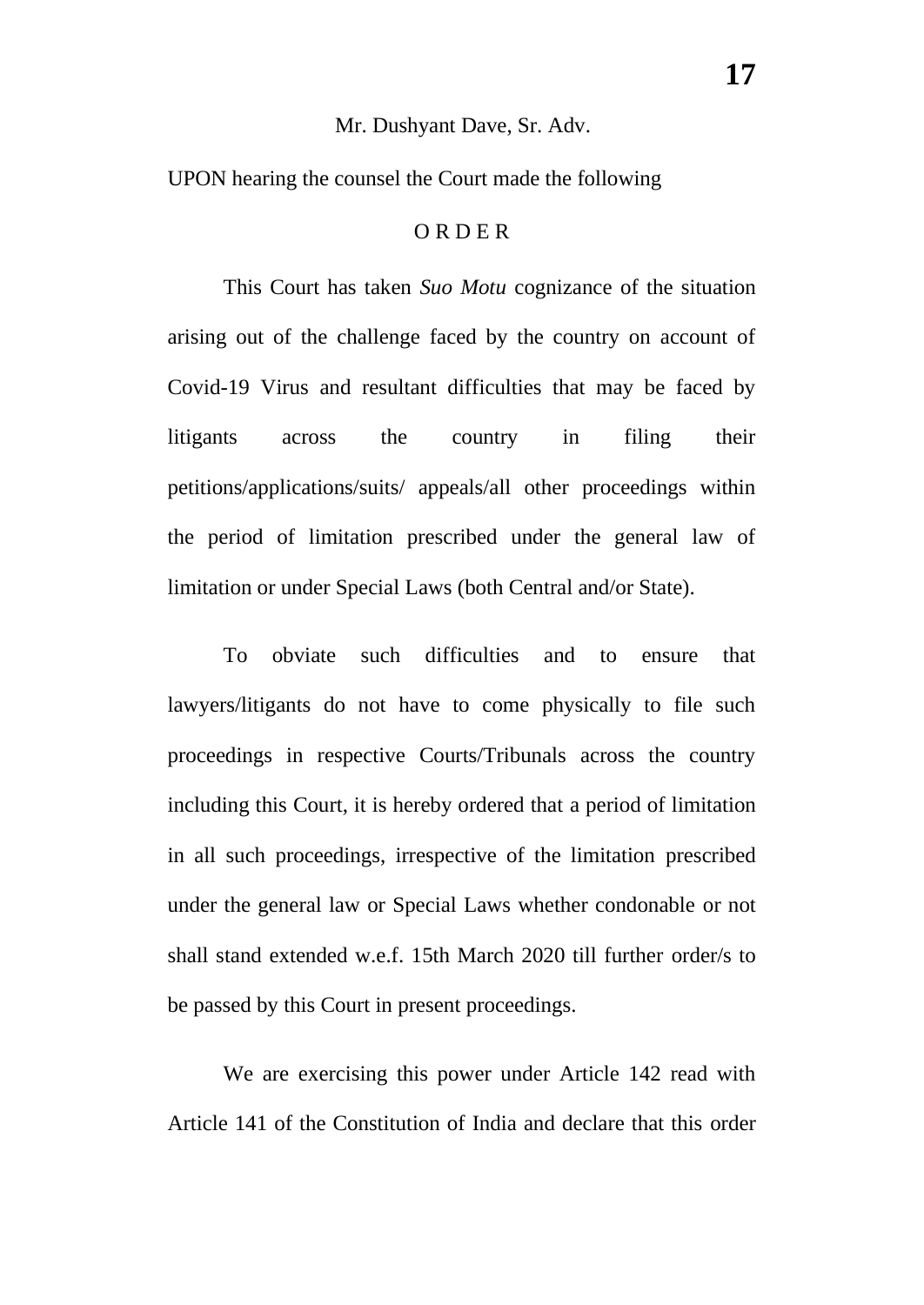is a binding order within the meaning of Article 141 on all Courts/Tribunals and authorities.

This order may be brought to the notice of all High Courts for being communicated to all subordinate Courts/Tribunals within their respective jurisdiction. Issue notice to all the Registrars General of the High Courts, returnable in four weeks.

#### (SANJAY KUMAR-II) Astt. Registrar-cum-PS (MUKESH NASA) Court Master (INDU KUMARI POKHRIYAL) Assistant Registrar

# //TRUE COPY//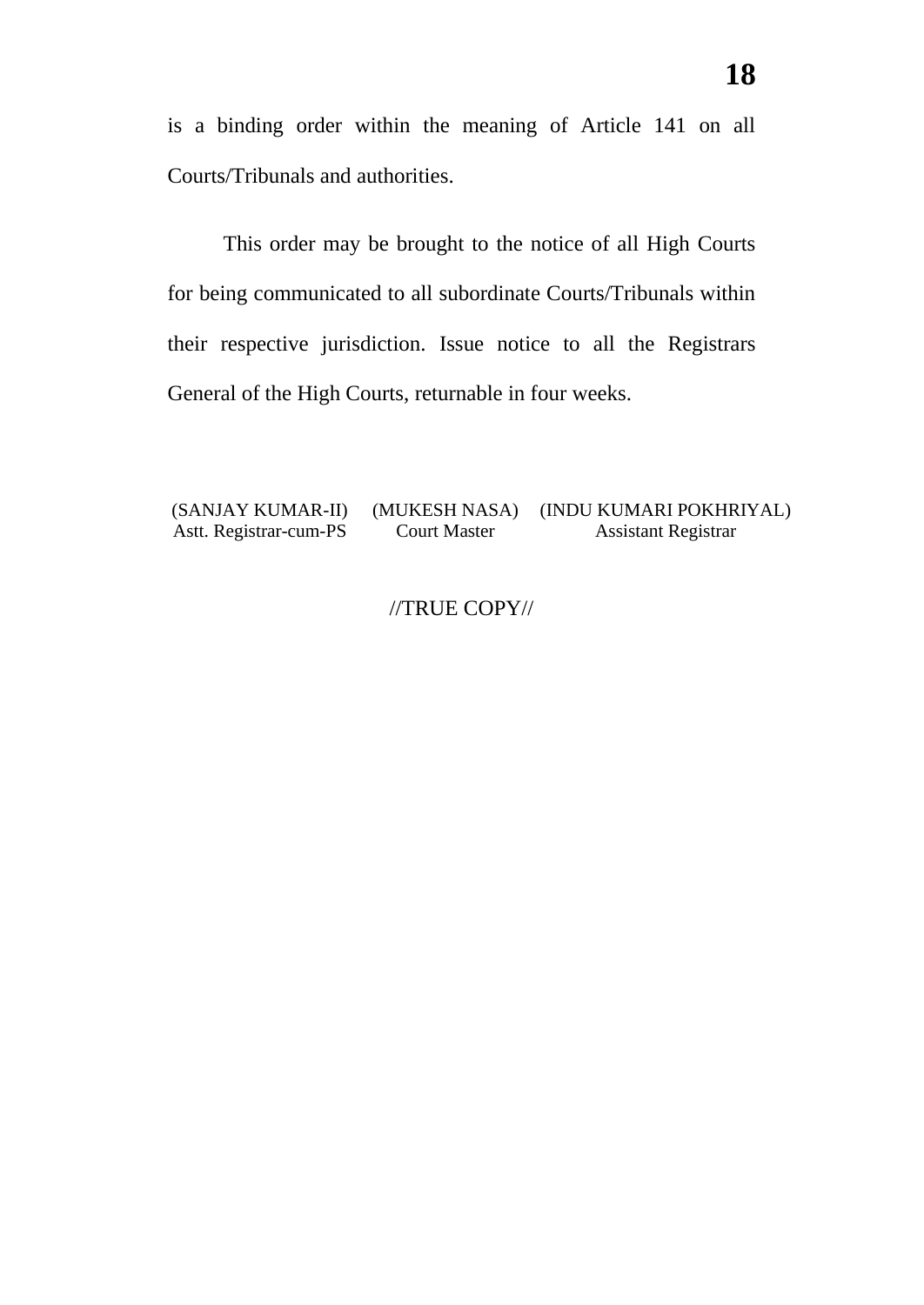### **ANNEXURE A-2**

# ITEM NO.6 Virtual Court 1 SECTION PIL-W S U P R E M E C O U R T O F I N D I A RECORD OF PROCEEDINGS SUO MOTO WRIT (CIVIL) NO. 3 of 2020

IN RE : COGNIZANCE FOR EXTENSION OF LIMITATION WITH IA No.48411/2020 - APPROPRIATE ORDERS/DIRECTIONS

IA No.48375/2020 - CLARIFICATION/DIRECTION IA No.48511/2020 - CLARIFICATION/DIRECTION IA No.48461/2020 - CLARIFICATION/DIRECTION IA No.48374/2020 - INTERVENTION APPLICATION IA No.48416/2020 - INTERVENTION APPLICATION IA No.48408/2020 - INTERVENTION APPLICATION I.A NO.……… OF 2020 - FILED BY MR. NARAYAN VASUDEO MARATHE, APPLICANT-IN-PERSON

Date : 06-05-2020 This matter(s) was called on for hearing today.

# CORAM : HON'BLE THE CHIEF JUSTICE HON'BLE MR. JUSTICE DEEPAK GUPTA HON'BLE MR. JUSTICE HRISHIKESH ROY By Courts Motion

Counsel for the parties

Mr. K.K. Venugopal, Ld. AG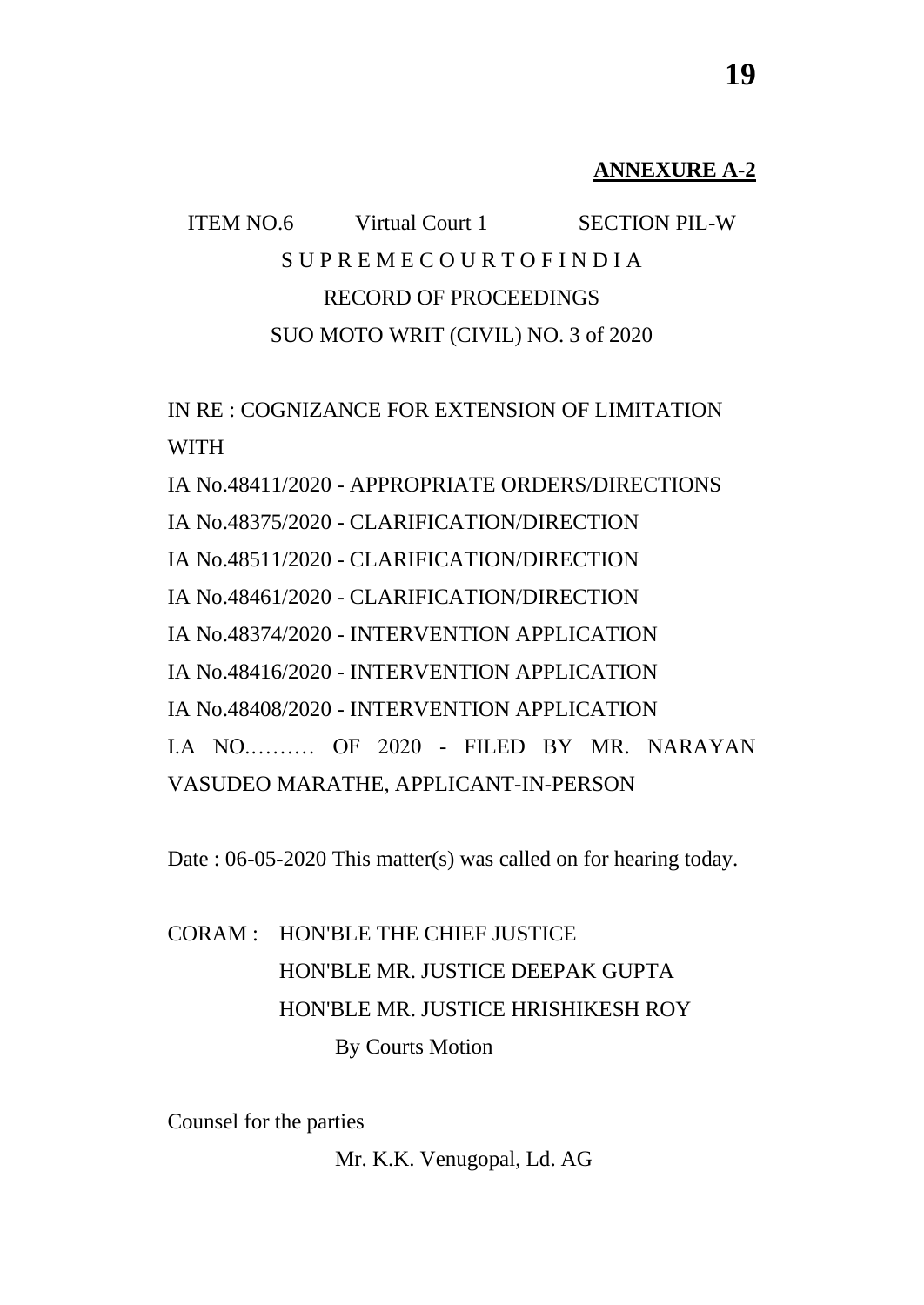Mr. Tushar Mehta, Ld. SG Mr. B.V. Balram Das, AOR Mr. Dushyant Dave, Sr. Adv. Mr. Sameer Pandit, Adv. Mr. Nikhil Ranjan, Adv. Mr. Utkarsh Kulvi, Adv. Mr. Pranaya Goyal, AOR Ms. Meenakshi Arora, Sr. Adv. Mr. Ankur Mahindro, Adv. Ms. Anannya Ghosh, AOR Mr. Arjun Garg, AOR Mr. Divyakant Lahoti, AOR Mr. Parikshit Ahuja, Adv. Ms. Praveena Bisht, Adv. Mr. Kartik Lahoti, Adv. Ms. Madhur Jhavar, Adv. Ms. Vindya Mehra, Adv. Mr. Mayank Kshirsagar, AOR Mr. Sahil Mongia, Adv. Mr. Aniruddha P. Mayee, AOR Mr. Narayan Marathe, Applicant-in-Person

UPON hearing the counsel the Court made the following

# O R D E R

### IA No.48411/2020 – FOR DIRECTIONS

By way of filing this application for directions, the applicant has made the following prayer :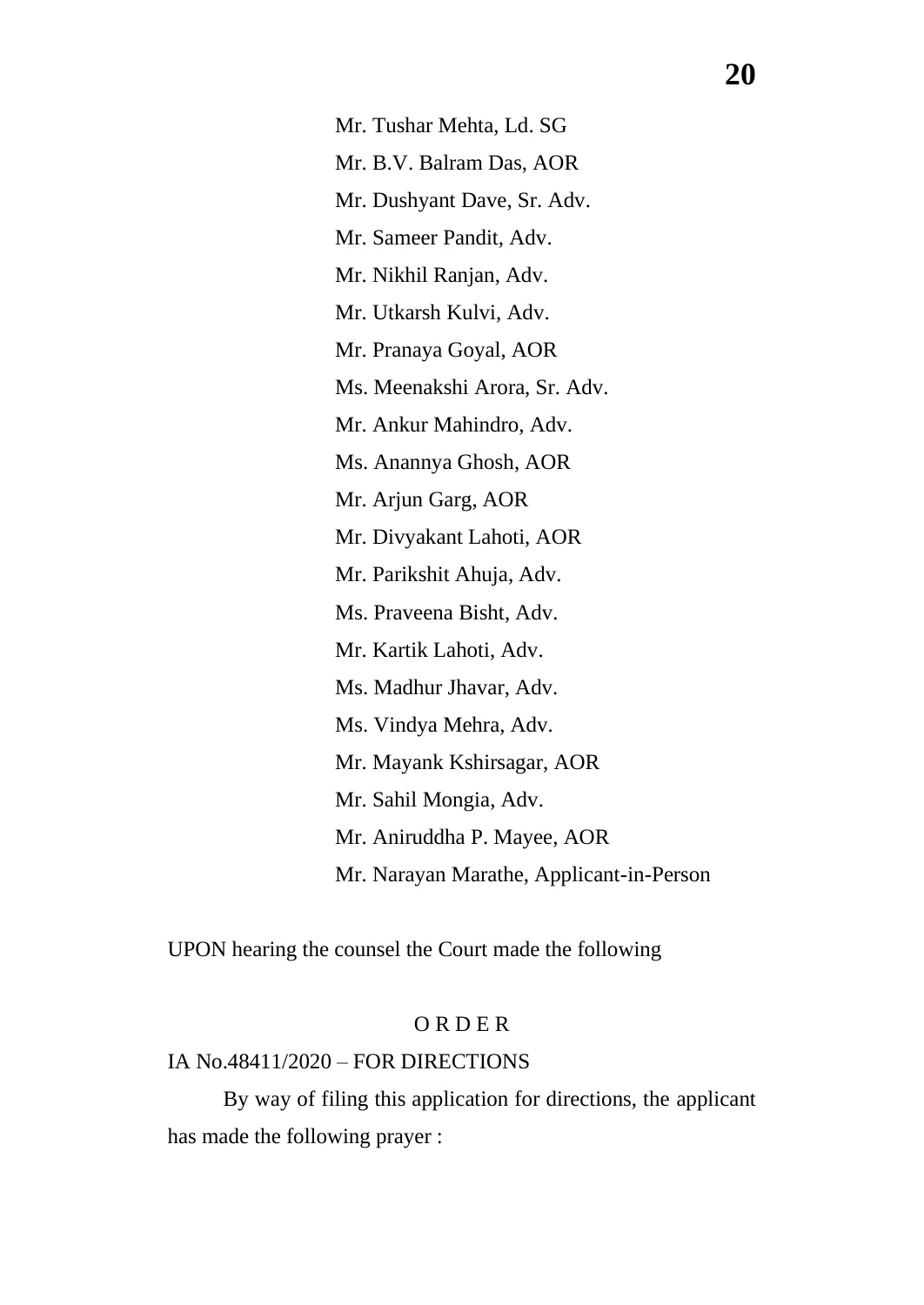"To issue appropriate directions qua (i) arbitration proceedings in relation to section 29A of the Arbitration and Conciliation Act, 1996 and (ii) initiation of proceedings under section 138 of the Negotiable Instruments Act, 1881;"

In view of this Court's earlier order dated 23.03.2020 passed in Suo Motu Writ Petition (Civil) No.3/2020 and taking into consideration the effect of the Corona Virus (COVID 19) and resultant difficulties being faced by the lawyers and litigants and with a view to obviate such difficulties and to ensure that lawyers/litigants do not have to come physically to file such proceedings in respective Courts/Tribunal across the country including this Court, it is hereby ordered that all periods of limitation prescribed under the Arbitration and Conciliation Act, 1996 and under section 138 of the Negotiable Instruments Act 1881 shall be extended with effect from 15.03.2020 till further orders to be passed by this Court in the present proceedings. In case the limitation has expired after 15.03.2020 then the period from 15.03.2020 till the date on which the lockdown is lifted in the jurisdictional area where the dispute lies or where the cause of action arises shall be extended for a period of 15 days after the lifting of lockdown.

In view of the above, the instant interlocutory application is disposed of.

IA No.48375/2020 – CLARIFICATION/DIRECTION AND IA No.48511/2020 – CLARIFICATION/DIRECTION AND IA No.48461/2020 – CLARIFICATION/DIRECTION AND IA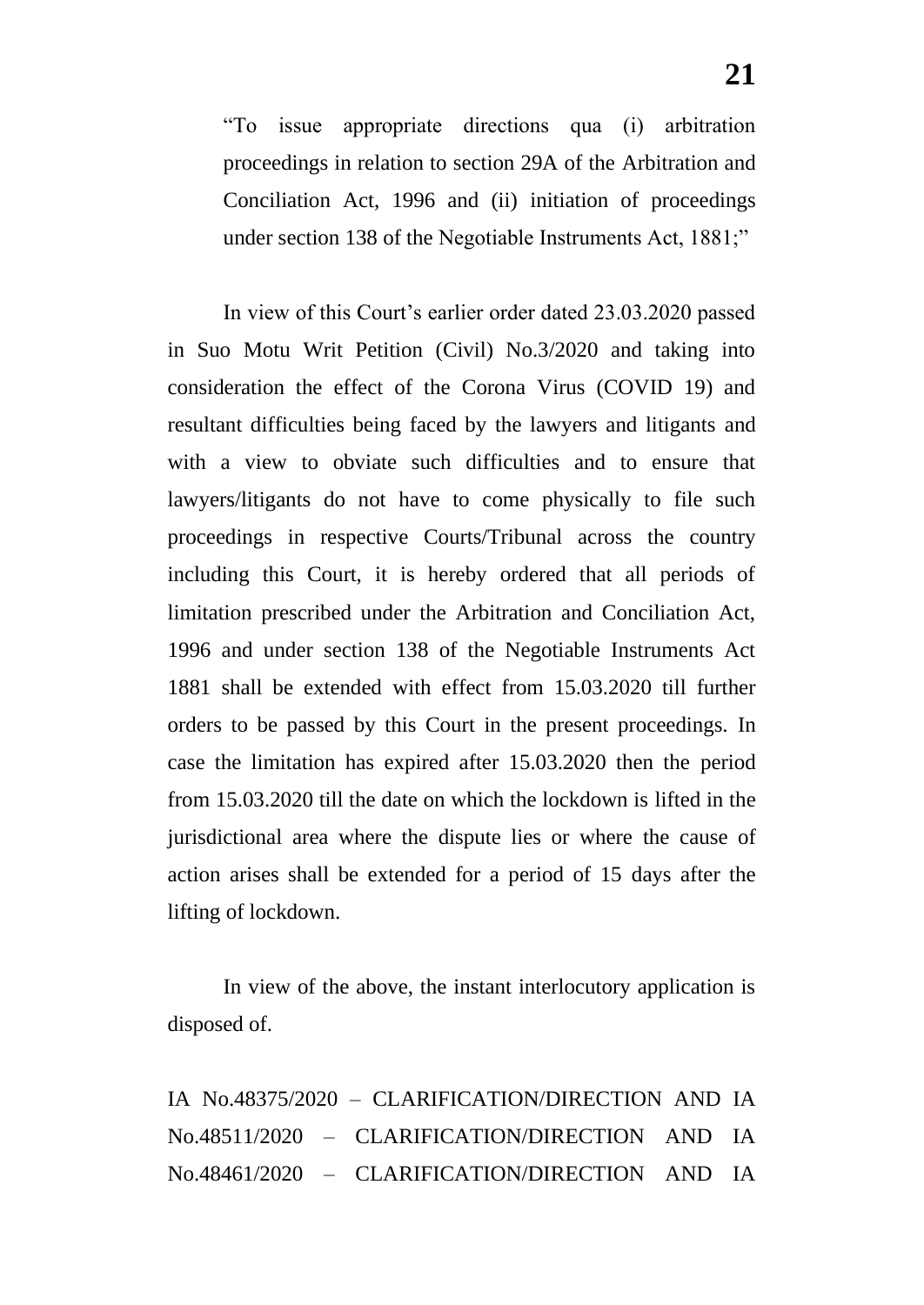# No.48374/2020 – INTERVENTION APPLICATION AND IA No.48416/2020 - INTERVENTION APPLICATION AND IA No.48408/2020 - INTERVENTION APPLICATION

Issue notice.

Waive service on behalf of the respondent – Union of India since Mr. K. K. Venugopal, learned Attorney General for India and Mr. Tushar Mehta, learned Solicitor General, appear on its behalf. Let notice be issued to other respondents.

(CHARANJEET KAUR) (SANJAY KUMAR-II) AR-CUM-PS AR-CUM-PS (INDU KUMARI POKHRIYAL) ASSISTANT REGISTRAR

//TRUE COPY//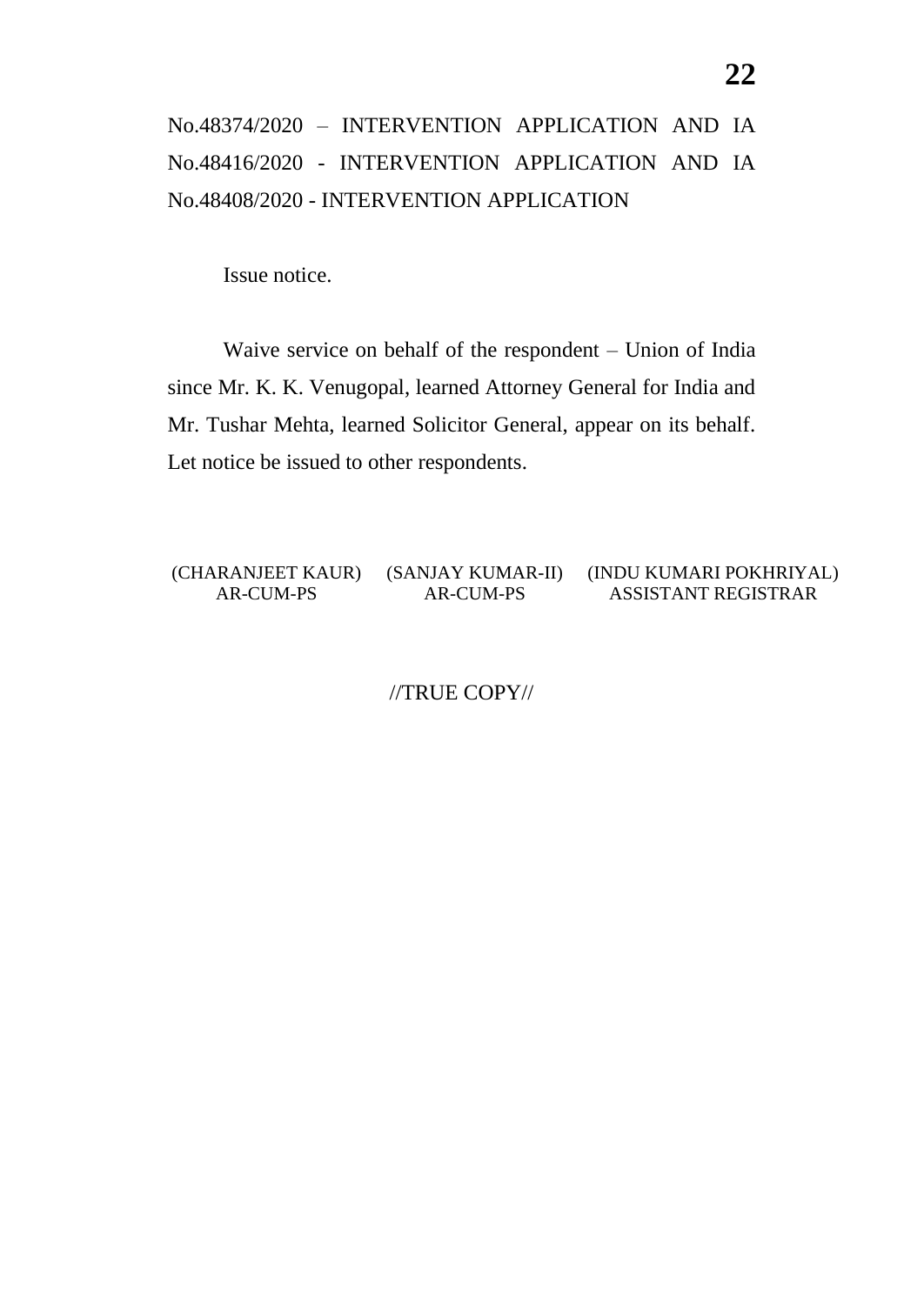# **ANNEXURE A-3**

#### ITEM NO.8 COURT NO.1 SECTION PIL-W

# S U P R E M E C O U R T O F I N D I A

# RECORD OF PROCEEDINGS

### SUO MOTU WRIT PETITION (C) NO. 1/2020

IN RE : CONTAGION OF COVID 19 VIRUS IN PRISONS

(WITH IA No. 46086/2020 – FOR INTERVENTION / IMPLEADMENT AND IA No. 46091/2020 – FOR PERMISSION TO APPEAR AND ARGUE IN PERSON)

WITH W.P.(C) No. 450/2020 (PIL-W)

(FOR ADMISSION)

W.P.(C) No. 445/2020 (PIL-W)

(FOR ADMISSION and IA No.46113/2020-PERMISSION TO FILE LENGTHY LIST OF DATES)

W.P.(C) No. 466/2020 (PIL-W)

(FOR ADMISSION and IA No.48124/2020-EX-PARTE AD-INTERIM RELIEF)

Date : 23-03-2020 These matters were called on for hearing today.

CORAM : HON'BLE THE CHIEF JUSTICE

HON'BLE MR. JUSTICE L. NAGESWARA RAO

HON'BLE MR. JUSTICE SURYA KANT

COUNSEL FOR THE PARTIES

Mr. Tushar Mehta, SG

Ms. Swati Ghildiyal, Adv.

Mr. Ankur Talwar, Adv.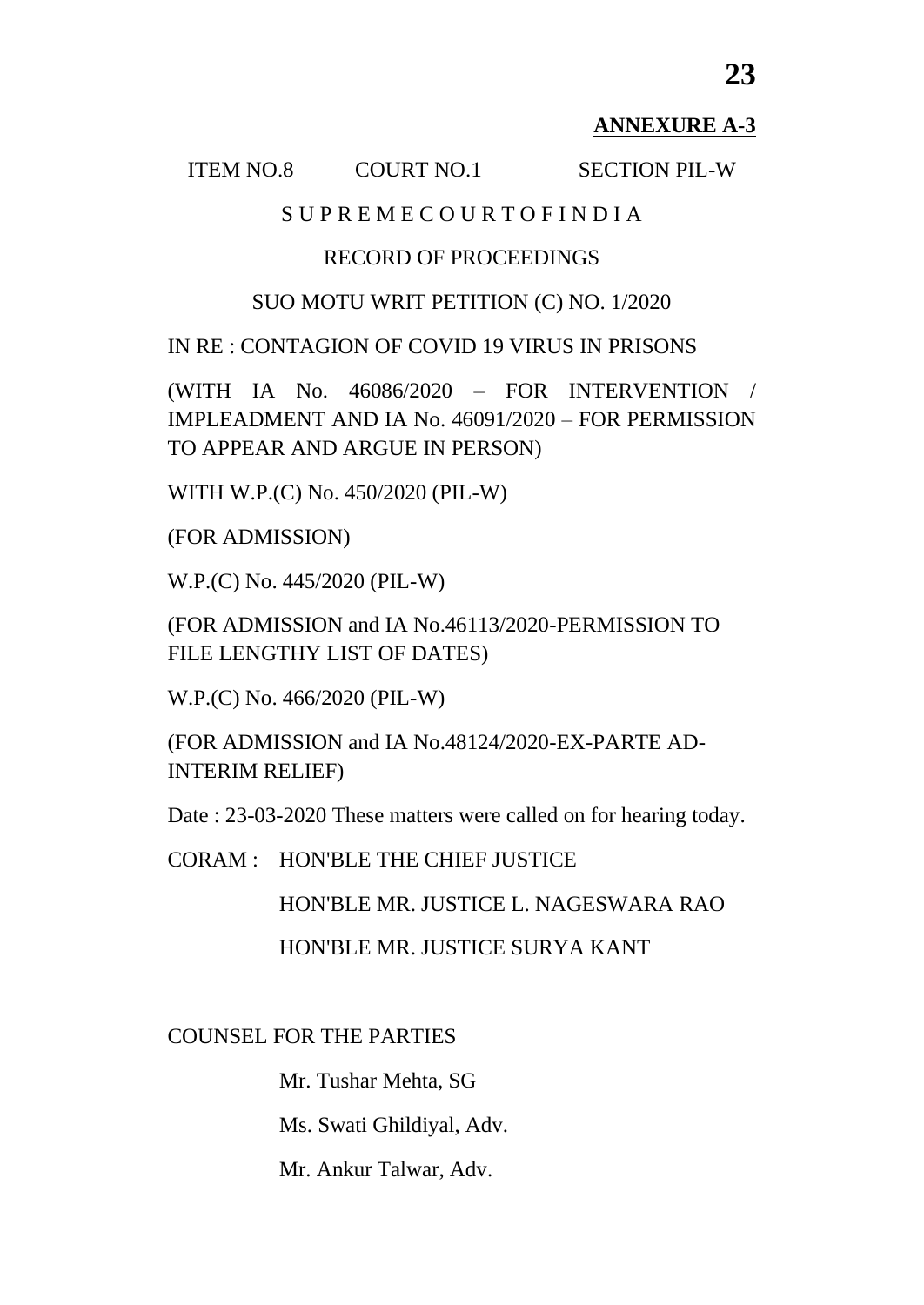Mr. G.S. Makkar, Adv.

Mr. Raj Bahadur, Adv.

Mr. B.V. Balaram Das, AOR

Mr. Dushyant Dave, Sr. Adv. (Amicus Curiae)

Dr. Monika Gusain, Adv.

Mr. Nikhil Goel, AOR

Mr. Suhaan Mukerji, Adv.

Mr. Vishal Prasad, Adv.

For M/s PLR Chambers & Co.

Ms. Astha Sharma, Adv.

With Mr. Ajay Chaudhuri,

Resident Commissioner, Mizoram

Mr. Raghvendra Kumar, Adv.

Mr Narendra Kumar, AOR

Mr. Milind Kumar, AOR

Mr. Vishal Meghwal, Adv.

Mr. Jayanth Muthraj, Sr. Adv./AAG

Mr. M. Yogesh Kanna, AOR

Mr. S. Raja Rajeshwaran, Adv.

Mr. Arun R. Pednekar, Adv.

Mr. Hitesh Kumar Sharma, Adv.

Ms. Mukti Chowdhary, AOR

Ms. Ashima Mandla, Adv.

Mr. Fuzail Ahmad Ayyubi, AOR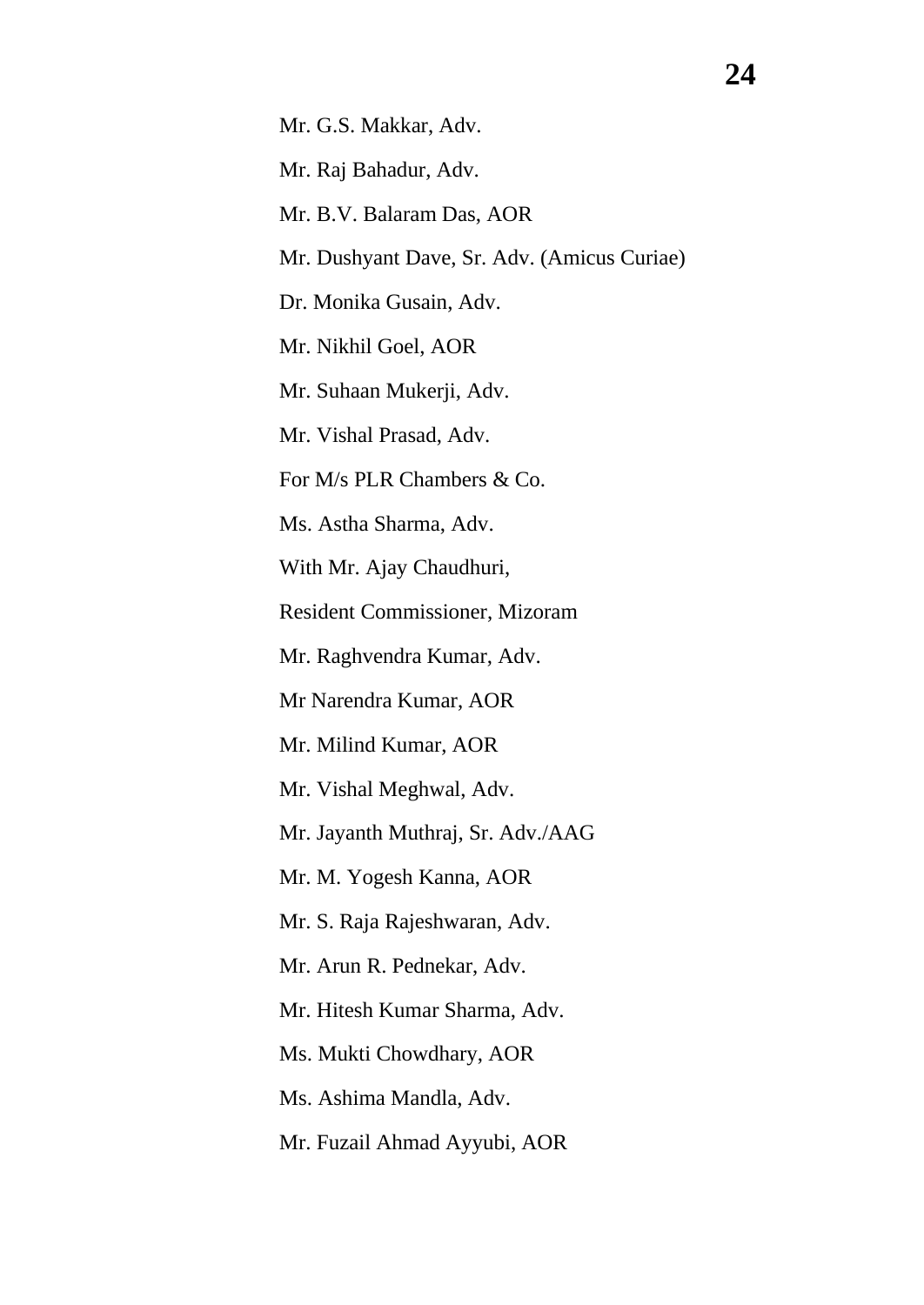Mr. Vishal Tiwari, PIP

Mr. Avijit Mani Tripathi, AOR

Mr. V.G. Pragasam, AOR

Mr. S. Prabu Ramasubramanian, Adv.

Mr. K.V. Jagdishvaran, Adv.

Ms. G. Indira, AOR

Mr. Sachin Patil, Adv.

Mr. Geo Joseph, Adv.

Ms. Bansuri, AAG

Dr. Monika Gusain, AOR

With

Mr. Jagjit Singh, IG Prisons (Haryana)

Mr. P. Venkat Reddy, Adv.

Mr. Prashant Tyagi, Adv.

Mr. P. Srinivas Reddy, Adv.

For M/s. Venkat Palwai Law Associates, AOR

Mr. Tapesh Kumar Singh, AOR

Mr. Aditya Pratap Singh, Adv.

Mr. Ahinav Sekhri, Adv.

Mr. Senthil Jagadeesan, AOR

Mr. Ashok Kumar Singh, Adv.

Mr. Hussain Mueen Farooq, Adv.

Ms. Manju Jetley, AOR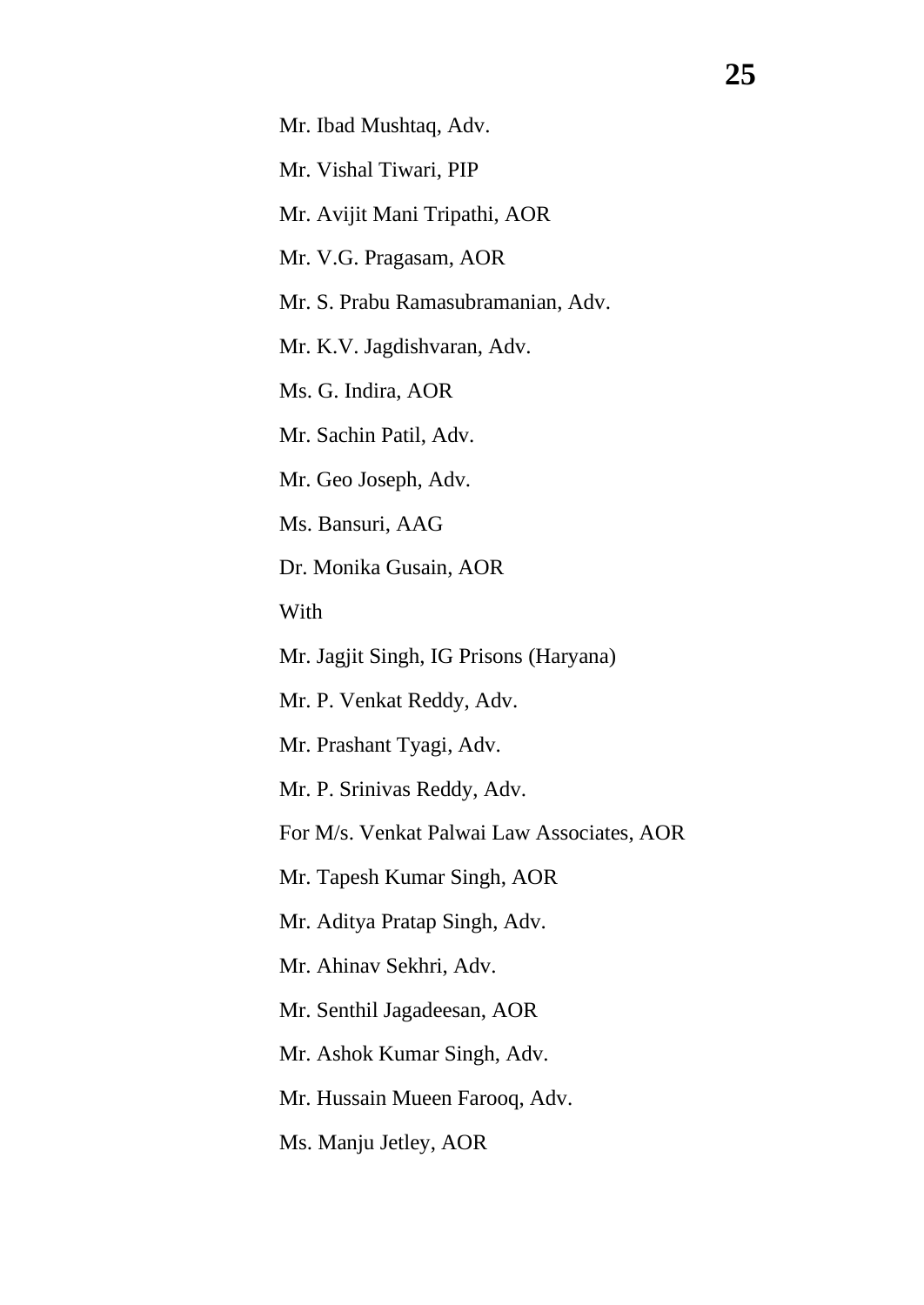Ms. Sudha, Adv.

Mr. Ajeet Kumar Sharma, Adv.

Mr. Vikas Mahjan, AAG

Mr. Vinod Sharma, AOR

Mr. G. N. Reddy, AOR

Mr. T. Vijaya Bhaskar Reddy, Adv.

Mr. M. Shoeb Alam, AOR

Mr. Keshav Mohan, Adv.

Mr. Santosh Kumar - I, AOR

Mr. A.P. Mayee, AOR

Ms. K. Enatoli Sema, AOR

Mr. G. Prakash, AOR

Ms. Garima Prashad, AOR

Mr. Avijit Mani Tripathi, AOR

Mr. V.N. Raghupathy, AOR

Mr. Pukhrambam Ramesh Kumar, AOR

Mr. Fuzail Ahmad Ayyubi, AOR

Mr. Shuvodeep Roy, AOR

Mr. Sumeer Sodhi, AOR

Ms. Uttara Babbar, AOR

Mr. Vinay Arora, AOR

Mr. Abhimanyu Tewari, AOR

UPON hearing the counsel the Court made the following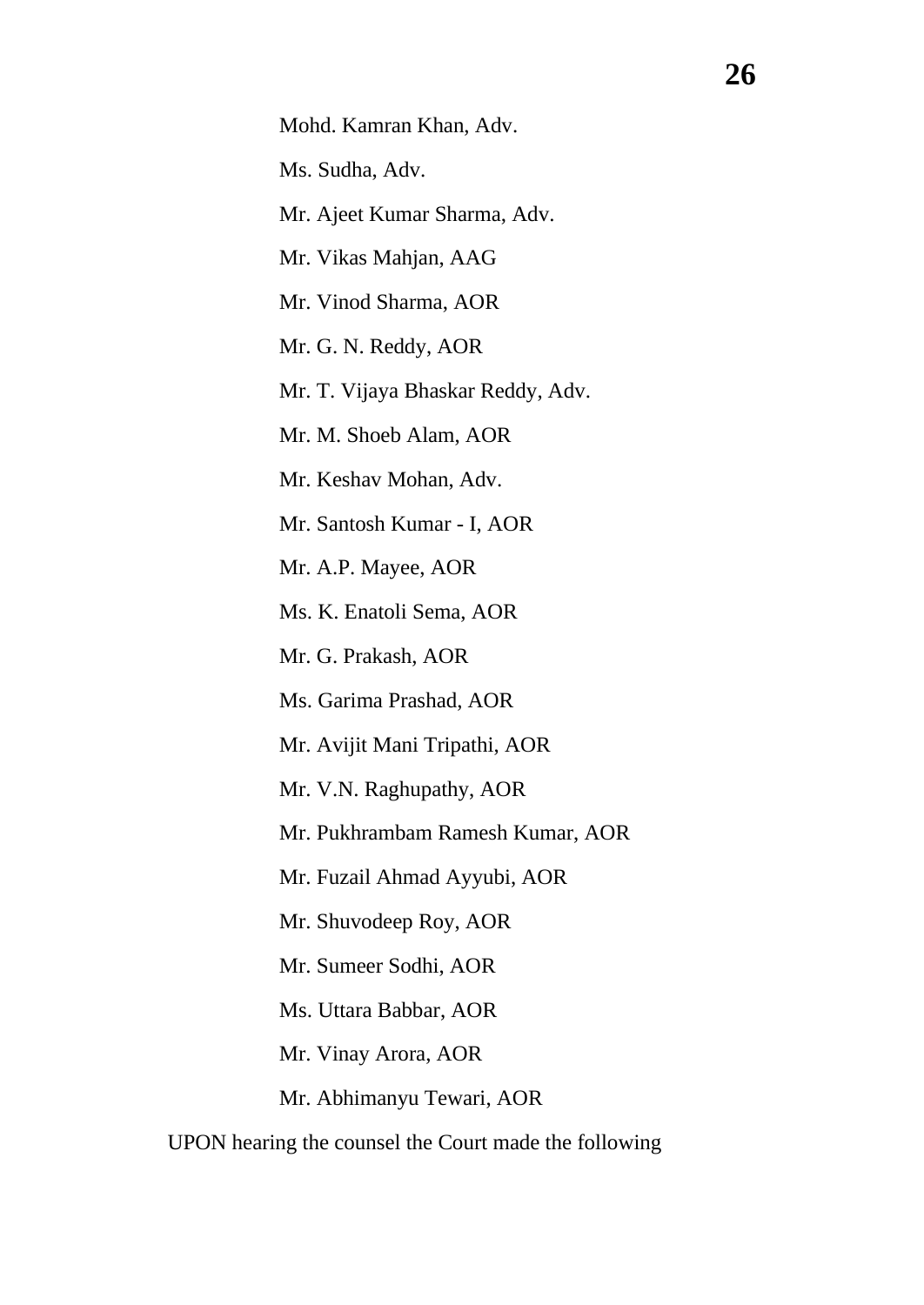#### O R D E R

### SUO MOTU WRIT PETITION (CIVIL) NO.1/2020

By an order dated 16.03.2020, this Court had issued notice to all the States and Union Territories, to show cause why directions should not be issued for dealing with the present health crisis arising out of Corona virus (COVID-19) with regard to Prisons and Remand Homes. Several States and UTs have filed their responses detailing measures and initiatives taken while dealing with Corona virus (COVID-19) in respect of persons detained in Prisons and Remand Homes.

States of Gujarat, Manipur, Meghalaya, Odisha and UTs of Dadar & Nagar Haveli, Daman & Diu, National Capital Territory of Delhi and Puducherry have not filed their responses. The State of Andhra Pradesh, Punjab, Tamil Nadu, Madhya Pradesh, Kerala, Himachal Pradesh and UT of Jammu & Kashmir, though have filed their responses with regard to the measures taken for prisons but have not submitted their response in relation to measures taken for juveniles in Remand Homes.

An overview of the responses reflects that considerable measures for protection of health and welfare of the prisoners to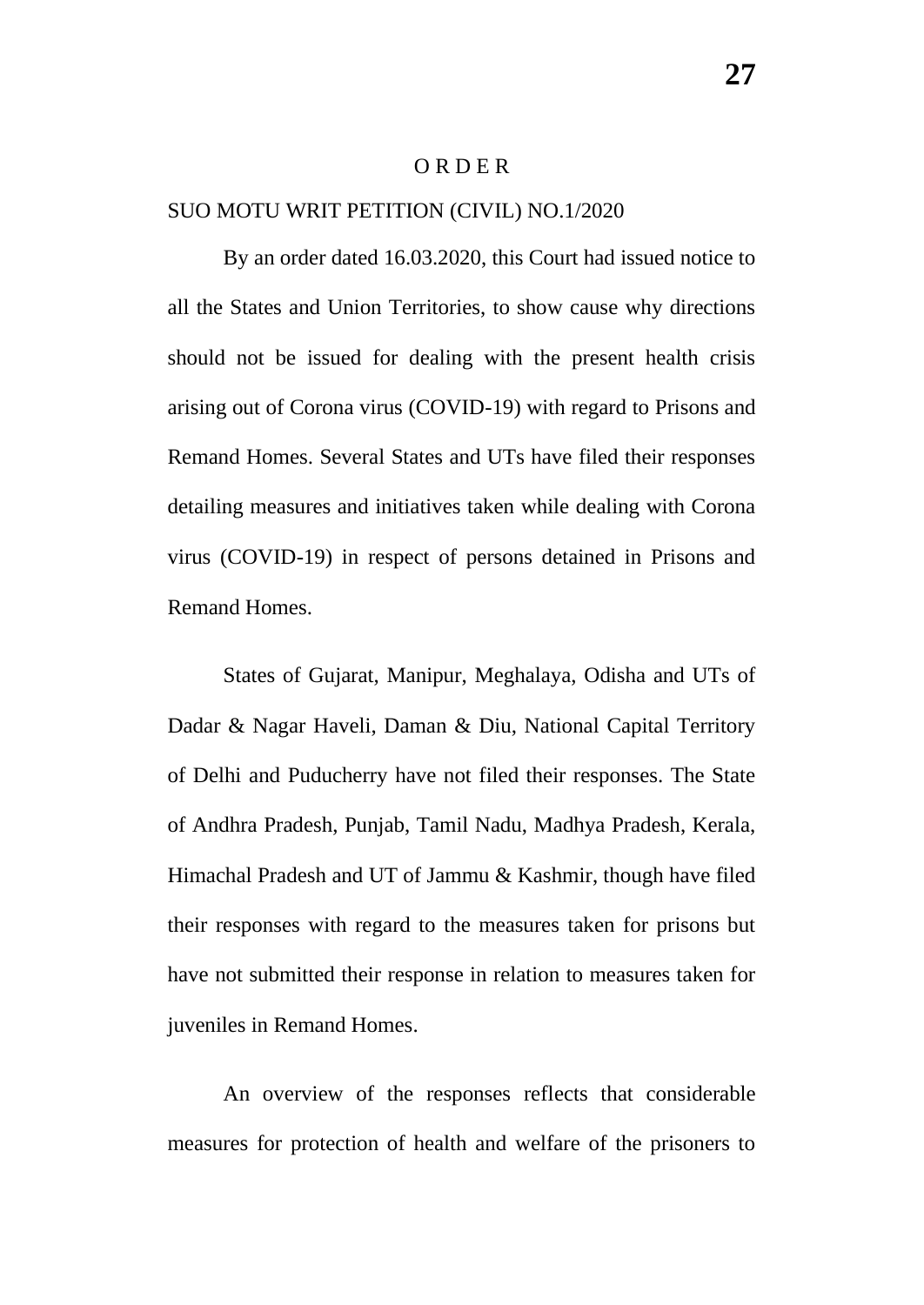restrict the transmission of COVID-19 have been taken by the State Governments. These measures generally include creation of isolation wards, quarantine of new prisoners including prisoners of foreign nationality for a specific period, preliminary examination of prisoners for COVID-19, ensuring availability of medical assistance, entry points scanning of staff and other service providers, sanitisation and cleanliness exercise of prison campus and wards, supply of masks, barring or limiting of personal visit of visitors to prisoners, suspension of cultural and other group activities, awareness and training with regard to stoppage of transmission of COVID-19 and court hearings through video conferencing among others. Many states have also initiated the process of installing digital thermometers for the purpose of examination of the prisoners, staff and visitors. Some of the States have taken similar measures for Remand Homes as well.

In other significant measures the States of Bihar, Karnataka, Maharashtra, Uttar Pradesh, Tripura, Jharkhand, Goa, Kerala, Telangana and UTs of Jammu & Kashmir and Chandigarh have advised the prison authorities that visitors may be allowed to interact with prisoners only through video calling or telephonic call. States of Goa, Kerala, Telangana, Karnataka and Haryana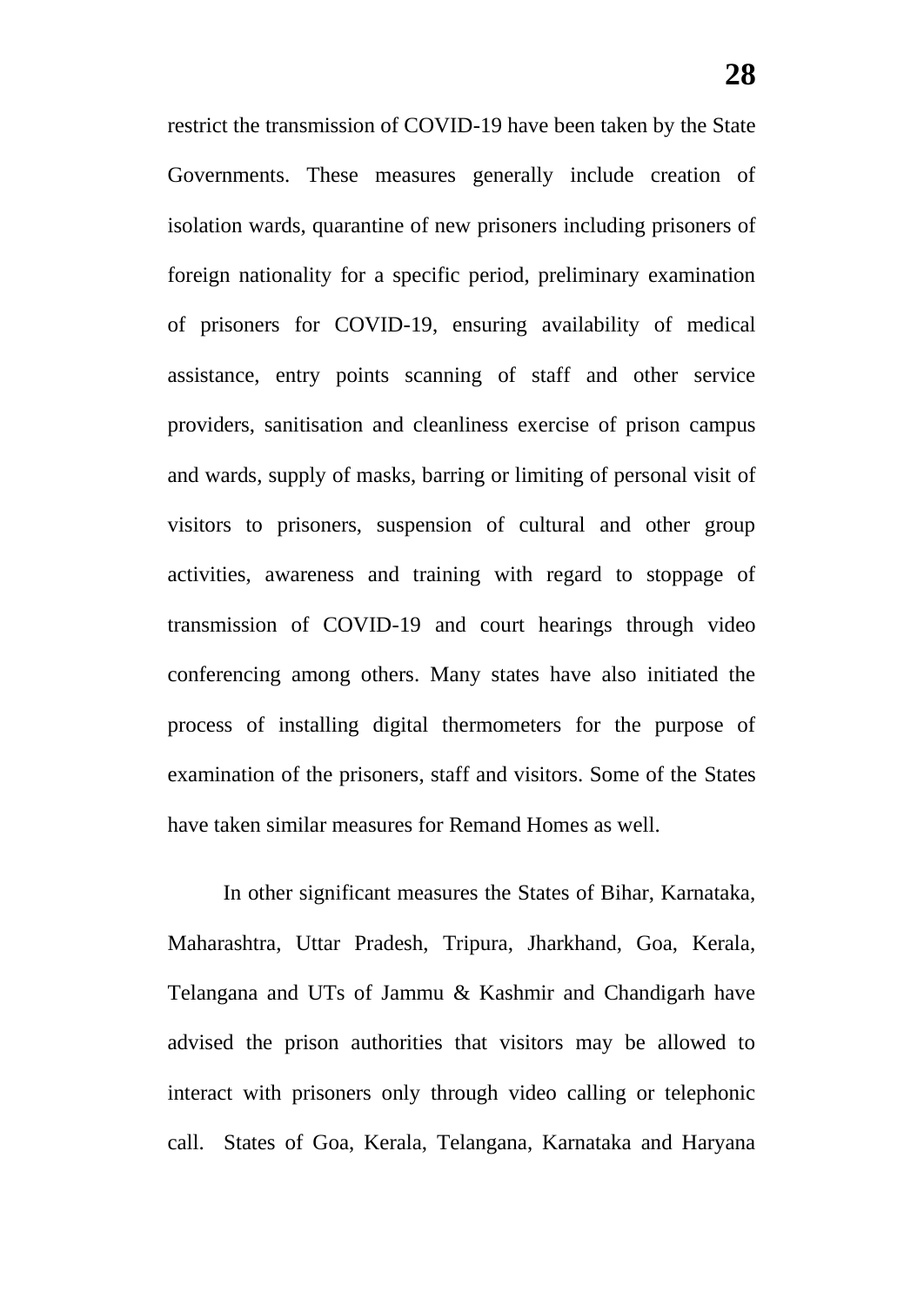have adopted screening of prisoners returning from parole to prevent possible transmission.

State of Uttar Pradesh has constituted 'COVID-19 Special Task Force' in all 71 prisons comprising of the Superintendent, the Jailor, Circle Officer/Deputy Jailor, Medical Officer and One member of para-medical staff to monitor the prevention of transmission of infection.

Importantly, Rajasthan and Jharkhand have taken measures to decongest the prison by transferring prisoners from congested prisons to other prisons where the number of prisoners is low. The State of Punjab has directed to identify places in and around the prison, which can be used as a temporary prison in case if there is an outbreak of the virus.

The State of Haryana has directed prisons to prepare blockwise time table relating to food and other services for prevention of overcrowding. Andhra Pradesh, Uttarakhand, Punjab and Maharashtra and UT of Ladakh have identified special groups of prisoners, which are more vulnerable such as old age prisoners with respiratory diseases etc. to infections for special focus and scrutiny.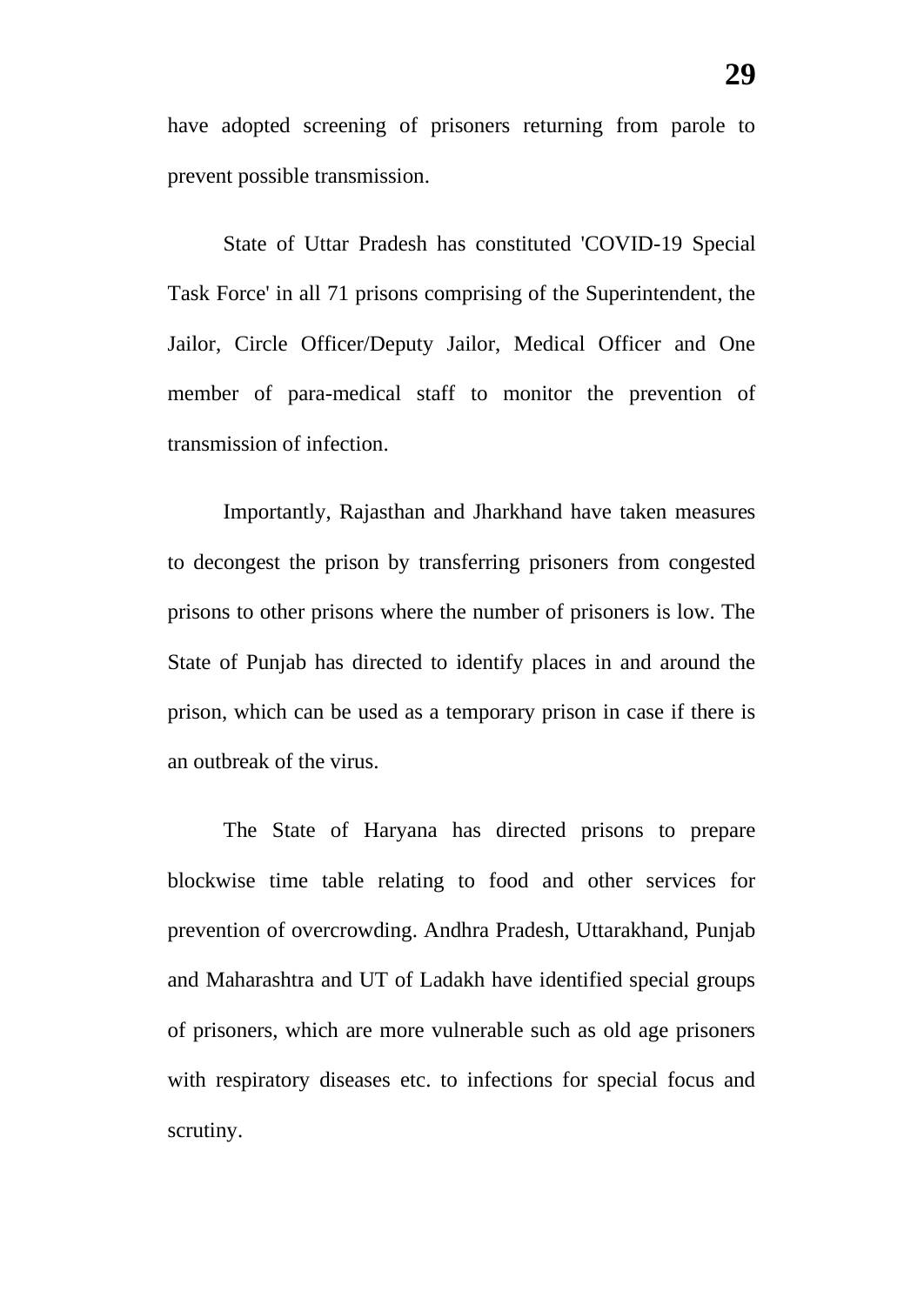Looking into the possible threat of transmission and fatal consequences, it is necessary that prisons must ensure maximum possible distancing among the prisoners including undertrials.

Taking into consideration the possibility of outside transmission, we direct that the physical presence of all the undertrial prisoners before the Courts must be stopped forthwith and recourse to video conferencing must be taken for all purposes. Also, the transfer of prisoners from one prison to another for routine reasons must not be resorted except for decongestion to ensure social distancing and medical assistance to an ill prisoner. Also, there should not be any delay in shifting sick person to a Nodal Medical Institution in case of any possibility of infection is seen.

We also direct that prison specific readiness and response plans must be developed in consultation with medical experts. "*Interim guidance on Scaling-up COVID-19 Outbreak in Readiness and Response Operations in camps and camp like settings"* jointly developed by the International Federation of Red Cross and Red Crescent (IFRC), International Organisation for Migration (IOM), United Nations High Commissioner for Refugees (UNHCR) and World Health Organisation (WHO),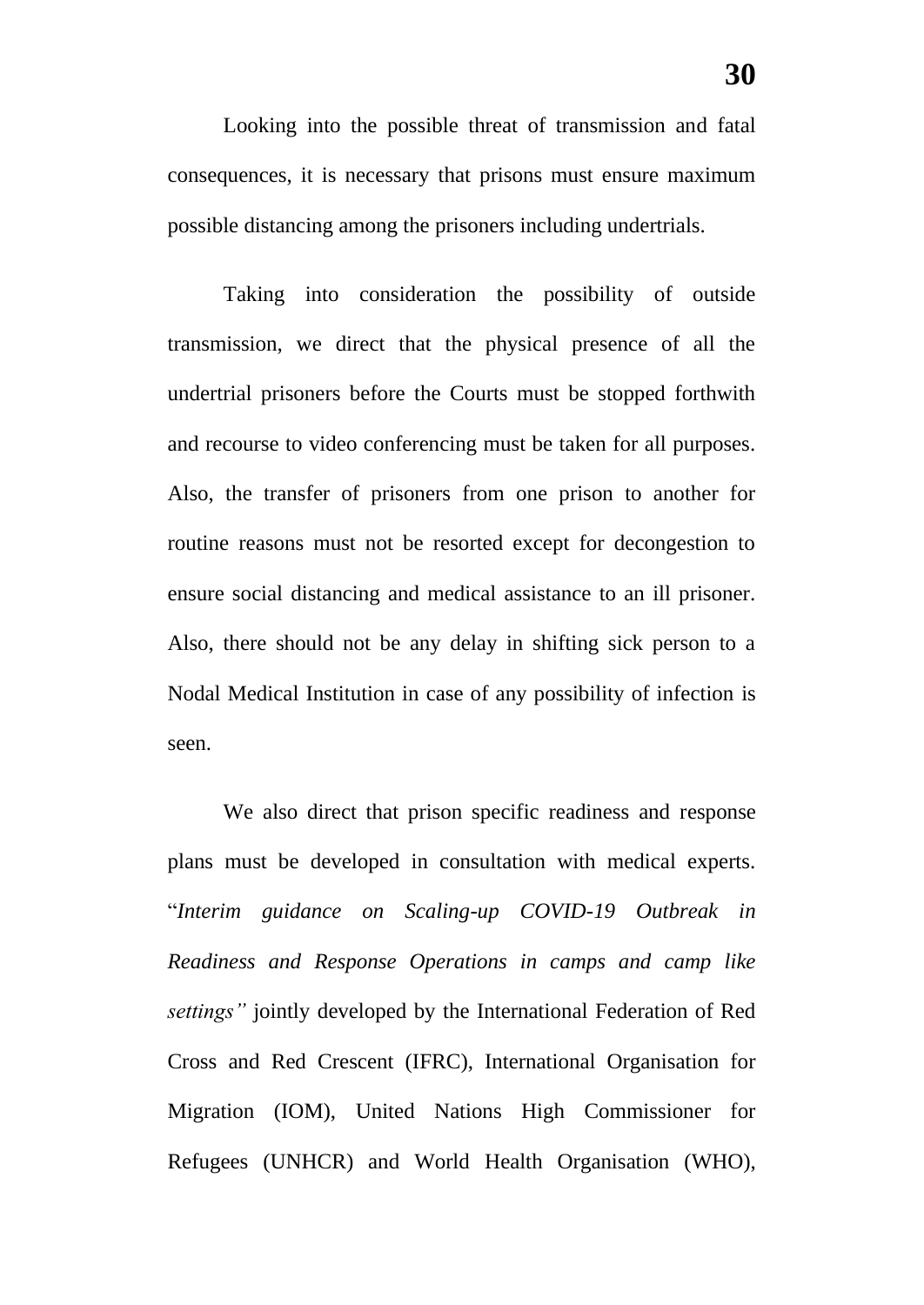published by Inter-Agency Standing Committee of United Nations on 17 March, 2020 may be taken into consideration for similar circumstances. A monitoring team must be set up at the state level to ensure that the directives issued with regard to prison and remand homes are being complied with scrupulously.

The issue of overcrowding of prisons is a matter of serious concern particularly in the present context of the pandemic of Corona Virus (COVID – 19).

Having regard to the provisions of Article 21 of the Constitution of India, it has become imperative to ensure that the spread of the Corona Virus within the prisons is controlled.

We direct that each State/Union Territory shall constitute a High Powered Committee comprising of (i) Chairman of the State Legal Services Committee, (ii) the Principal Secretary (Home/Prison) by whatever designation is known as, (ii) Director General of Prison(s), to determine which class of prisoners can be released on parole or an interim bail for such period as may be thought appropriate. For instance, the State/Union Territory could consider the release of prisoners who have been convicted or are undertrial for offences for which prescribed punishment is up to 7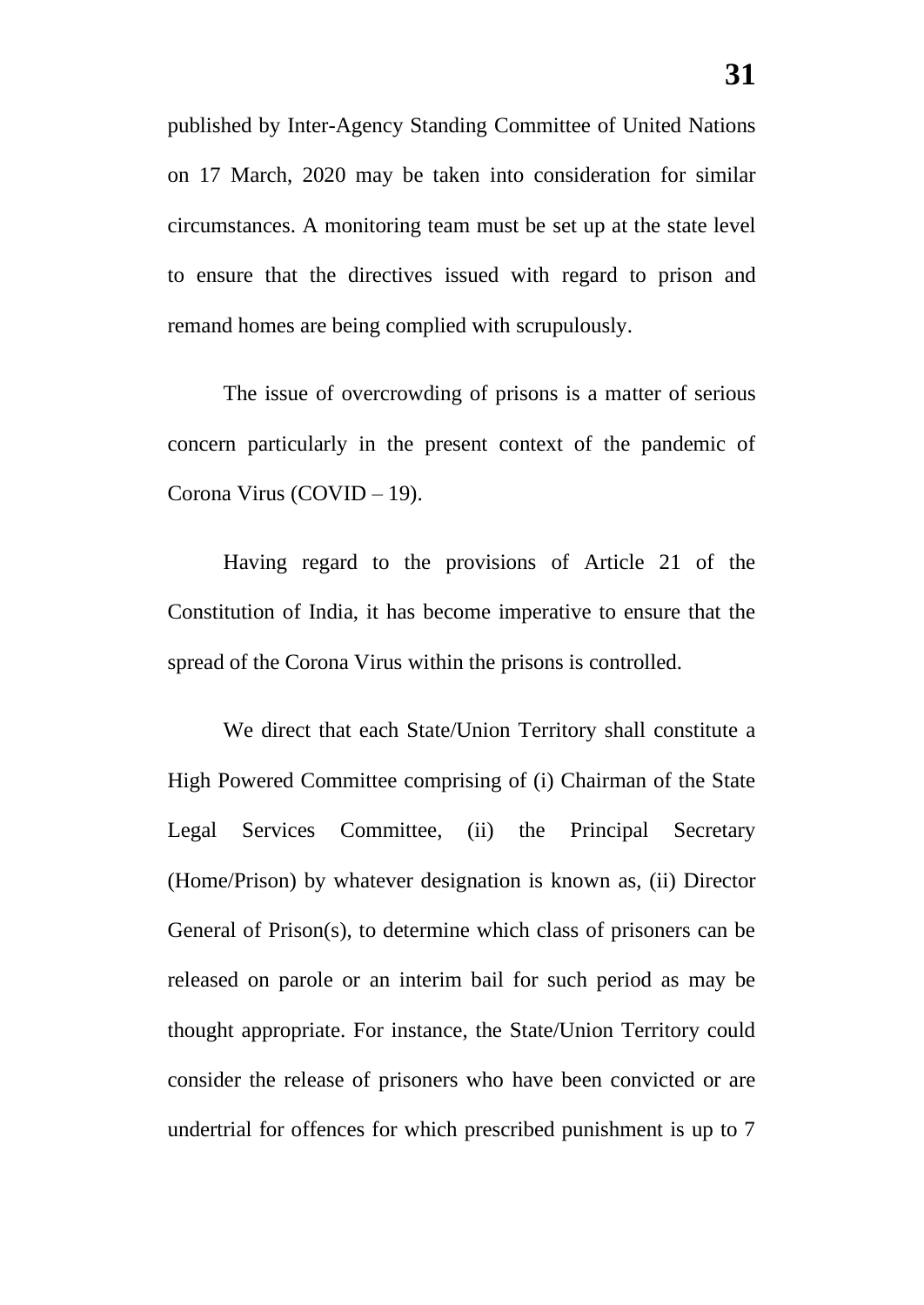years or less, with or without fine and the prisoner has been convicted for a lesser number of years than the maximum.

It is made clear that we leave it open for the High Powered Committee to determine the category of prisoners who should be released as aforesaid, depending upon the nature of offence, the number of years to which he or she has been sentenced or the severity of the offence with which he/she is charged with and is facing trial or any other relevant factor, which the Committee may consider appropriate.

The Undertrial Review Committee contemplated by this Court *In re Inhuman Conditions in 1382 Prisons,* (2016) 3 SCC 700, shall meet every week and take such decision in consultation with the concerned authority as per the said judgment.

The High Powered Committee shall take into account the directions contained in para no.11 in *Arnesh Kumar v. State of Bihar,* (2014) 8 SCC 273.

Some States/Union Territories who have not filed responses may file the same within three weeks from today.

List the matter after three weeks.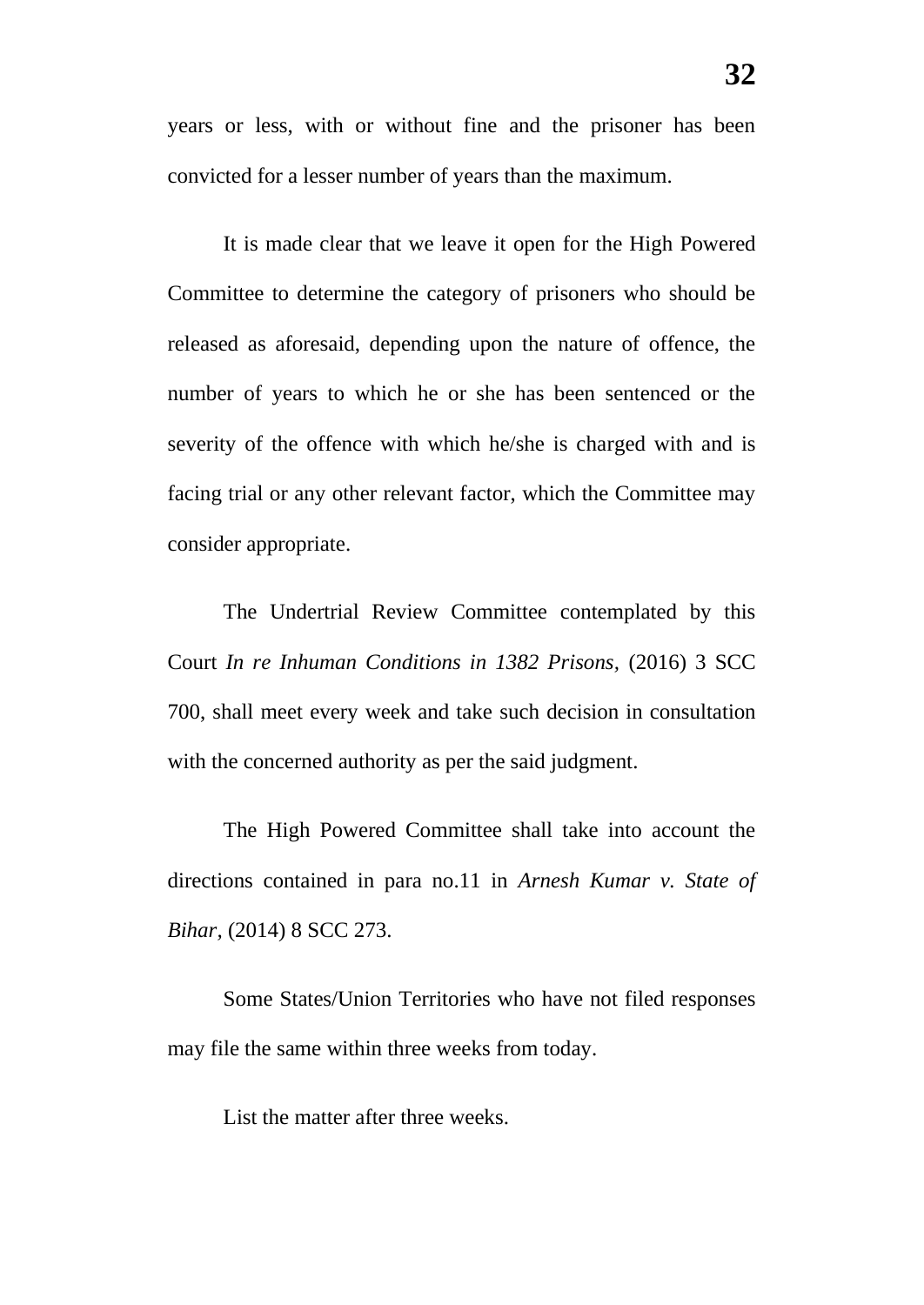WRIT PETITION (CIVIL) NOS.450/2020, 445/2020 AND 466/2020

Learned counsel appearing for the petitioners prays for withdrawal of the instant writ petitions with liberty to approach the concerned Ministries, Union of India, New Delhi.

Prayer is allowed.

Copies of these writ petitions shall be served upon Mr. Tushar Mehta, learned Solicitor General appearing for the Union of India and they shall be treated as representations. The concerned Ministries shall dispose of the representations in accordance with law.

It is made clear that if the concerned Ministries deem it appropriate, they may hear the petitioners.

The Writ Petitions are dismissed as withdrawn with the aforesaid liberty.

(SANJAY KUMAR-II) ASTT. REGISTRAR-COURT MASTER cum-PS (MUKESH NASA) (INDU KUMARI POKHRIYAL) ASSISTANT REGISTRAR

//TRUE COPY//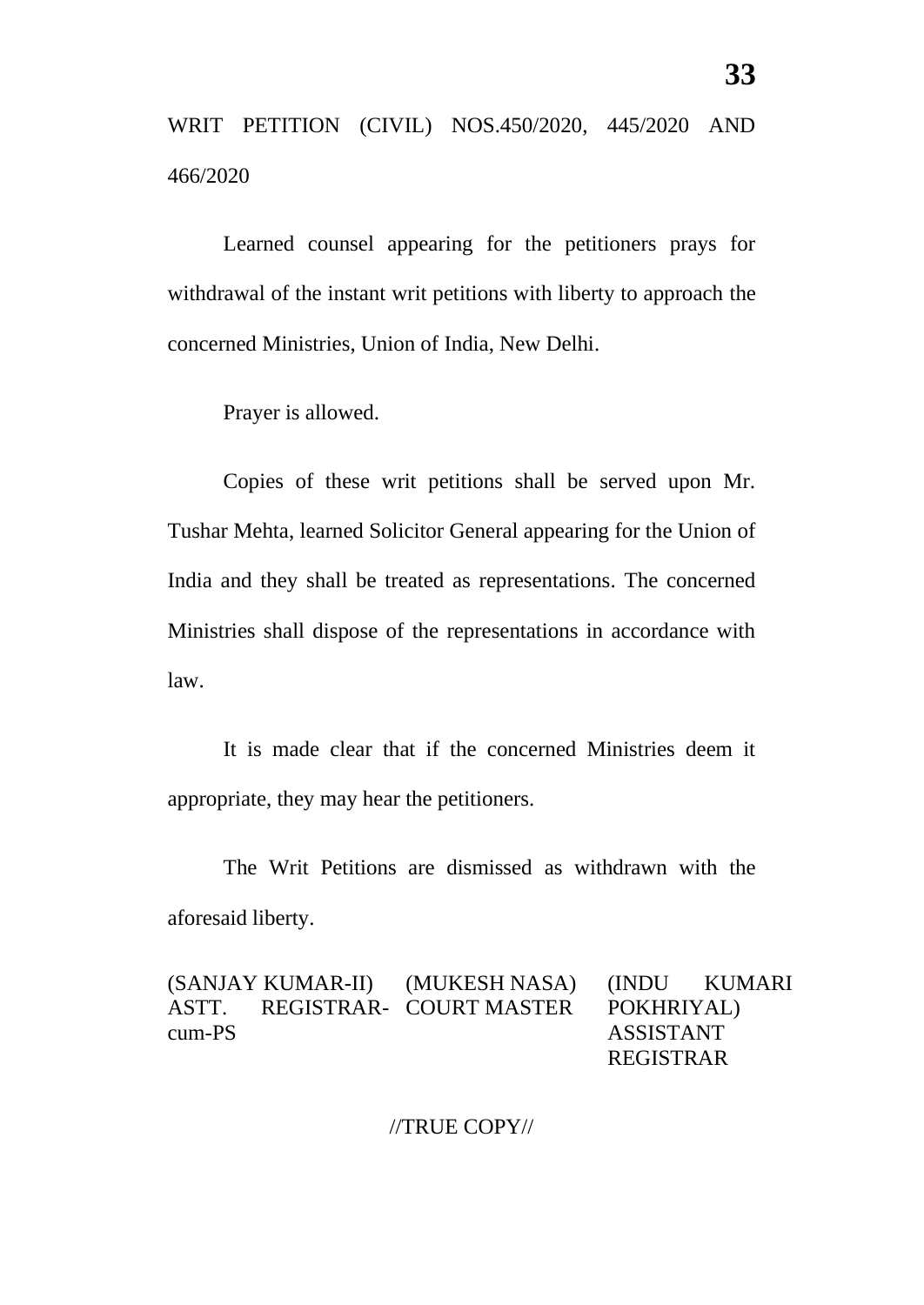### **ANNEXURE A-4**

# BEFORE THE MADURAI BENCH OF MADRAS HIGH COURT

(Criminal Jurisdiction )

Date : 11/05/2020

### PRESENT

The Hon`ble Dr.Justice G.JAYACHANDRAN CRL OP(MD). No.5296 of 2020

S.Kasi, ... Petitioner/Accused No.3

Vs

State through The Inspector of Police, Samaynallur Police Station, Madurai District. (Crime No.495 of 2020). .... Respondent/Complainant

For Petitioner: M/s.S.Mahendrapathy, Advocate. For Respondent: Mr.S.Chandrasekar, Additional Public Prosecutor

PETITION FOR BAIL Under Sec.439 of Cr.P.C.

PRAYER :-

For Bail in Crime No. 495 of 2020 on the file of the respondent Police.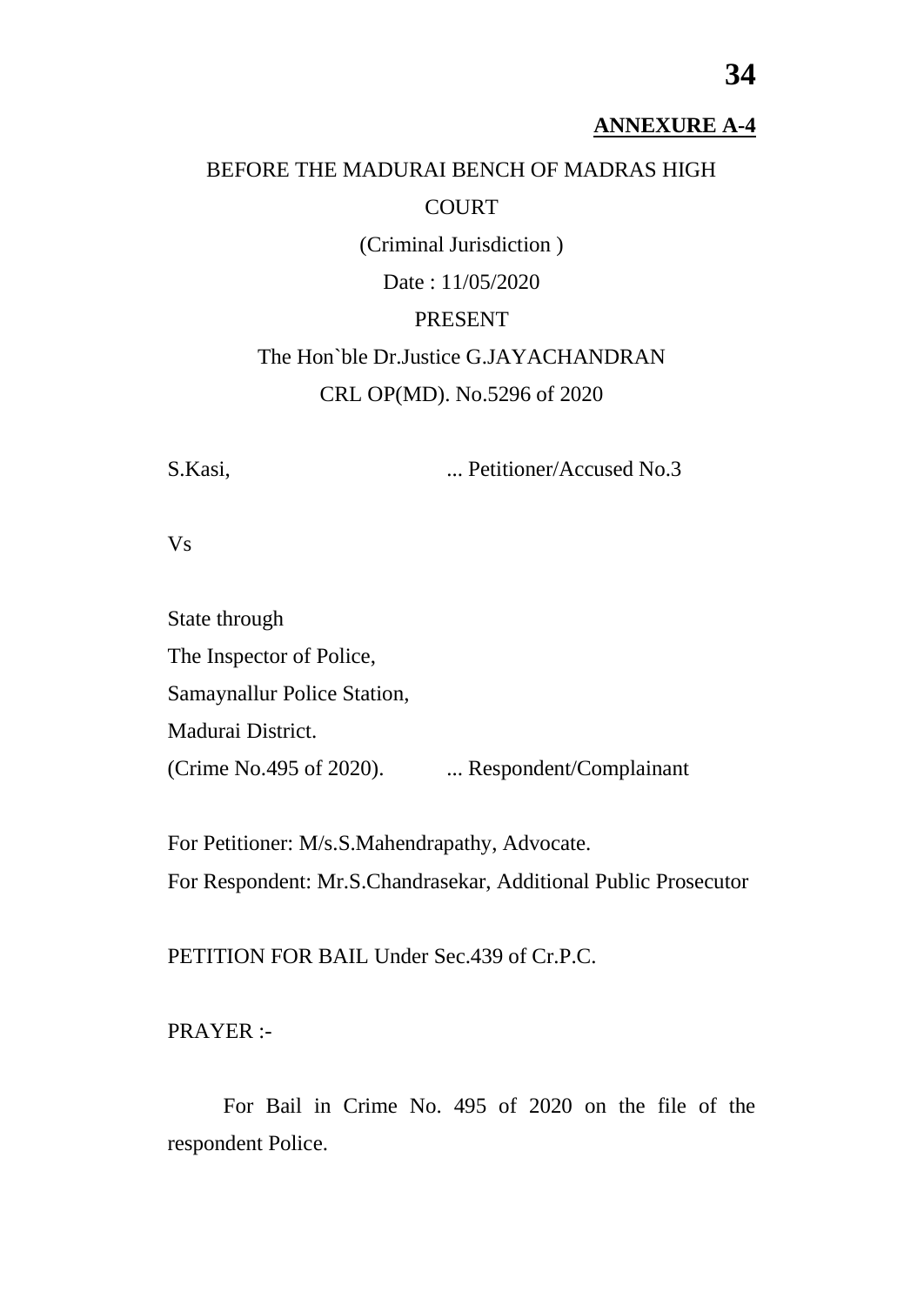ORDER : The Court made the following order :-

The petitioner herein was arrested by the respondent police on 21.02.2020 for the alleged offence under Sections 457(2),380(2), 411 (2) and 414(2) of IPC.

2. The petitioner herein is now before this Court seeking bail. In view of the national wide lock down, to avoid physical contacts and to maintain social distancing courts are function through virtual mode. The petitioner has filed his petition petition through E-mail and same is heard through video conferencing.

3. The learned counsel for the petitioner would urge this Court for grant of bail on the ground that the petitioner is innocent and falsely implicated in this case. The respondent to give quitus to the long pending idol theft case under investigation without any progress for nearly 5 years have choosen this petitioner and others as scapegoats. According to the learned counsel for the petitioner the case of idol theft was registered by the respondent police on 31.12.2015 under Section 457(2), 382, 411(2) and 414(2)of IPC in Crime No.495 of 2015. After 4 years the petitioner was arrested on 21.02.2020. The petitioner is in custody for the past 92 days. The respondent police has not filed the final report. Hence the petitioner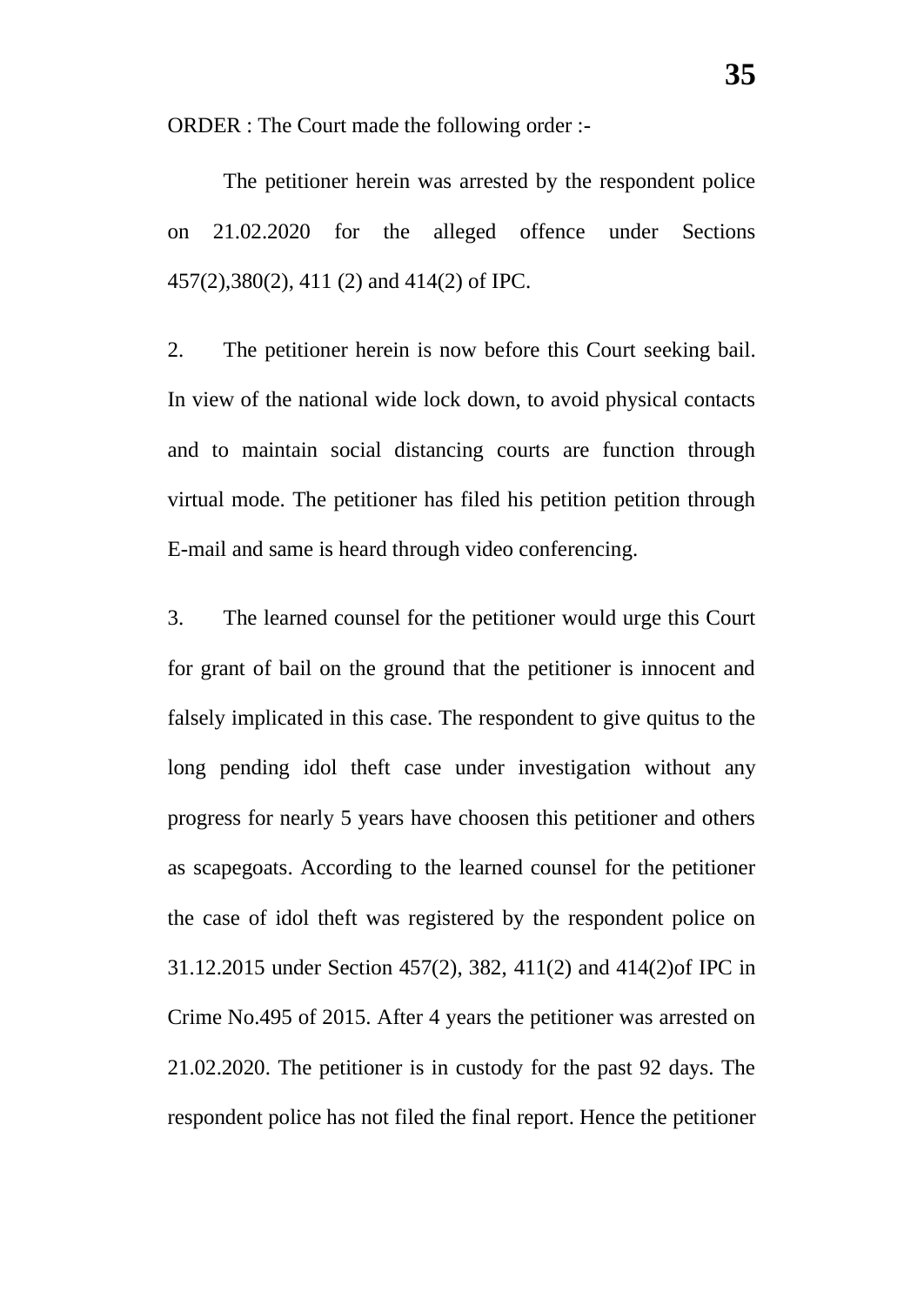is entitled for bail by default as contemplated under Section 167(2)of Cr.P.C.

4. Per contra, the learned Additional Public Prosecutor appearing for the State would submit that three idols of Hindu God and Goddess were stolen from the Srinivasa Perumal Temple within the jurisdiction of Samayanallur Police Station, Madurai District. The Case was registered on 31.12.2015. Investigation revealed that seven persons were involved in this case. After the arrest of A1, based on the confession given by A1 out of three idols stolen one was recovered from the relative of this petitioner who is arrayed as A3. Two more idols are yet to be recovered. Police could able to secure A-1 to A-4. Three more accused are still at large. Inview of the lockdown clamped by the Government, the investigation could not be completed within the time prescribed under the statute. The investigating officer is handicapped with the restrictions imposed by the State which included free movement and access to witnessesfor recording their statements. The learned Additional PublicProsecutor would further submit that the petitioner is carrying very bad antecedent. He is accused of idol theft in 3 more cases and still pending. If the petitioner is released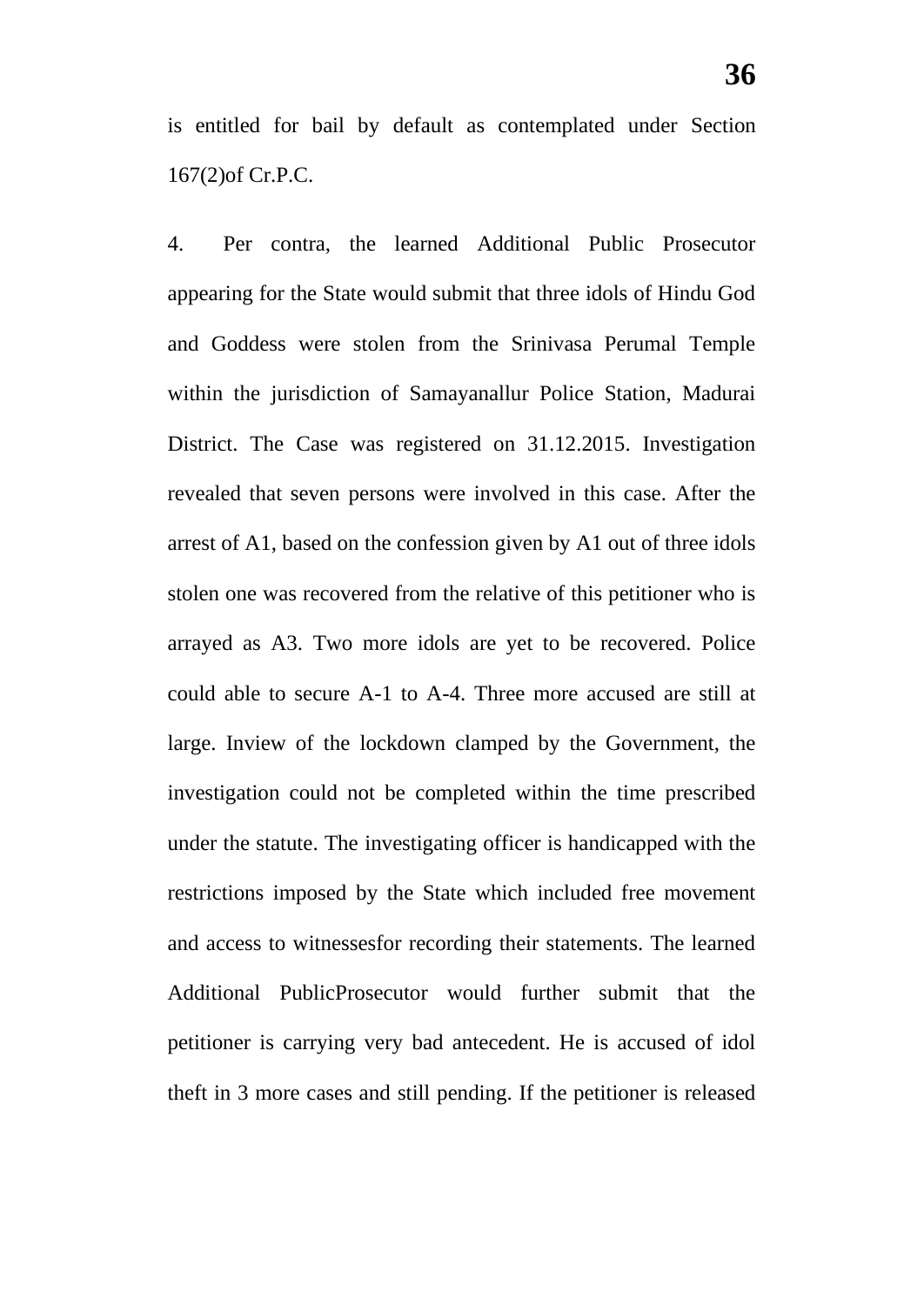on bail, there ispossibility of absconding as well as recurrence of similar crime.

5. Heard the learned Counsels on either side. On considering the antecedent of the accused, crime alleged, abscondance of few more accused persons and non-recovery of the remaining stolen property this court finds that the petitioner does not deserve bail at this juncture.

6. However, in view of the covid-19 lockdown and the order passed by the Hon'ble Supreme court extending the limitation, a unique and peculiar legal issue stares at the Court whether the petitioner is entitle to avail the benefit of Section 167(2) of Cr.P.C?.

Taking note of the Covid-19 situation and realising the gravity of the pandemic, the Hon'ble Supreme Court on 23/03/2020 in a suomotu writ petition ( SUO MOTU WRIT PETITION (CIVIL) No(s).3/2020 IN RE : COGNIZANCE FOR EXTENSION OF LIMITATION) passed order extending the period of limitation to obviate the difficulties faced by the litigants who are supposed to personally come to the court and file their petition/application/suits/in all other proceedings until further orders.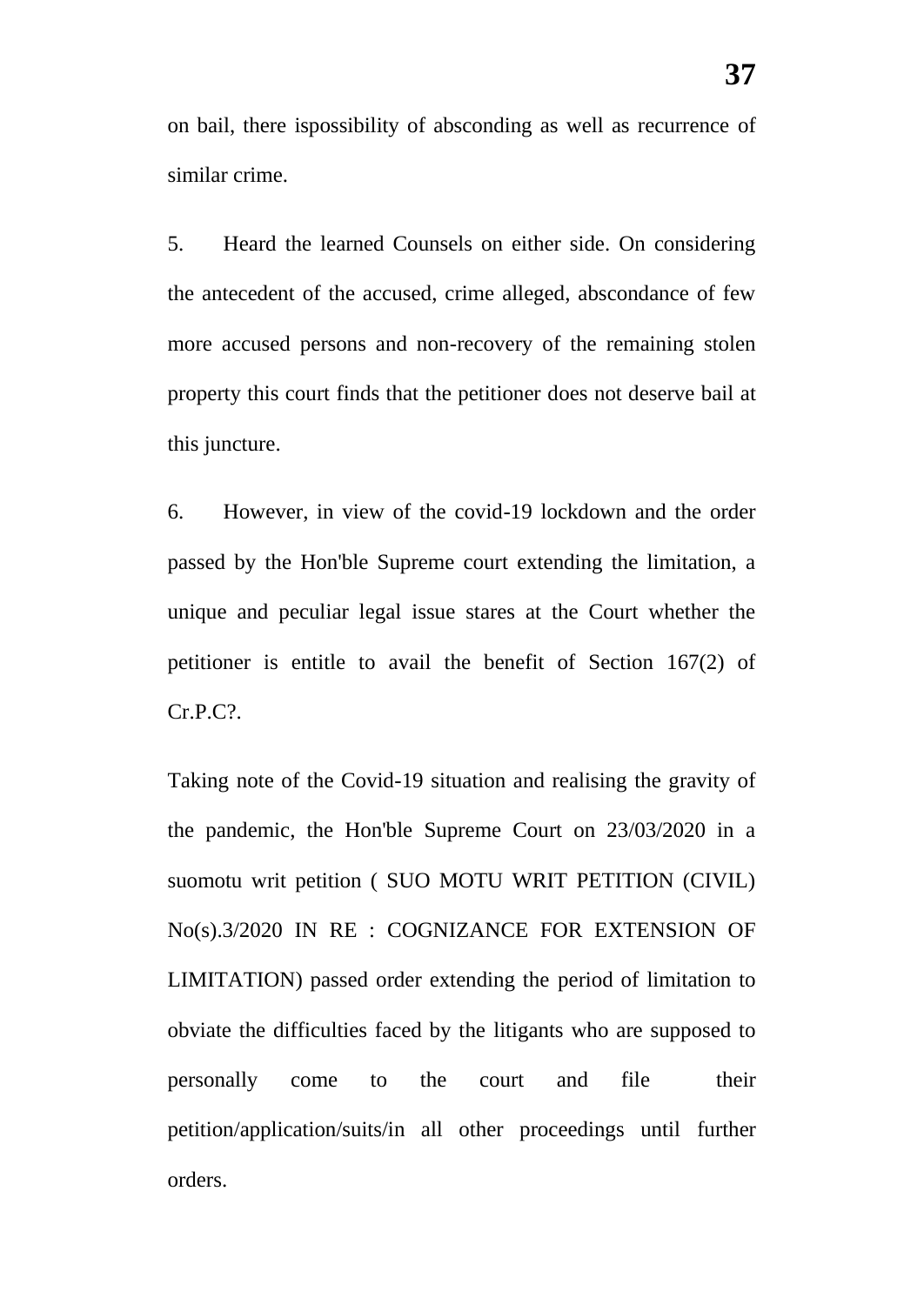For the sake of proper appreciation, the relevant portion of the Supreme court order is extracted below:

"This Court has taken Suo Motu cognizance of the situation arising out of the challenge faced by the country on account of Covid-19 Virus and resultant difficulties that may be faced by litigants across the country in filing their petitions/applications/suits/ appeals/all other proceedings within the period of limitation prescribed under the general law of limitation or under Special Laws (both Central and/or State).

To obviate such difficulties and to ensure that lawyers/litigants do not have to come physically to file such proceedings in respective Courts/Tribunals across the country including this Court, it is hereby ordered that a period of limitation in all such proceedings, irrespective of the limitation prescribed under the general law or Special Laws whether condonable or not shall stand extended w.e.f. 15th March 2020 till further order/s to be passed by this Court in present proceedings.

We are exercising this power under Article 142 read with Article 141 of the Constitution of India and declare that this order is a binding order within the meaning of Article 141 on all Courts/Tribunals and authorities.

This order may be brought to the notice of all High Courts for being communicated to all subordinate Courts/Tribunals within their respective jurisdiction.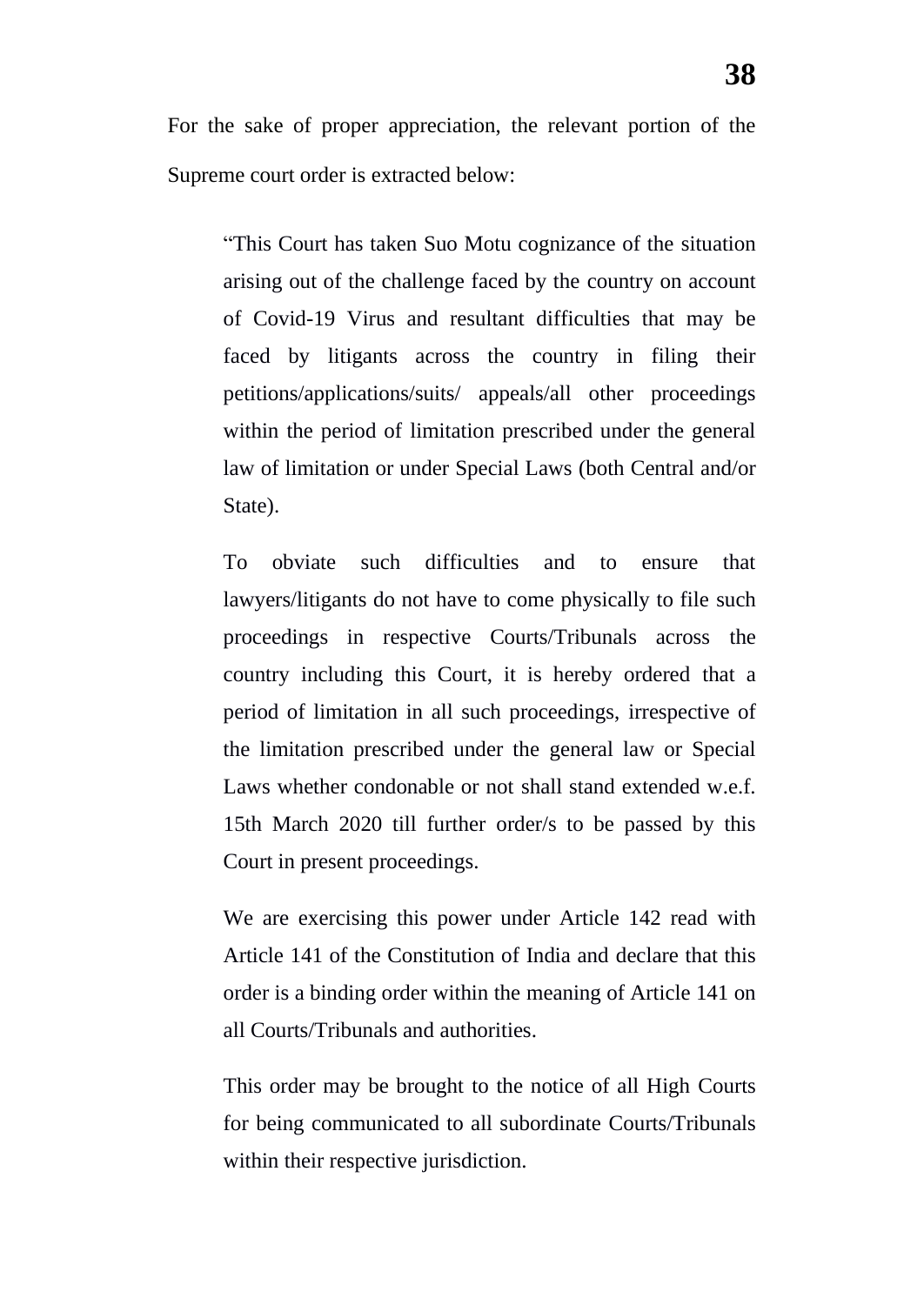Issue notice to all the Registrars General of the High Courts, returnable in four weeks."

7. No doubt in the above order the Honourable Supreme Court has not specifically mentioned that police investigation should also be covered by the said order. However, the Apex Court while invoking its extraordinary power conferred in Article 142 of the Constitution during an extraordinary circumstances has clearly expressed his intention and reason for passing such order. The order has been passed to obviate the difficulties faced by the litigants across the country in filing their petitions/applications/suits/appeals/ all other proceedings(emphasis added). Therefore it is appropriate for any prudent person to appreciate the order of the Honourable Apex Court in a holistic perspective. The pandemic situation, total nationwide lockdown, restrictions on movement, fear of death looming large paralysing the routine function of the administration including judiciary were the reason for issuing such order. The Honourable Supreme Court to render complete justice has invoked Article 142 and passed this order. No courts below obliterate the intention of the Supreme Court by offering pedantic interpretation. Oblivious of the provisions of law and spirit behind such laws.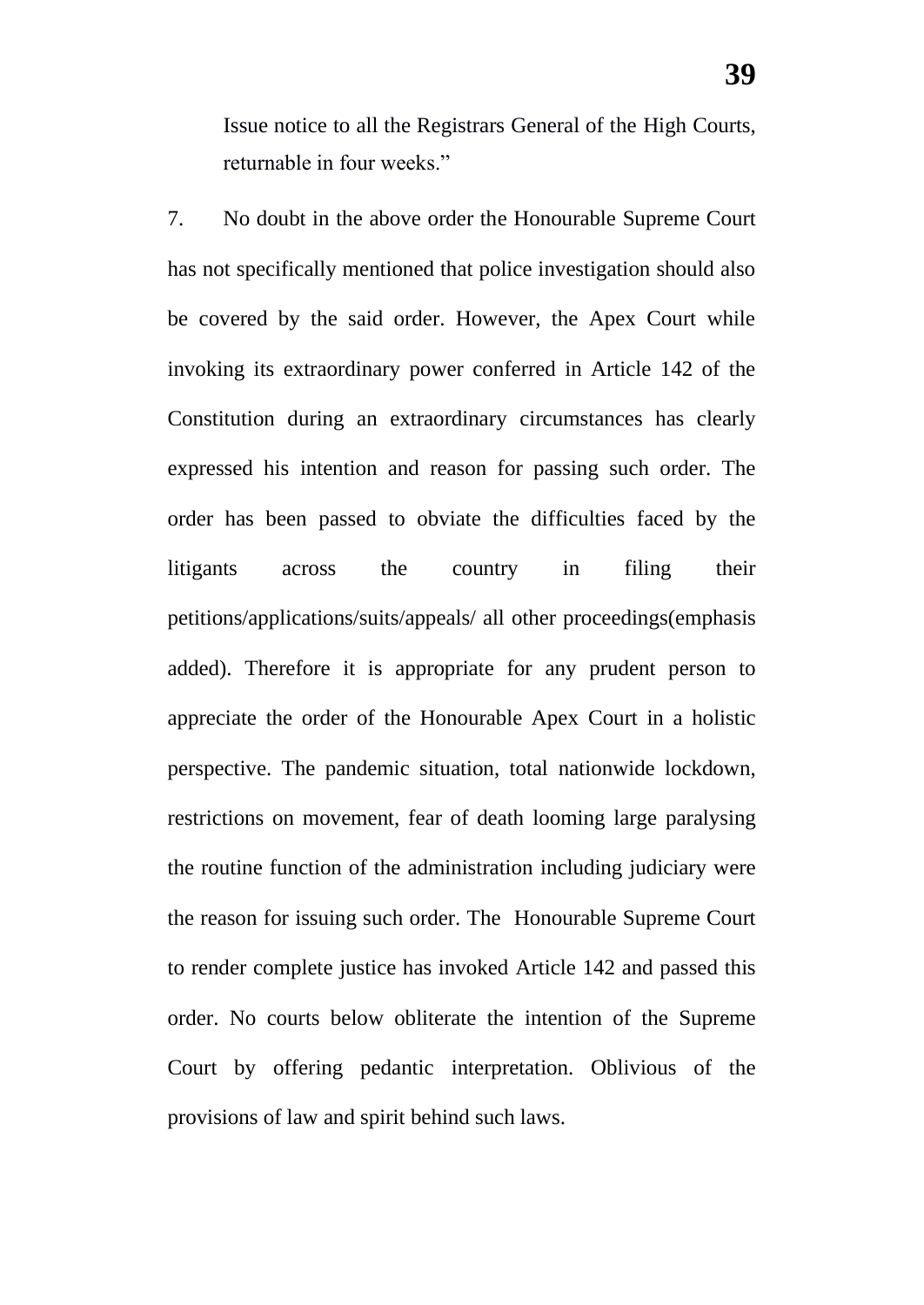8. Section 167 of Cr.P.C envisages completion of investigation within the period of 60 days or 90 days, as the case may be, depending upon the gravity of the offence and the extent of punishment. If the investigation not completed within period prescribed, the person accused of the offence is entitled for bail as if he has committed bailable offence. Thereafter the Provisions of Chapter XXXIII of the Code will apply. In other words, Section 167 of the Code of Criminal Procedure mandates the investigating agency to complete the investigation within the time prescribed. If they fail to complete the investigation, statutory right blossom to the person in custody to seek release from prison on bail as matter of right.

9. This provision in common parlance among the respected members of the bar and bench aptly called as 'default bail'. The reason, when there is default on the part of investigation right of bail gets accrues to the person detained. Now with this understanding of Section 167(2) of Cr.P.C, and in the light of the order passed by the Apex Court extending limitation to render complete justice to the litigants the submission of the learned counsel for the petitioner has to be examined.

**40**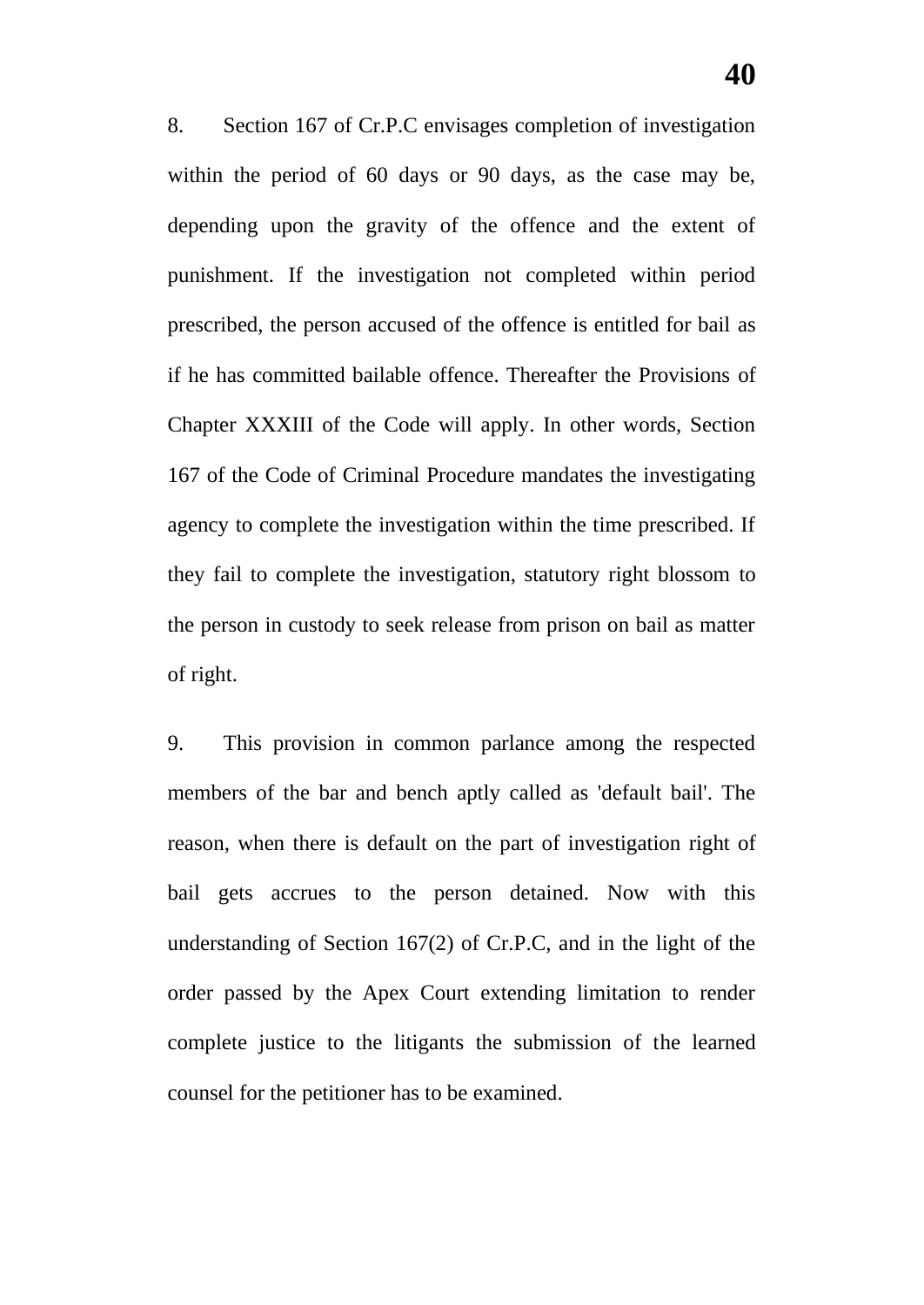10. Currently, the State has restricted free movement of the Public. The Law Enforcing Agencies are directed to ensure complete lock down. Access to places restricted either partially or absolutely. Government mechineries has almost come to stand still. Courts gates are locked. Public access is prohibited. All judicial proceedings are conducted through video conference. Administration wings of the Court yet to resume the physical functioning. In such a circumstances, the wings of the investigating agency are clipped; their legs are tied. They are unable to conduct the investigation and complete the same. Even if they complete the investigation, courts are not open to receive it. This is not their fault. Covid-19 situation is the cause for not completing the investigating within the time fixed under the Statute.

11. Therefore taking note of the situation The Hon'ble Supreme Court has passed the order dated 23.03.2020 extracted above. The order came to be passed to do complete justice to the litigants who face difficulty in presenting their documents related to the proceedings. Any attempt to misread the order or to interpret the order contrary to the spirit of this order will cause injustice. Inspite of the Apex Court order extending the period of limitation in all proceedings where litigants face difficulties to be present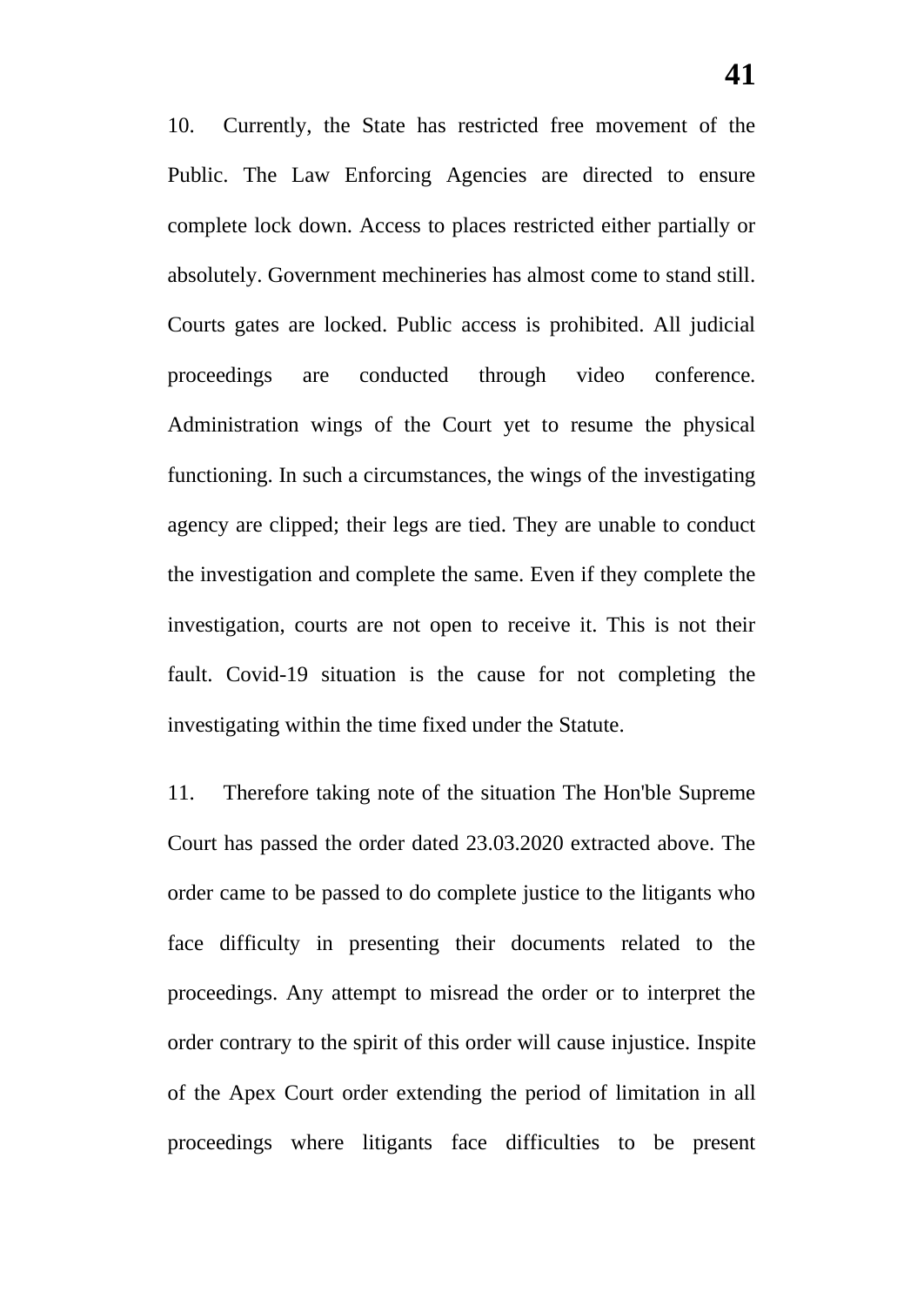physically, if one say it is not applicable to filing of final report on completion of investigation, he just mock the Apex Court order and nothing less.

12. Violators of law cannot take undue advantage of the extra ordinary situation and enjoy the liberty while the entire nation is under lock down and crippled from carrying on their normal activities.

13. The lockdown announced by the Government is akin to proclamation of emergency. Under Article 352 of the Constitution, in case of external aggression National Emergency can be proclaimed by the President. Presently we face aggression not by human agencies, but by micro-organs. Like wise when the nation face threat to the credit or financial stability under Article 360 Financial emergency can be declared. If emergency is declared, under Article 358 the rights under Article 19 gets suspended. The right to liveguaranteed under Article 21 is subject restriction. Presently, though the state is not passing through emergency duly proclaimed, whole nation has accepted the restrictions for well being of mankind. At this juncture, myopic reading of Section 167 of Cr.P.C conveniently ignoring the spirit behind the order by the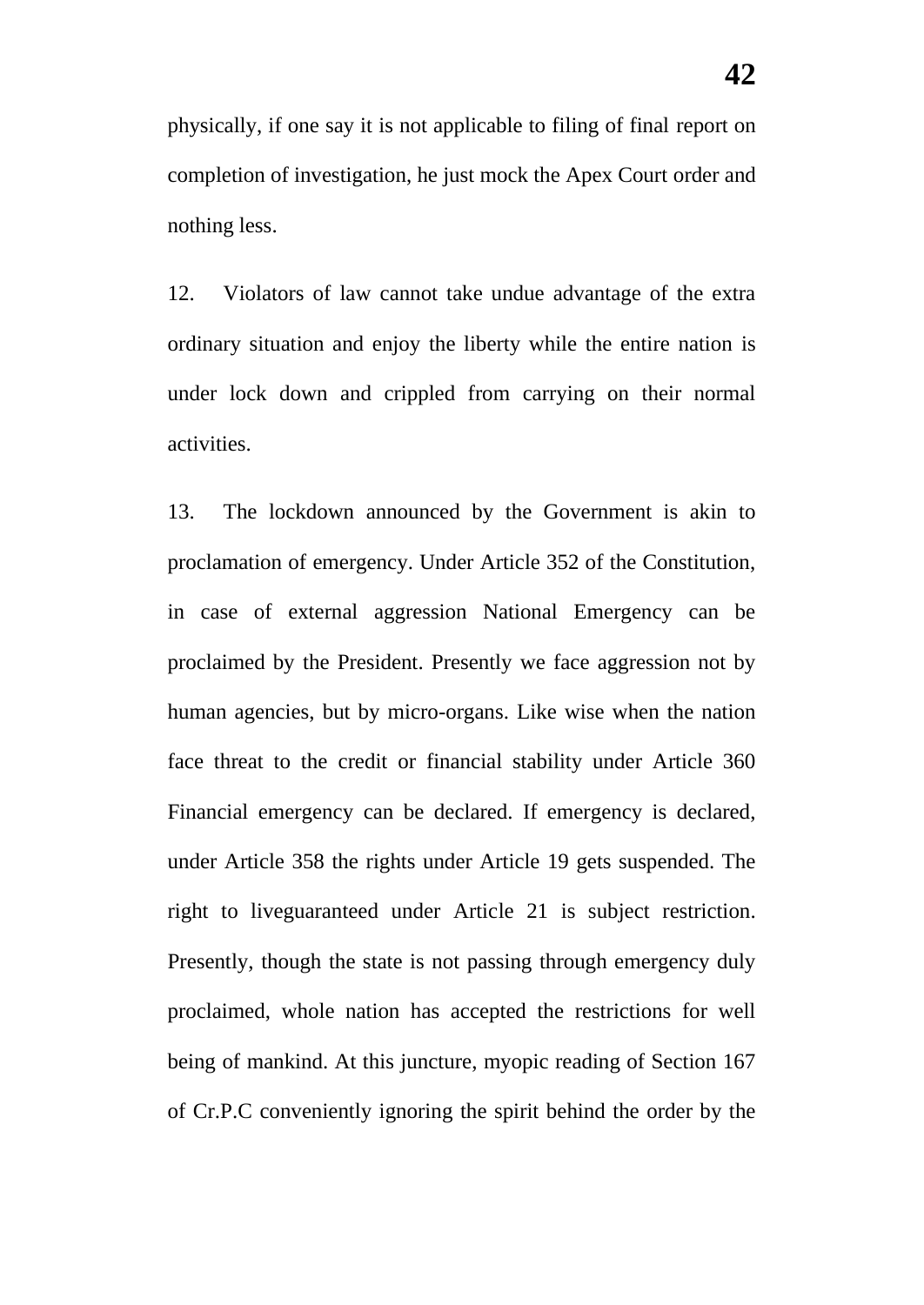Apex Court invoking its power under Article 142 of the constitution will amount to judicial indiscipline.

14. The spirit behind the order of the Apex Court is to do complete justice. Conscious to the fact that there are several legislations prescribing limitation, the Honourable Supreme Court has generally stated the period of limitation prescribed under general law of limitation or under special laws shall be extended until further order. Therefore it is needless to mention that the limitation under Section 167 for investigation also get extended.

15. The learned counsel for the petitioner relying upon the order passed by this Court in Crl.O.P(MD) No. 5291 of 2020 in Settu vs- The State rep. by the Inspector of Police, Vallam Police Station, Thanjavur District, dated 08.05.2020 insisted that the extension of period envisaged in the Apex court order will not apply to Section 167 Cr.P.C.

16. This Court had the privilege of reading the said order. It is hight of ignorance to expect the investigation agency to complete the investigation and file final report in the Court within time prescribed after closing down the gates and prohibiting the access. After imposing restrictions on their movements and chiding them, "executive must exhibit nimble footwork and not hide behind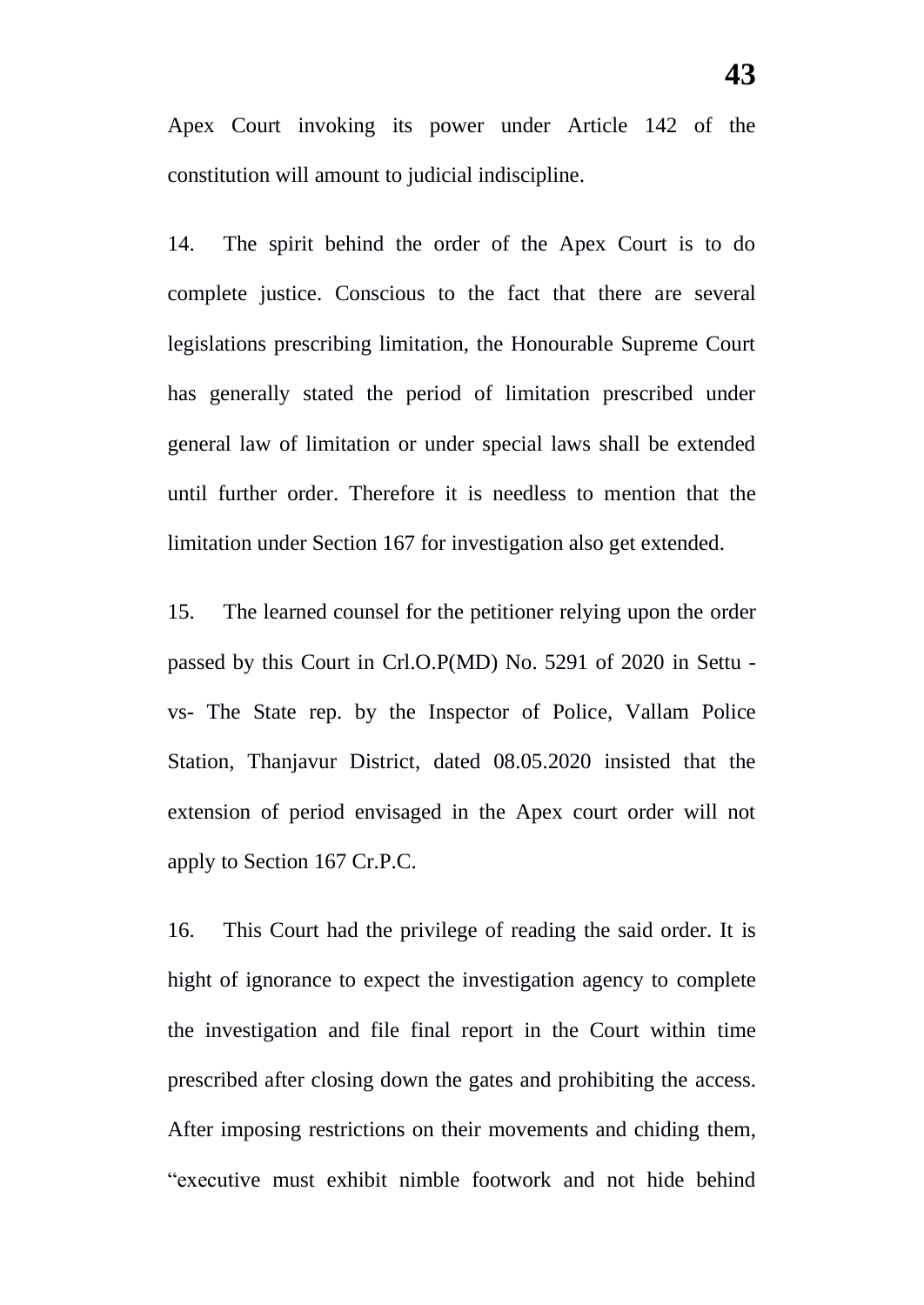judicial order. Only little children hide behind the saree end (paalu) of their mothers" is uncharitable.

17. The learned judge has mis-interpreted the Apex Court Order dated 23/03/2020. The clarification order dated 06/05/2020 no way dilute or restrict the scope and extend of the earlier order. Since the order relied by the learned counsel for the petitioner is contrary to the spirit of the Honourable Supreme Court order issued in exercise to the power of Article 142 it is non-est and has no binding force.

18. In any given situation, a person accused of the offence and the investigation agency has to be treated at par under law. Order passed by the Supreme Court invoking Article 142 of the constitution is an equitable order. After putting fetters on the investigating agency upon their right of movement causing delay in completing investigation, the person accused of the offence cannot take undue advantage of the situation and seek default bail. The liberty enshrined under Article 21 is subject to restrictions. The order of the Apex Court is Law binding on all courts. The petitioner's life and liberty is restricted only by due process of law and procedure established under law. Neither Section 167(2) nor Article 21 give unfettered right to the person accused of an offence. In an extraordinary situation, the Apex Court has passed the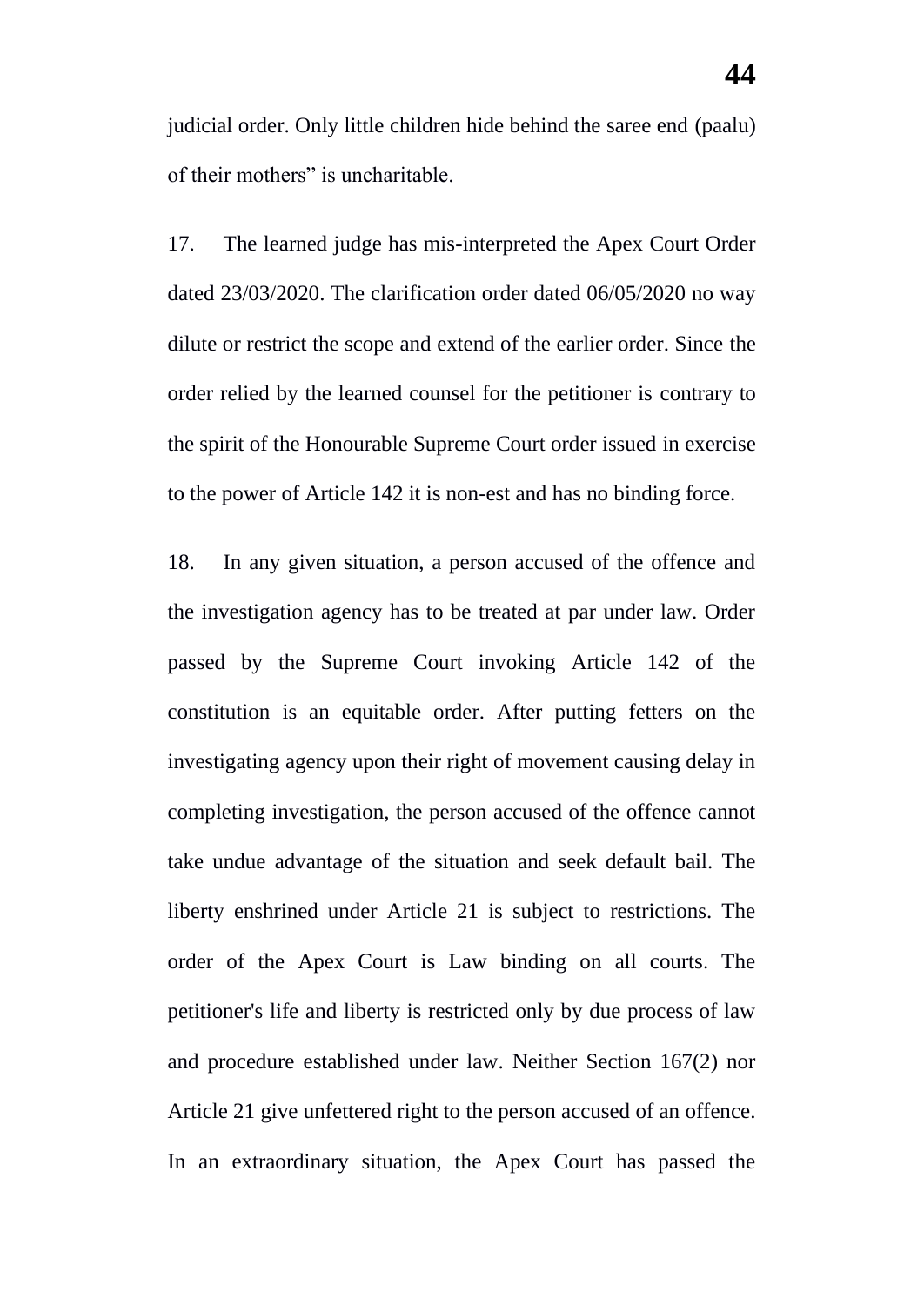orderinvoking its extraordinary power under Article 142 extending theperiod of limitation prescribed in the general law of limitation and other special laws. The Supreme Court order eclipses all provisionsprescribing period of limitation until further orders. Undoubtedly, it eclipses the time prescribed under Section 167(2) of the code of Criminal Procedure also.

19. In this case, the petitioner is arrested for the theft ofthree idols in the temple. One idol has been recovered based on the confession of the co- accused and two idols are yet to be recovered.Out of seven accused four have been arrested and three more are at large. In view of the order passed by the Honourable Supreme Courtextending the limitation, the time prescribed for completing investigation under Section 167(2) gets eclipsed. The petitioner cannot harp on the limitation prescribed under Section 167(2) of Cr.P.C and pray release on bail.

20. Hence the bail petition is dismissed.

sd/- 11/05/2020

### / TRUE COPY /

 $/ 2020$ Sub-Assistant Registrar (C.S.) Madurai Bench of Madras High Court, Madurai - 625 023.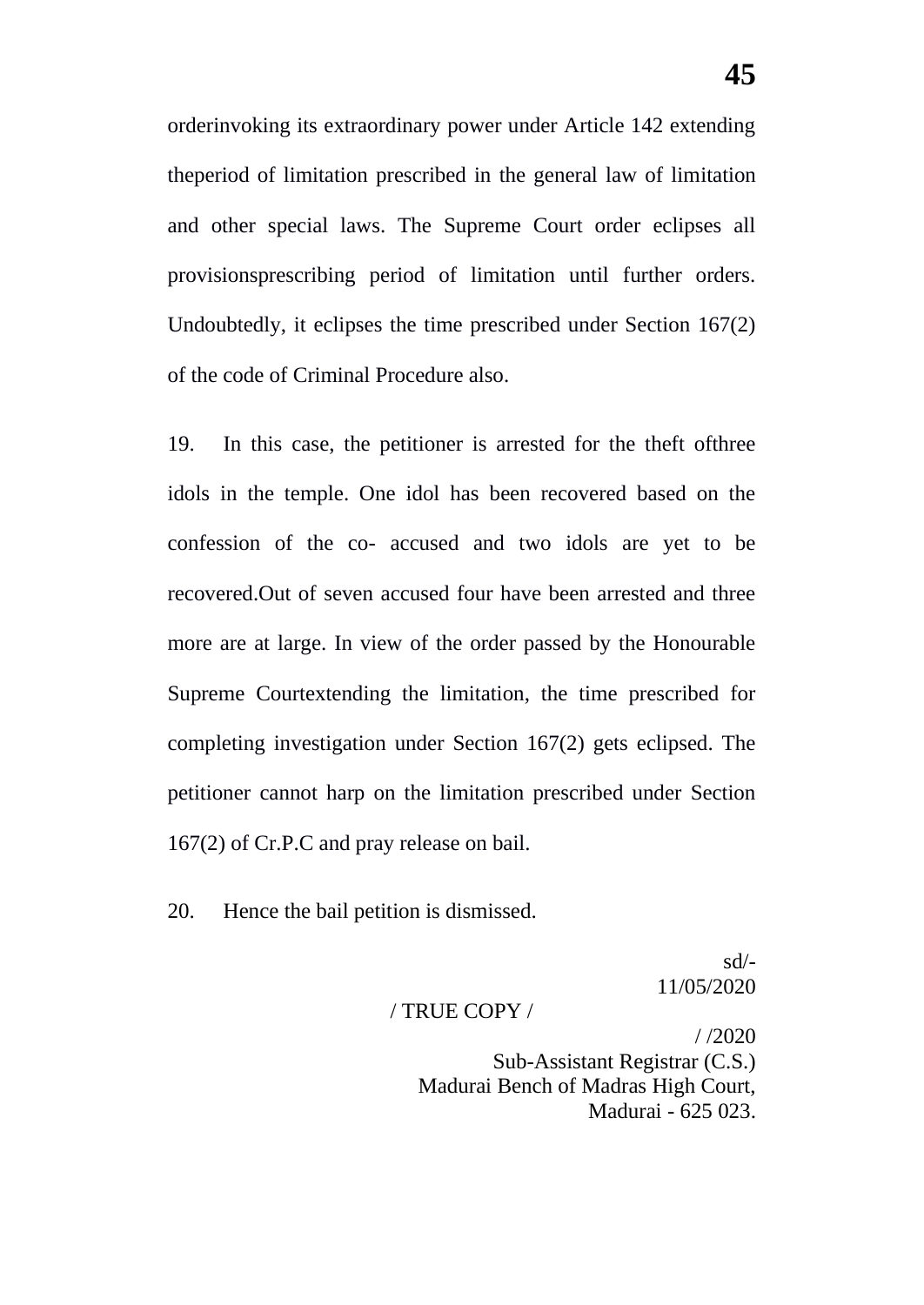TO 1. THE INSPECTOR OF POLICE, SAMAYNALLUR POLICE STATION, MADURAI DISTRICT.

2. THE SUPERINTENDENT, CENTRAL PRISON, TRICHY.

### 3. THE ADDITIONAL PUBLIC PROSECUTOR, MADURAI BENCH OF MADRAS HIGH COURT, MADURAI.

ORDER IN CRL OP(MD) No.5296 of 2020 Date :11/05/2020

AAV AE/PN/SAR-III (12.05.2020) 7P 4C

//TRUE COPY//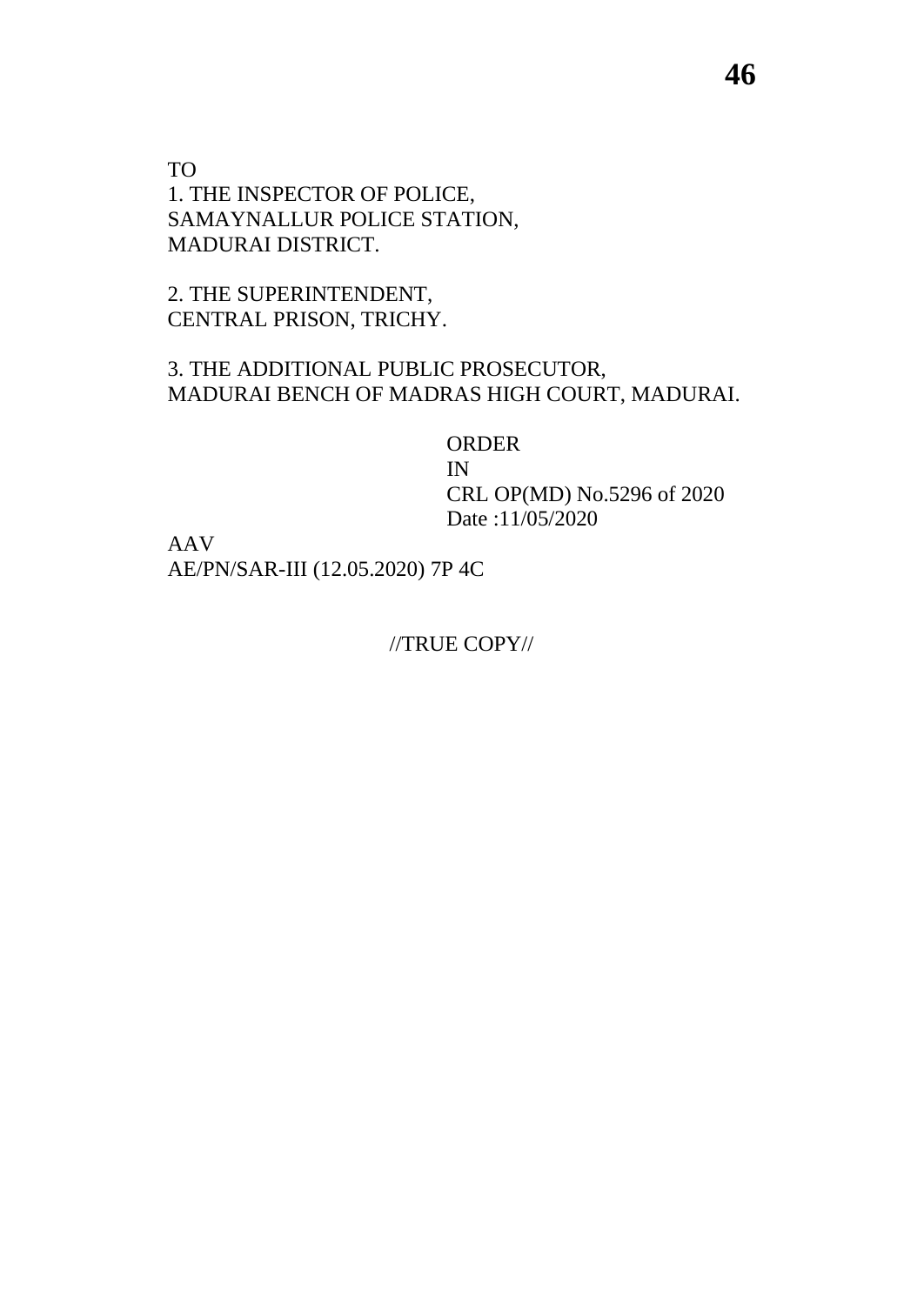# **BEFORE THE MADURAI BENCH OF MADRAS HIGH COURT**

**( Criminal Jurisdiction )**

**Date : 08/05/2020**

### **PRESENT**

# **The Hon`ble Mr.Justice G.R.SWAMINATHAN CRL OP(MD). No.5291 of 2020**

Settu S/o.Govindaraj, Athaliyur Village, Mottur Post, Uthangarai Taluk, Krishnagiri.

... Petitioner/Accused

**Vs.**

The State, rep.by The Inspector of Police, Vallam Police Station, Thanjavur District. (Crime No. 10 of 2020).

... Respondent/Complainant

For Petitioner : M/s.K.M.Karunakaran, Advocate. For Respondent : Mr.A.Robinson, Government Advocate (Crl.Side)

PETITION FOR BAIL Under Sec.439 of Cr.P.C.

PRAYER :- For Bail in Crime No. 10 of 2020 on the file of the respondent Police.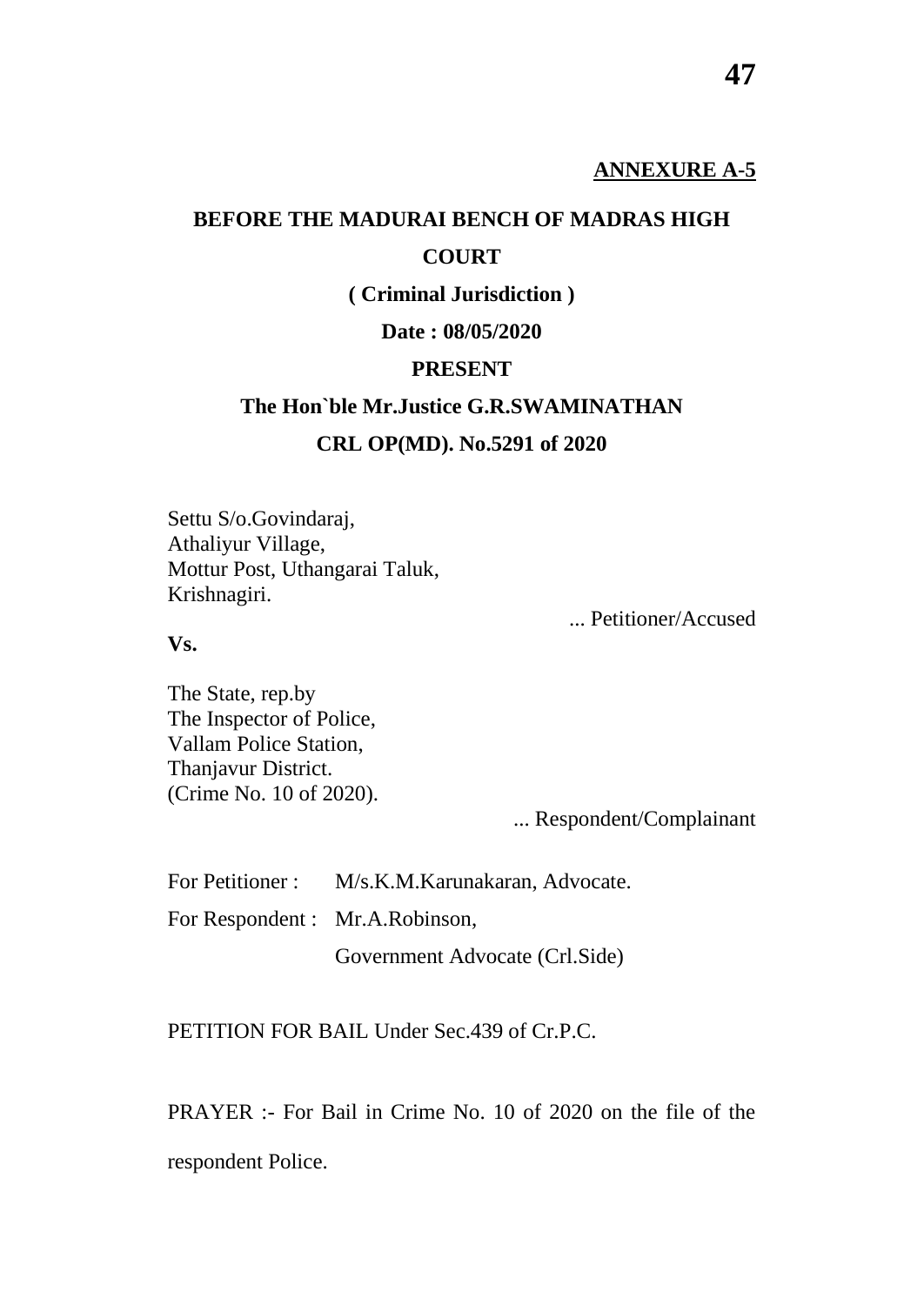#### **ORDER : The Court made the following order :-**

Heard the learned counsel appearing for the petitioner and the learned Government Advocate (Crl. Side) appearing for the respondent police.

### **Facts of the case** :

2. According to the respondent police, one Arokiyamary was on her morning walk on 19.01.2020 in Alakudi Road when she was robbed of her gold chain. A person coming from behind in a two wheeler bearing Registration No.TN 47 AQ 5726 intercepted her and threatened her with a knife and took away her one sovereign gold chain. The occurrence is said to have taken place at about 06.30 A.M and the complaint was lodged at around 8.00 A.M. It was registered as Crime No.10 of 2020 by therespondent for the offences under Sections 392 and 397 of I.P.C. The petitioner was arrested during the course of the day on the allegation that it was he who committed the aforesaid robbery. He was remanded to judicial custody.

3. The petitioner had earlier filed bail petitions before me. I dismissed them because the petitioner was said to be involved in three previous cases of the same nature. This petition has been filed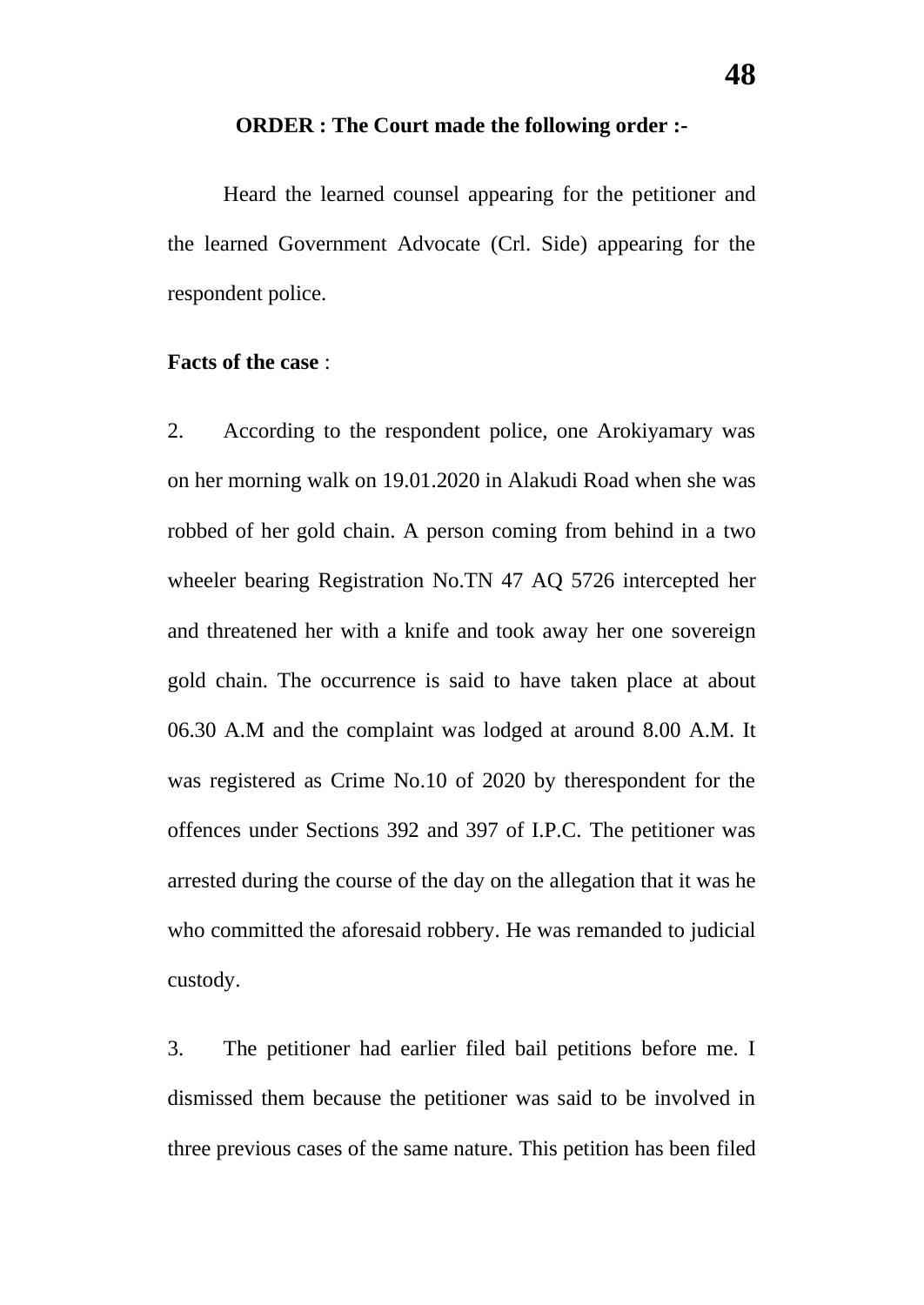solely on the ground that since final report has not been filed within the mandatory time limit, the petitioner is entitled to default bail.

### **Objection raised by the prosecution :**

4. Shri.A.Robinson, the learned Government Counsel (crl.side) submitted that the petitioner is accused of having committed the offences under Sections 392 r/w 397 of IPC. The offence under Section 397 of IPC is punishable with imprisonment which shall be not less than seven years. It is an offence triable by the Sessions Court. Section 392 of IPC deals with robbery of two kinds ; robbery committed on the highway between sunset and sunrise and other kinds of robbery. The former is punishable with imprisonment that may extend to 14 years. Robbery simpliciter is punishable with rigorous imprisonment for a term which may extend to ten years. If the case on hand is brought under the robbery simpliciter category, the petitioner can seek default bail on the expiry of the 60th day from the date of remand. If the petitioner's case is catergorized under the aggravated type, then it will be on the expiry of 90 days. The petitioner's arrest and remand was on 19th January, 2020. The 60th day will fall on 19th March, 2020. The 90th day will fall on April 18th 2020. Shri.A.Robinson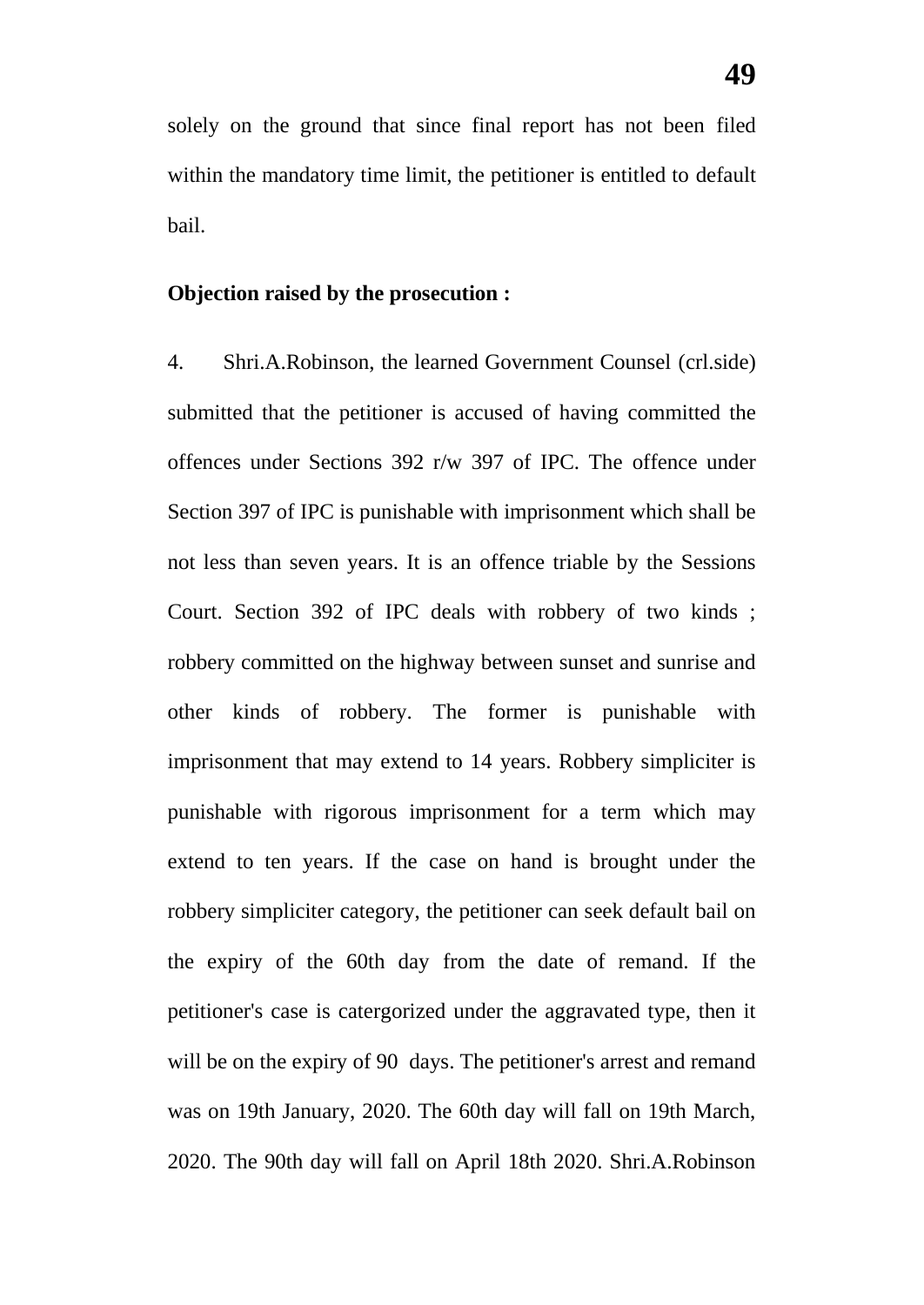with his customary fairness submitted that the final report has not been made ready till date. But, he wanted to take advantage of the special direction passed by the Hon'ble Supreme Court on 23.03.2020 in Suo Motu Writ Petition (Civil) No.3 of 2020 by which the period of limitation prescribed under various laws stood extended until further orders. The sweep and reach of the order passed by the Hon'ble Supreme Court is with effect from 15th March, 2020. Even if the petitioner's case comes under the lesser category, his right to default bail will accrue only on 20th March. In view of the intervention by the Hon'ble Supreme Court, the failure of the prosecution to file final report will not confer any right on the petitioner. His pointed contention is that while it is open to this Court to grant bail on merits, the petitioner is not entitled to claim the benefit of default bail.

# **Order passed by the Hon'ble Supreme Court on 23.03.2020 in Suo Motu Writ Petition (Civil) No.3 of 2020:**

"This Court has taken *Suo Motu* cognizance of the situation arising out of the challenge faced by the country on account of Covid-19 Virus and resultant difficulties that may be faced by litigants across the country in filing their petitions/applications/suits/appeals/all other proceedings within the period of limitation prescribed under the general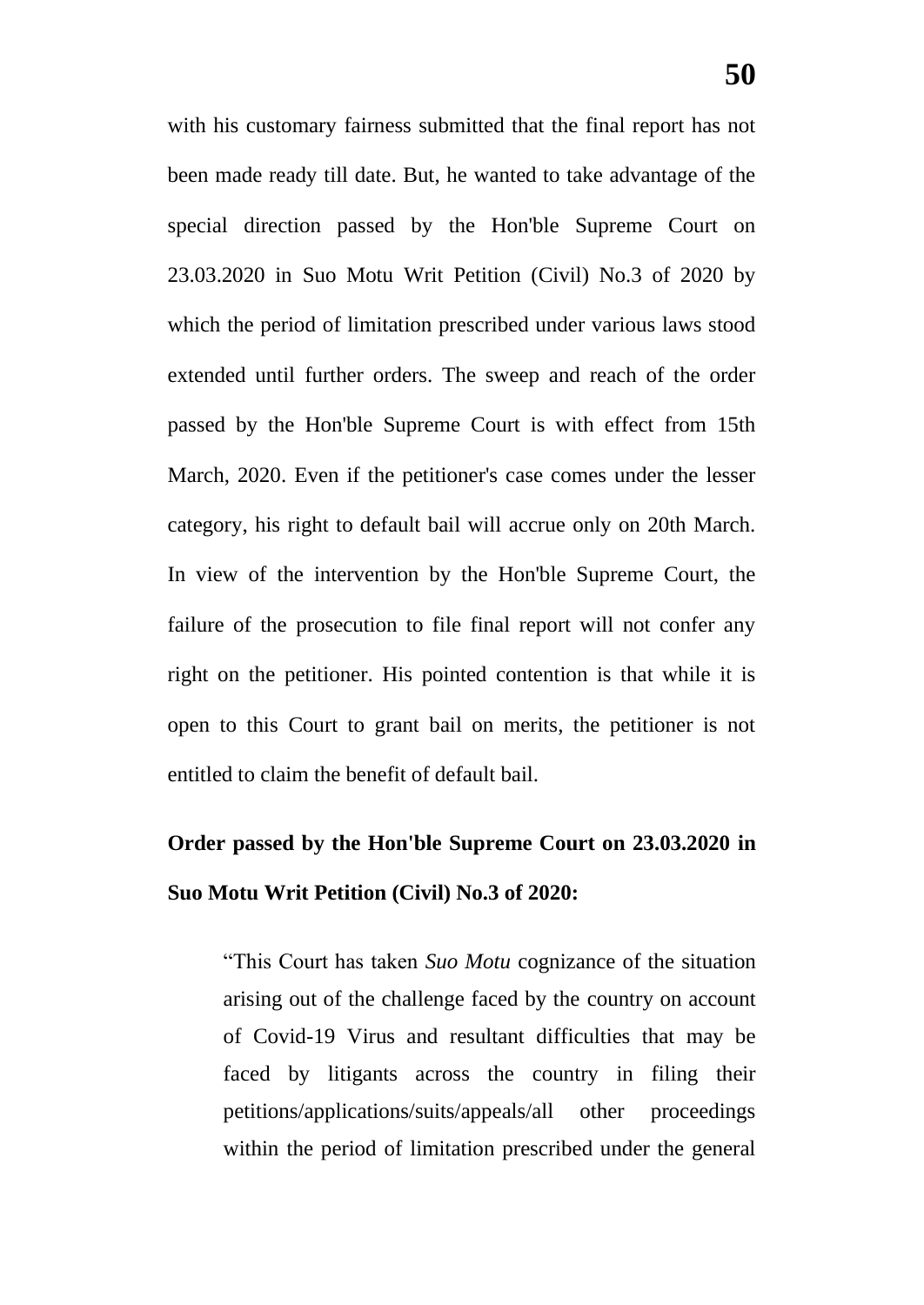law of limitation or under Special Laws (both Central and/or State).

To obviate such difficulties and to ensure that lawyers/litigants do not have to come physically to file such proceedings in respective Courts/Tribunals across the country including this Court, it is hereby ordered that a period of limitation in all such proceedings, irrespective of the limitation prescribed under the general law or Special Laws whether condonable or not shall stand extended w.e.f. 15th March 2020 till further order/s to be passed by this Court in present proceedings.

We are exercising this power under Article 142 read with Article 141 of the Constitution of India and declare that this order is a binding order within the meaning of Article 141 on all Courts/Tribunals and authorities.

This order may be brought to the notice of all High Courts for being communicated to all subordinate Courts/Tribunals within their respective jurisdiction.

Issue notice to all the Registrars General of the High Courts, returnable in four weeks."

### **Issue arising for consideration :**

5. Section 167 of Cr.PC lays down the procedure to be followed when investigation cannot be completed in 24 hours. Section 167 (1) and (2) of the Code is as under :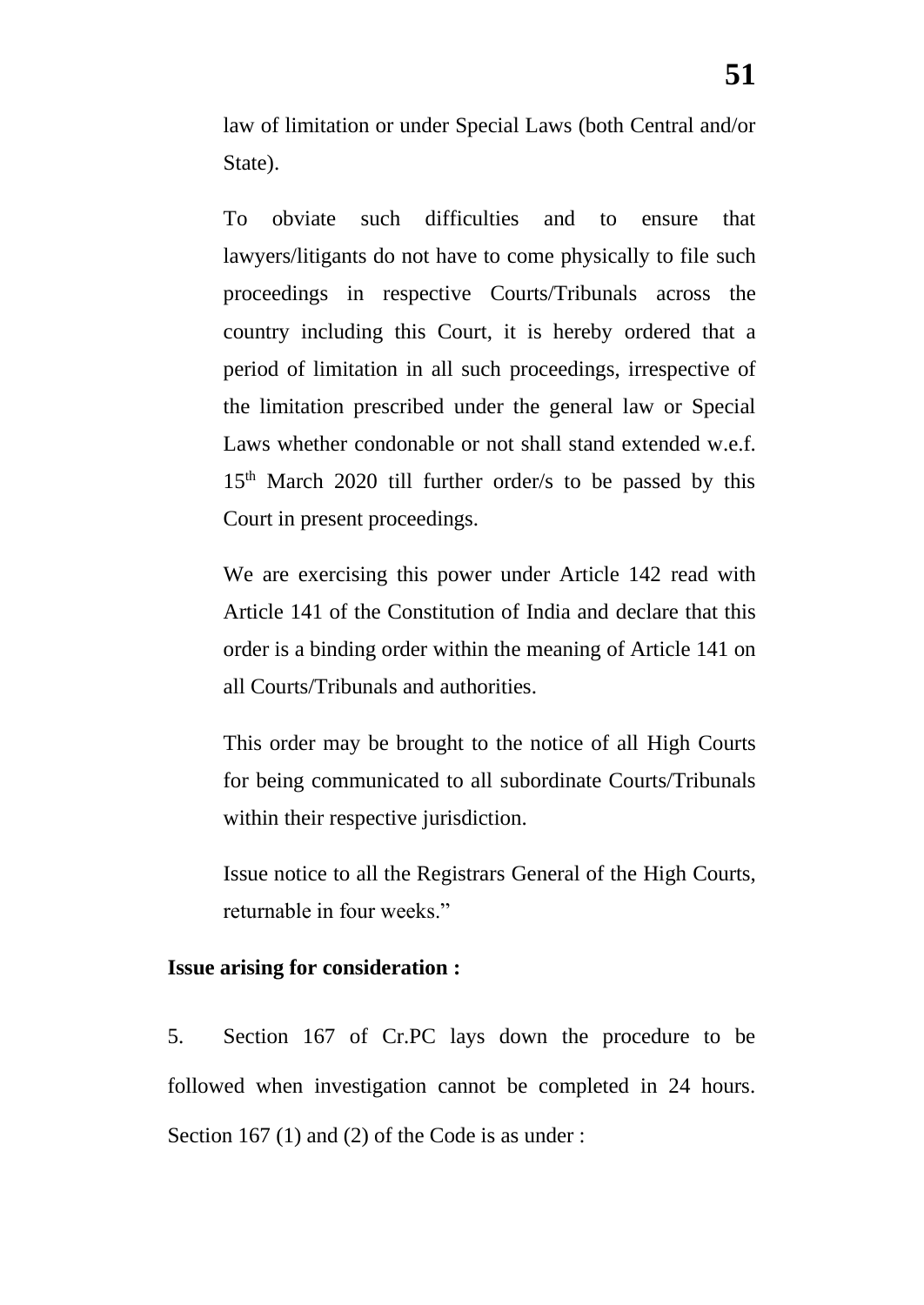167. Procedure when investigation cannot be completed in twenty-four hours.-(1) Whenever any person is arrested and detained in custody and it appears that the investigation cannot be completed within the period of twenty-four hours fixed by Section 57, and there are grounds for believing that the accusation or information is well-founded, the officer in charge of the police station or the police officer making the investigation, if he is not below the rank of sub inspector, shall forthwith transmit to the nearest Judicial Magistrate a copy of the entries in the diary hereinafter prescribed relating to the case, and shall at the same time forward the Accused to such Magistrate.

(2) The Magistrate to whom an Accused person is forwarded under this Section may, whether he has or has not jurisdiction to try the case, from time to time, authorize the detention of the Accused in such custody as such Magistrate thinks fit, for a term not exceeding fifteen days in the whole; and if he has no jurisdiction to try the case or commit it for trial, and considers further detention unnecessary, he may order the Accused to be forwarded to a Magistrate having such jurisdiction:

Provided that (a) the Magistrate may authorize the detention of the Accused person, otherwise than in the custody of the police, beyond the period of fifteen days, if he is satisfied that adequate grounds exist for doing so, but no Magistrate shall authorise the detention of the Accused person in custody under this paragraph for a total period exceeding,-- (i) ninety days, where the investigation relates to an offence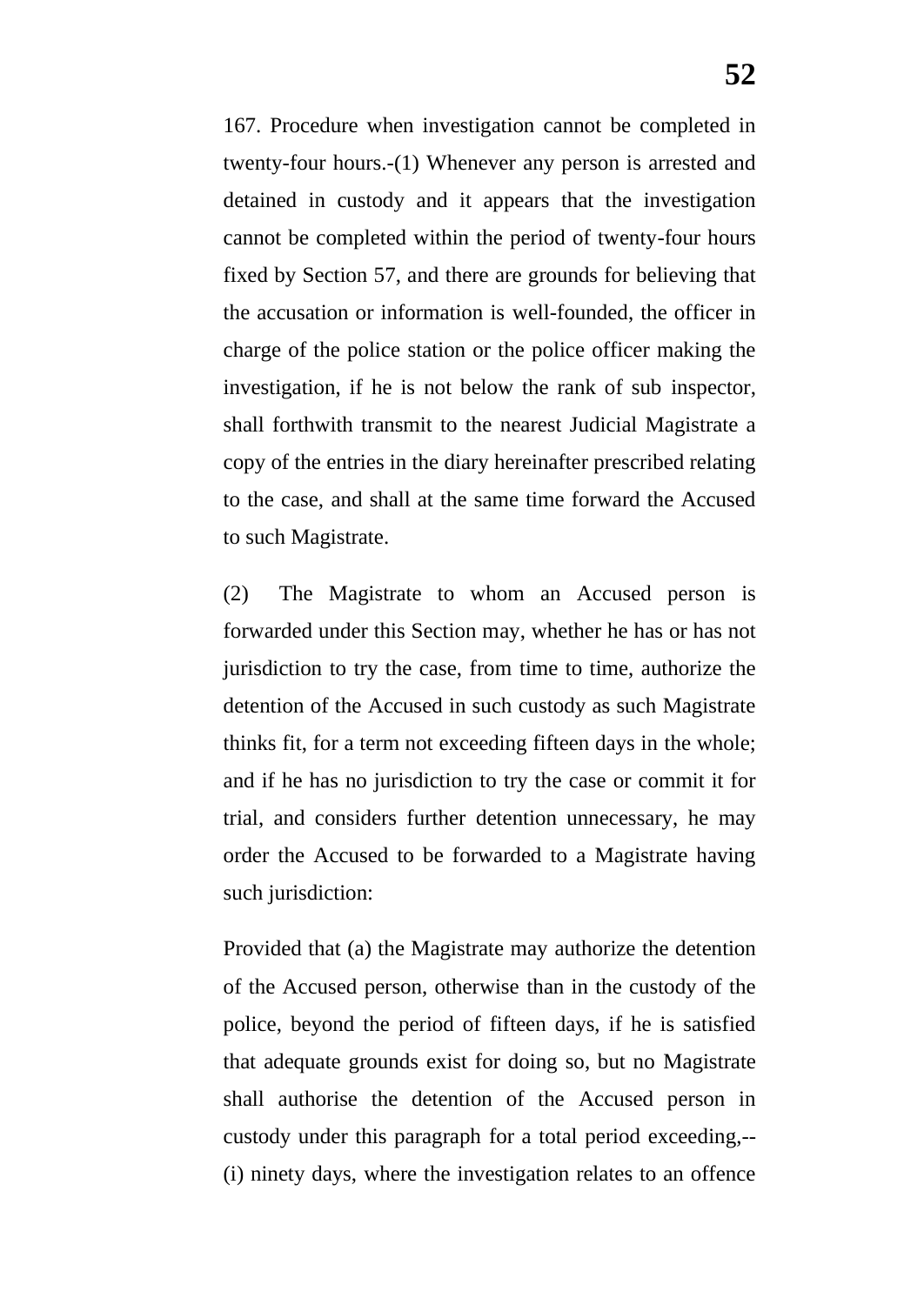punishable with death, imprisonment for life or imprisonment for a term of not less than ten years; (ii) sixty days, where the investigation relates to any other offence, and, on the expiry of the said period of ninety days, or sixty days, as the case may be, the Accused person shall be released on bail if he is prepared to and does furnish bail, and every person released on bail under this Sub-section shall be deemed to be so released under the provisions of Chapter XXXIII for the purposes of that Chapter; (b) no Magistrate shall authorise detention in any custody under this Section unless the Accused is produced before him; (c) no Magistrate of the second class, not specially empowered in this behalf by the High Court, shall authorize detention in the custody of the police."

Sub-section (2) stipulates that the magistrate cannot authorize detention of the accused in custody on expiry of such period of 90 days or 60 days as the case may be and shall release him on bail, if the accused person is prepared to and furnishes bail. The question of law to be answered is whether the order passed by the Hon'ble Supreme Court will apply to Section 167(2) of Cr.Pc also.

### **Analysis** :

6. The order passed by the Hon'ble Supreme Court is not only under Article 142 but also under Article 141 of the Constitution of India. It is binding on all the Courts and Tribunals including the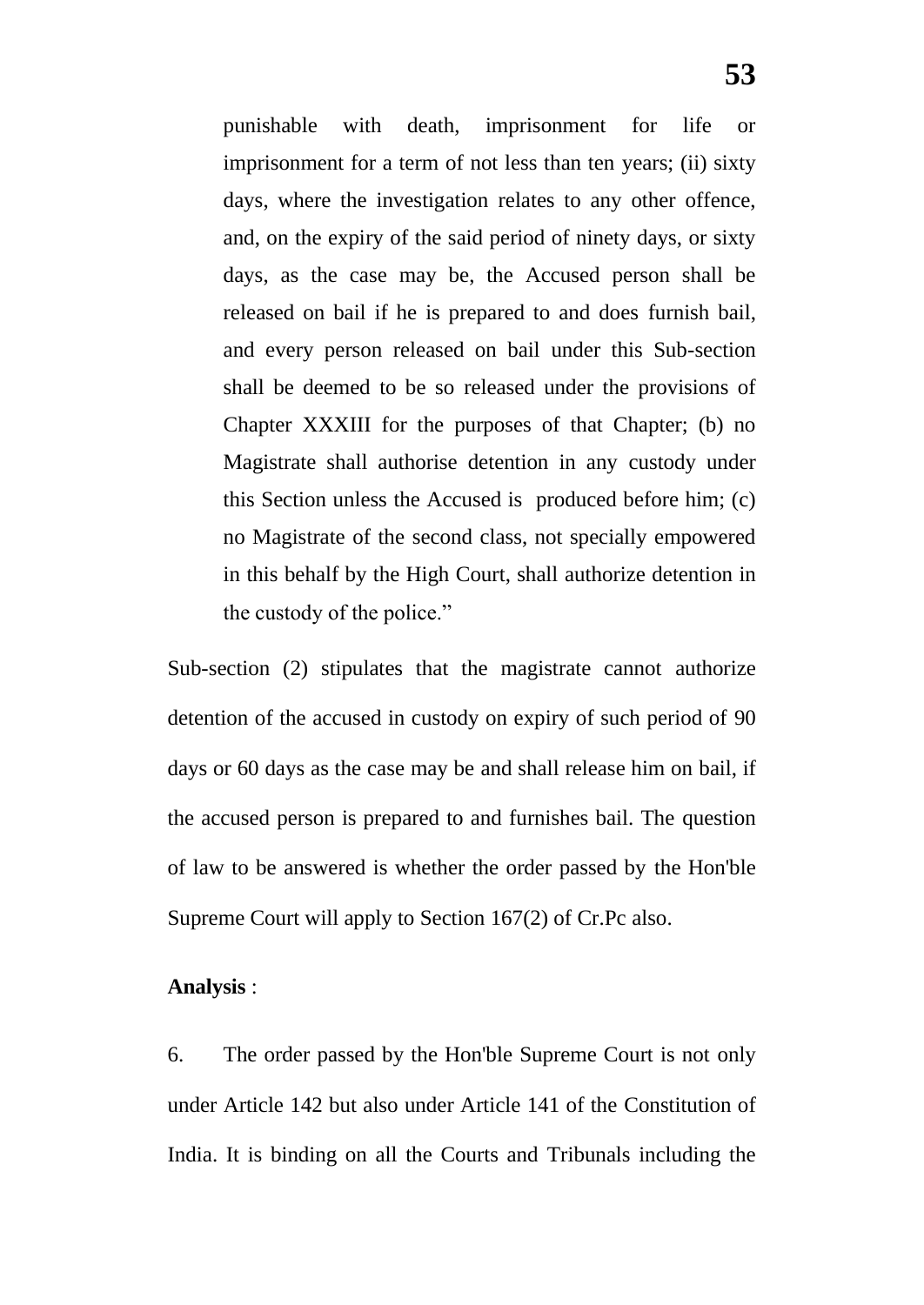High Courts. No one has the right to interpret the orders and directions passed by the Hon'ble Supreme Court. This is well settled. Yet when a case of this nature arises, I have no option but to examine the issue and answer to the best of my lights.

7. It has been held in *Achpal v. State of Rajasthan (2019) 14 SCC 599* that the provisions of the Code do not empower any one to extend the period within which the investigation must be completed. If on the expiry of the period aforesaid mentioned, the accused applies for bail and is ready to furnish sureties, an indefeasible right would accrue in his favour.

8. The Hon'ble Supreme Court taking note of the extraordinary situation obtaining in the country has ordered as mentioned above that the period of limitation shall stand extended until further orders. This was to obviate the difficulties faced by the litigants and to ensure that they and their lawyers do not have to come physically to file in the respective Courts and Tribunals. The Hon'ble Supreme Court has not mentioned that police investigations would also be covered by the said order.

9. What has been extended is the period of limitation prescribed under the general law of limitation or under special laws. Section 2(j) of the Limitation Act reads as follows :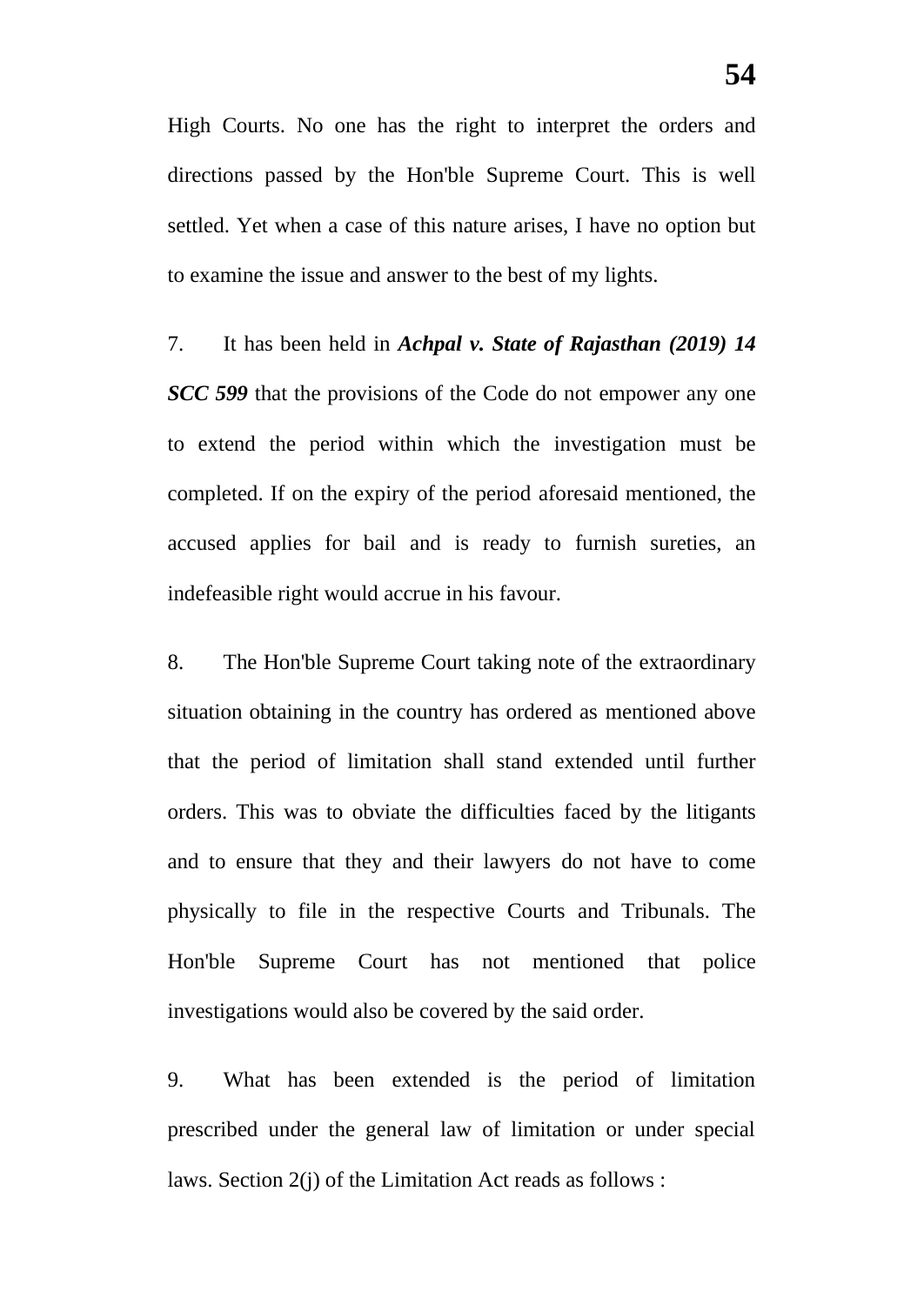*"period of limitation" means the period of limitation prescribed for any suit, appeal or application by the Schedule, and "prescribed period" means the period of limitation computed in accordance with the provisions of this Act."*

Black's Law Dictionary defines limitation as "1. The act of limiting; the quality, state, or condition of being limited. 2. A restriction. 3. A statutory period after which a lawsuit or prosecution cannot be brought in the court." P.Ramanatha Aiyar's Advanced Law Lexicon gives the following meaning :

"In its ordinary sense, restriction or circumspection; in its ordinary legal and popular sense, the word refers to the time within which an action may be brought, or some act done, to preserve a right.

Period beyond which legal proceedings cannot be brought; the period usually commences when the cause of action arises.

The term "Limitation" has been defined to mean the time which is prescribed by the authority of the law, during which a title may be acquired to property by virtue of a simple adverse possession and enjoyment, of the time at the end of which no action or suit can be maintained".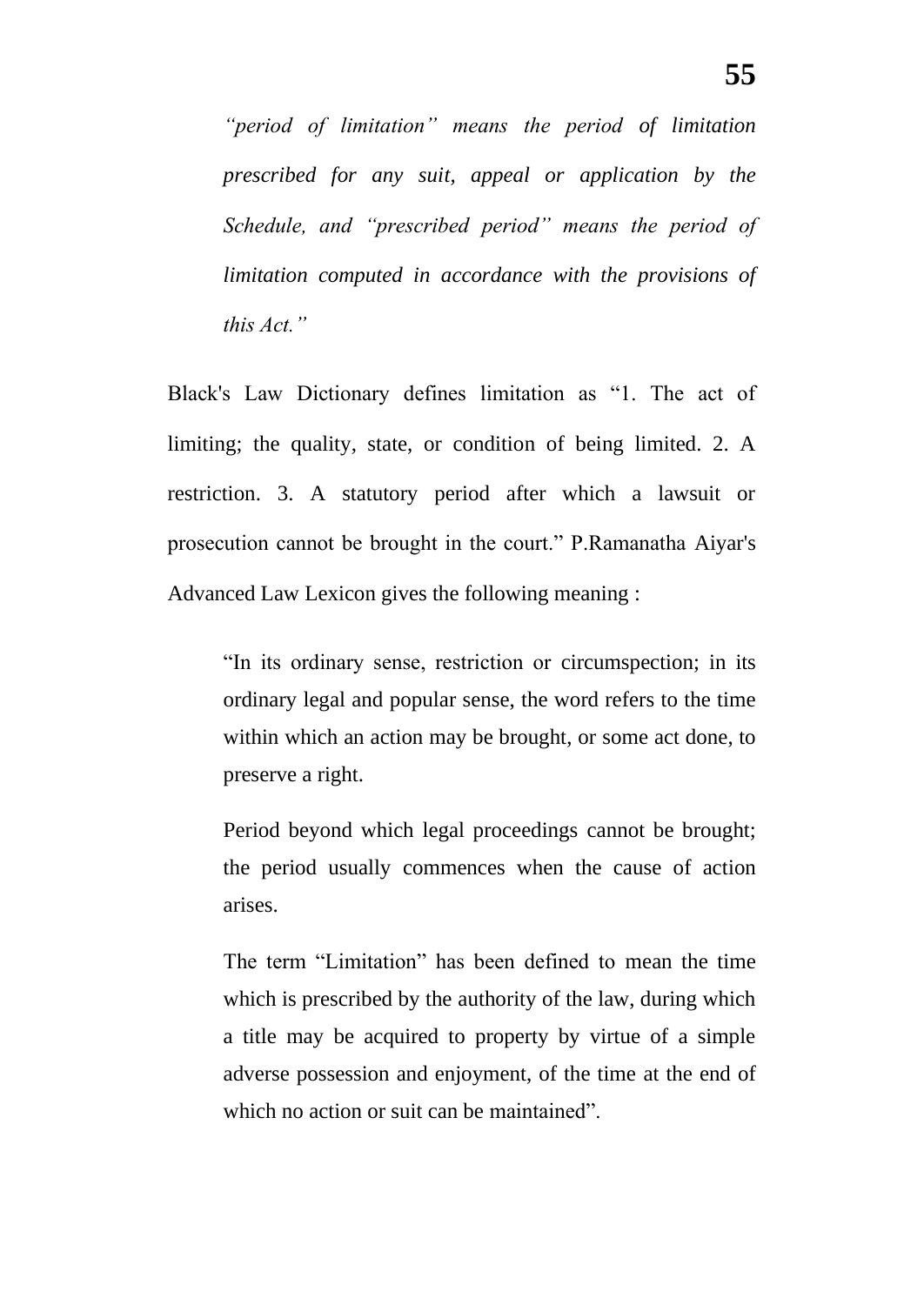The limitation barrier prescribed for institution of suits is impregnable and cannot be breached. However, Section 5 of the Limitation Act provides for extension of prescribed period in certain cases. If Section 5 of the Limitation Act is not excluded either expressly or by implication, the power to condone delay in filing the appeal or application can always be invoked. The special laws also contain special periods of limitation with or without power to condone delay.

10. The point to note is after the expiry of the limitation period, the application or appeal cannot be straightaway admitted. That is why, the Hon'ble Supreme Court in its benevolence has ordered that the period of limitation shall stand extended during this lockdown period. Thus, the litigants will not lose their rights. But, filing of final report stands on a different footing altogether. Section 167 (2) of Cr.Pc does not bar the filing of final report even after the period specified therein. The implication of Section 167 (2) is that if the final report is not filed within the time limit prescribed therein, the magistrate will be divested of the jurisdiction to authorise the detention of the accused person beyond the said period, if the accused is prepared to and does furnish bail. The expiry of the period results in accrual of right in favour of the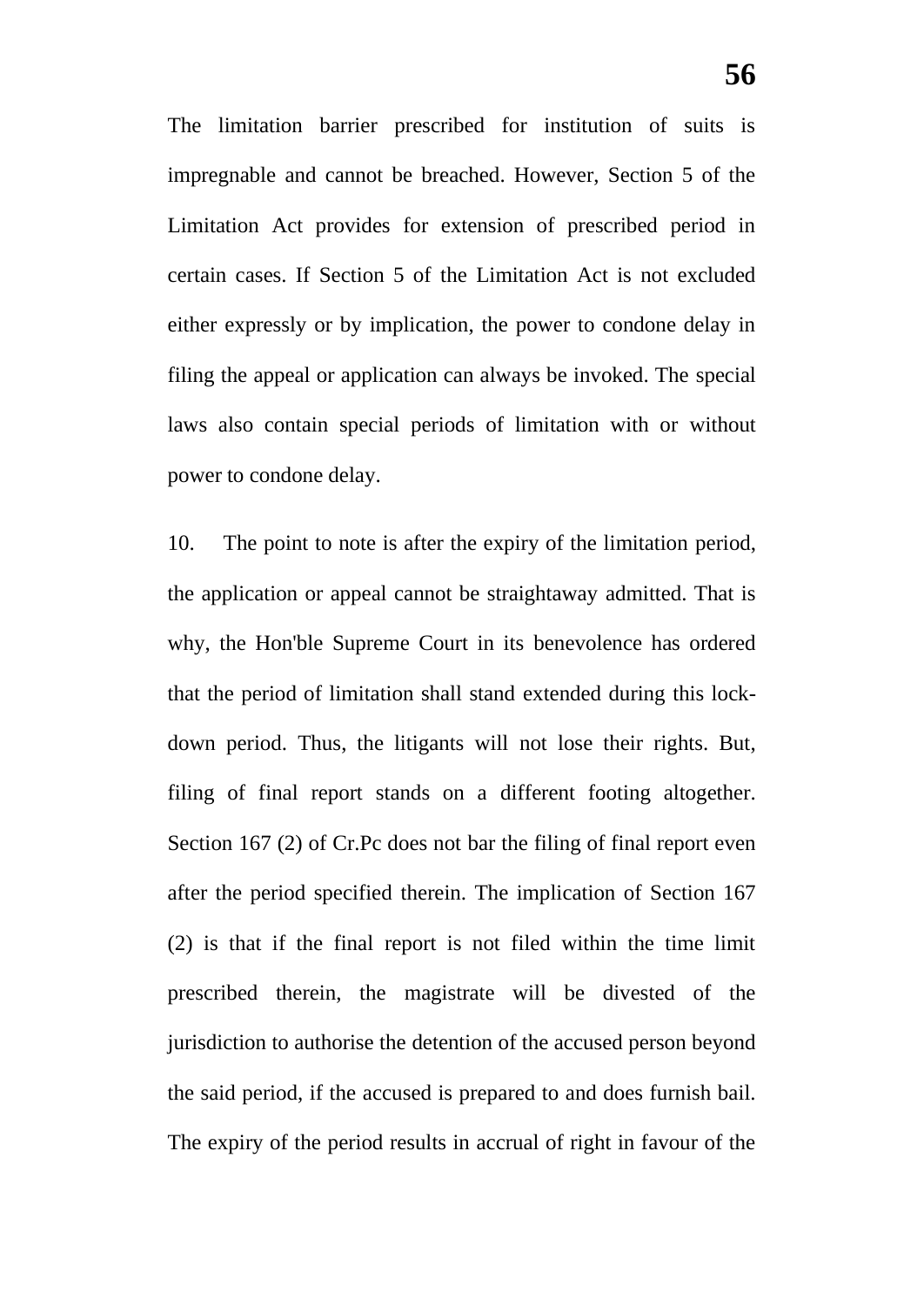accused. Even though this time limit is referred to as period of limitation, technically it is not. It is only Chapter XXXVI of Cr.Pc that deals with limitation for taking cognizance of certain offences. Even Section 167 (5) of Cr.Pc has been interpreted to mean that the magistrate shall only make a direction for stopping further investigation in a summons case if it is not concluded within the period of six months and the said period has not been extended and it does not bar the magistrate from taking cognizance based on the final report filed thereafter. Hence, Section 167 of Cr.PC cannot be construed as containing the period of limitation for filing of final reports.

11. The Hon'ble Supreme Court had passed one more order on 06.05.2020 in the very same Suo Motu Writ Petition in respect of proceedings in relation to Section 29 (A) of the Arbitration and Conciliation Act, 1996 and initiation of proceedings under Section 138 of the Negotiable Instruments Act, 1881 in I.A No.48411/2020. The said order reads as follows :

In view of this Court's earlier order dated 23.03.2020 passed in Suo Motu Writ Petition (Civil) No.3/2020 and taking into consideration the effect of the Corona Virus (COVID 19) and resultant difficulties being faced by the lawyers and litigants and with a view to obviate such difficulties and to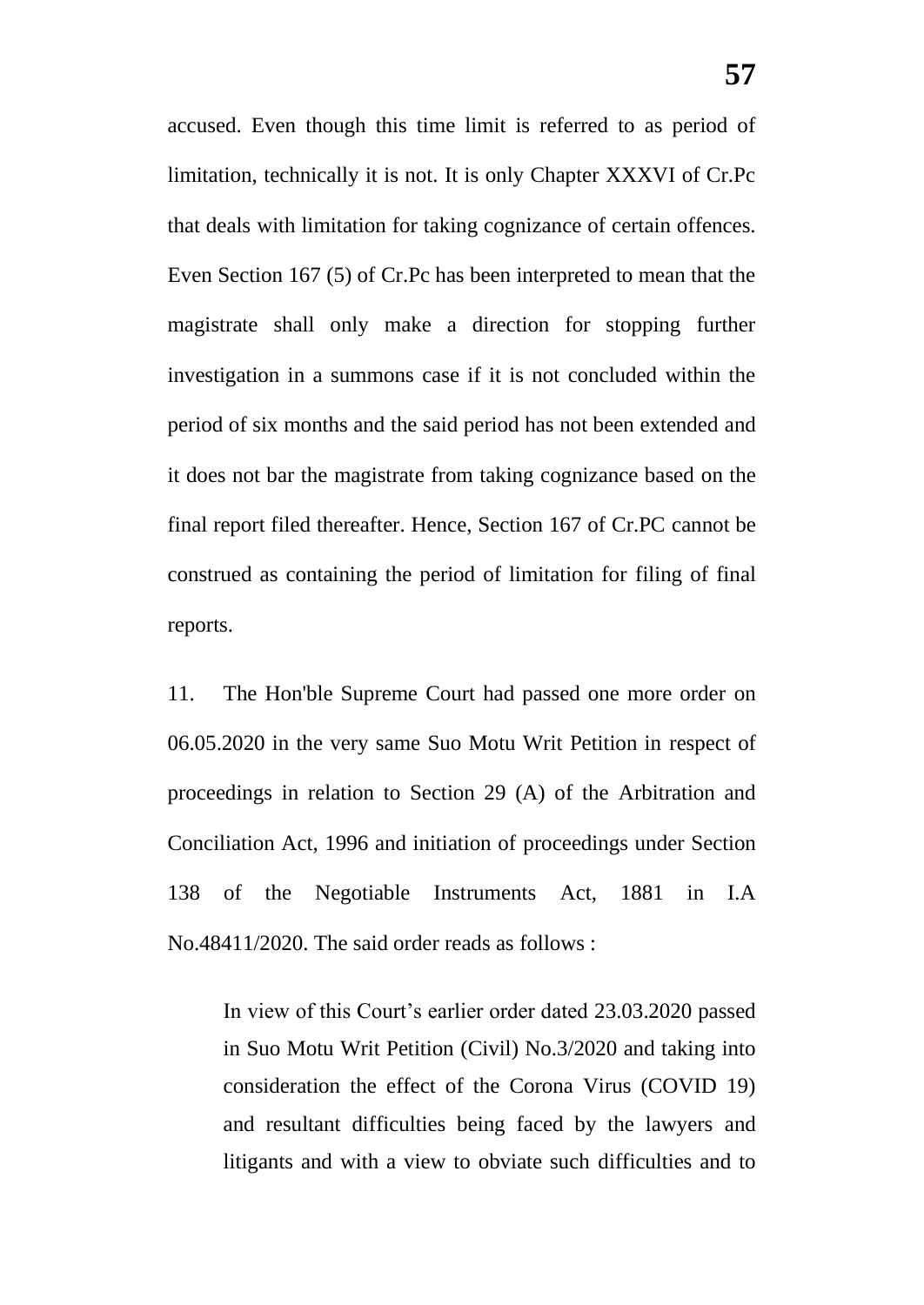ensure that lawyers/litigants do not have to come physically to file such proceedings in respective Courts/Tribunal across the country including this Court, it is hereby ordered that all periods of limitation prescribed under the Arbitration and Conciliation Act, 1996 and under section 138 of the Negotiable Instruments Act 1881 shall be extended with effect from 15.03.2020 till further orders to be passed by this Court in the present proceedings.

In case the limitation has expired after 15.03.2020 then the period from 15.03.2020 till the date on which the lockdown is lifted in the jurisdictional area where the dispute lies or where the cause of action arises shall be extended for a period of 15 days after the lifting of lockdown. In view of the above, the instant interlocutory application is disposed of."

This order also does not deal with Section 167 of Cr.Pc.

12. It is not as if crimes have not taken place during these pandemic times. Arrests are also being made and accused are being remanded. Therefore, the respondent is not justified in citing the closure of the courts and the general extension of the limitation period. Section 167 (2A) of contemplates the situation when the judicial magistrate is not available. In such circumstances for a short period, even the executive magistrate may pass detention orders. In this case, nothing stopped the respondent from formally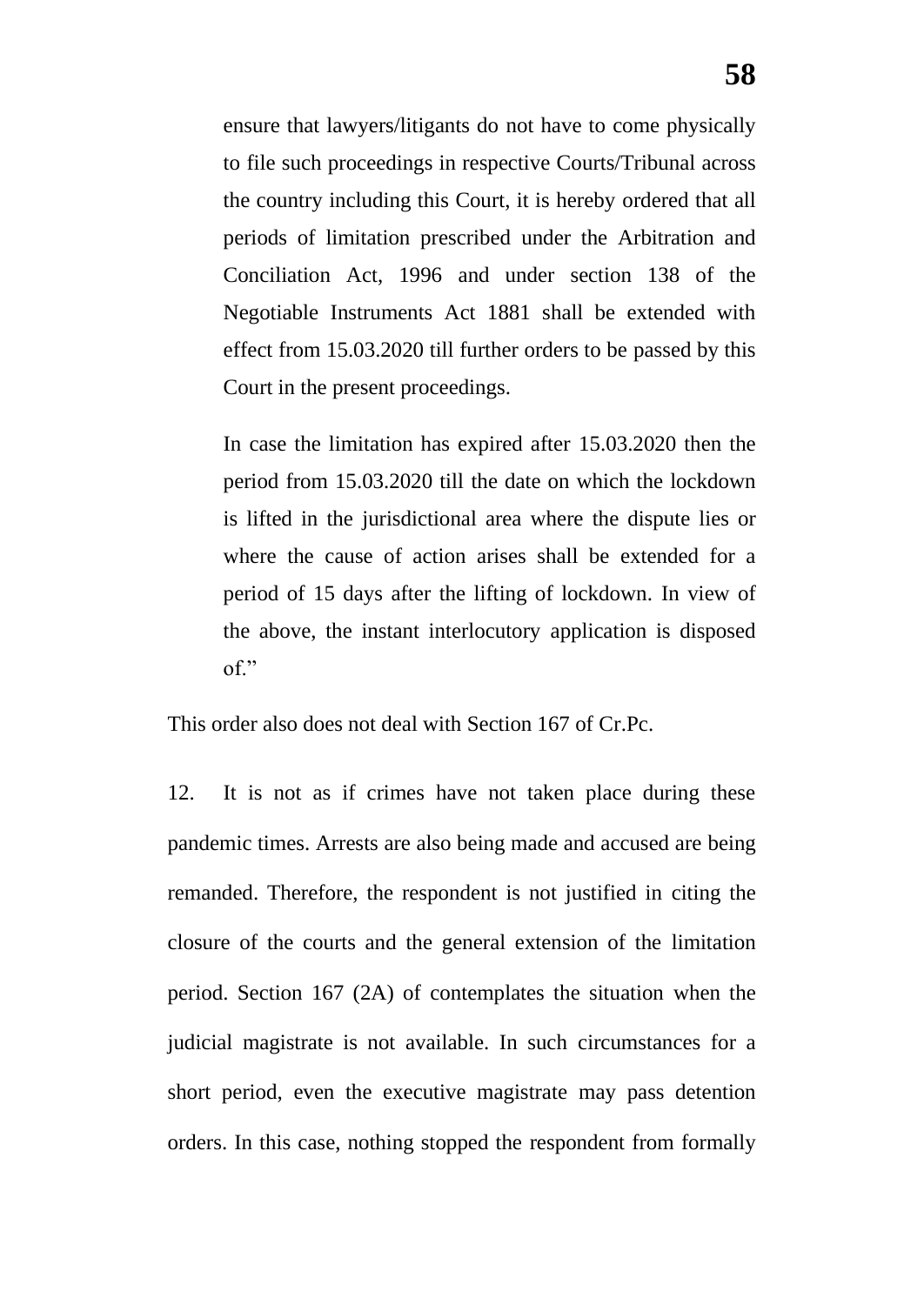presenting the final report before the stipulated date and getting the initial of the jurisdictional magistrate. This Court would definitely have construed the same as sufficient compliance of the requirement of law. Such is not the case here.

13. This Court can take note of the fact the Government has come out with the Taxation and Other Laws (Relaxation of Certain Provisions) Ordinance, 2020 on 01.04.2020. The ordinance provides relaxations related to compliance, such as extension of time limit and waiver of penalty, in relation to certain specified laws. The time limits for compliance or completion of certain actions under the specified laws, falling during the period March 20, 2020 to June 29, 2020, have been extended. No similar change has been effected in respect of Section 167(2) of Cr.Pc. If the executive had actually intended that the period specified in Section 167 of Cr.Pc should be extended, it ought to have come out with an appropriate formal measure. The executive must exhibit nimble footwork and not hide behind judicial orders. Only little children hide behind the saree end (pallu) of their mothers.

14. Personal liberty is too precious a fundamental right. Article 21 states that no person shall be deprived of his personal liberty except according to procedure established by law. So long as the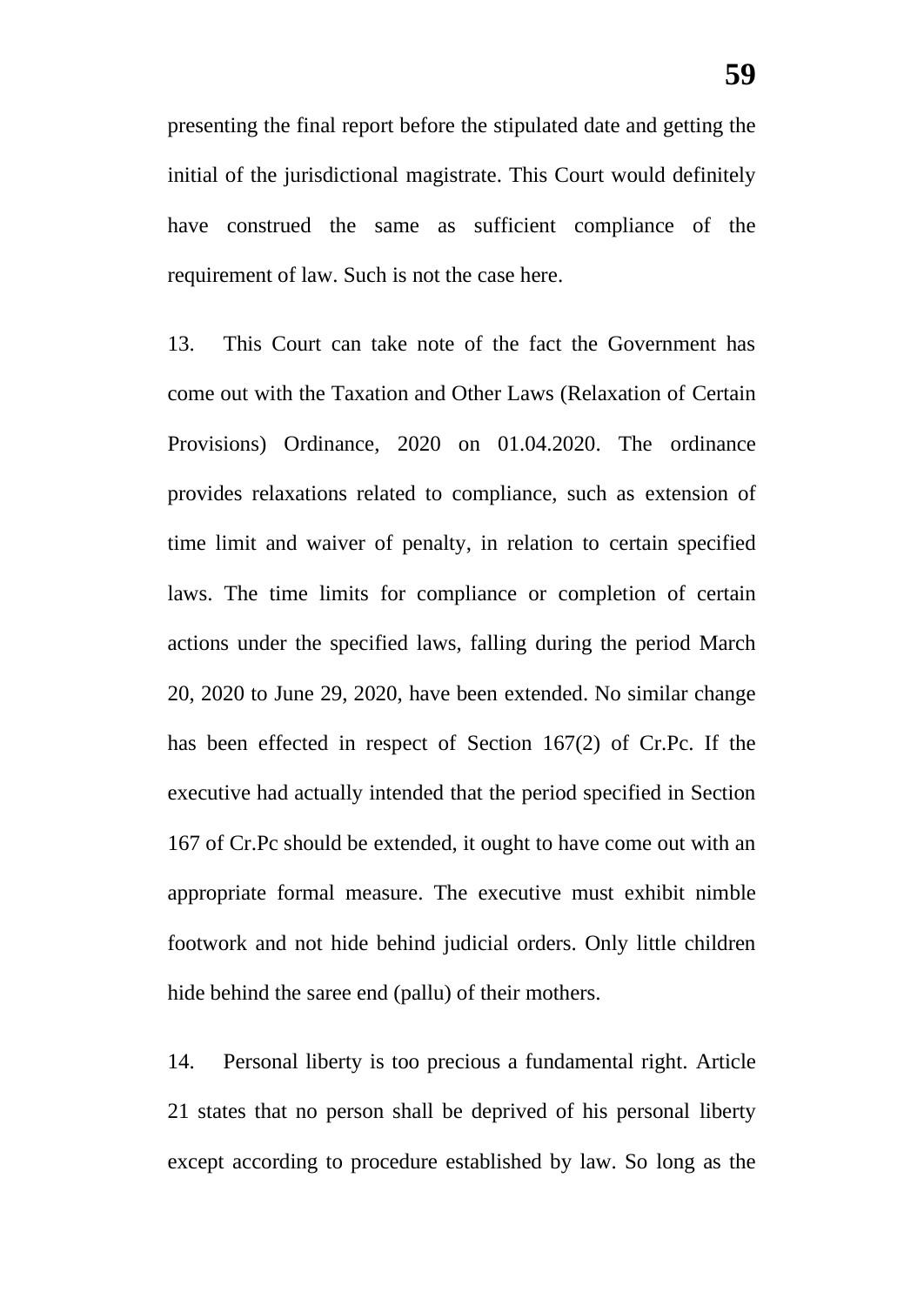language of Section 167(2) of Cr.Pc remains as it is, I have to necessarily hold that denial of compulsive bail to the petitioner herein will definitely amount to violation of his fundamental right under Article 21 of the Constitution of India. The noble object of the Hon'ble Supreme Court's direction is to ensure that no litigant is deprived of his valuable rights. But, if I accept the plea of the respondent police, the direction of the Hon'ble Supreme Court which is intended to save and preserve rights would result in taking away the valuable right that had accrued to the accused herein.

15. Of course, the construction placed by me will have no application whatsoever in the case of certain offences under certain special laws, such as Unlawful Activities (Prevention) Act, 1967 and NDPS Act, 1985. For instance Section 36-A (4) of the NDPS Act enables the investigation officer to apply to the special court for extending the period mentioned in the statute from 180 days to 1 year if it is not possible to complete the investigation. Thus, under certain statutes, the prosecution has a right to apply for extension of time. In those cases, the benefit of the direction of the Hon'ble Supreme Court made 23.03.2020 in Suo Motu Writ Petition (Civil) No.3 of 2020 will apply. But, in respect of the other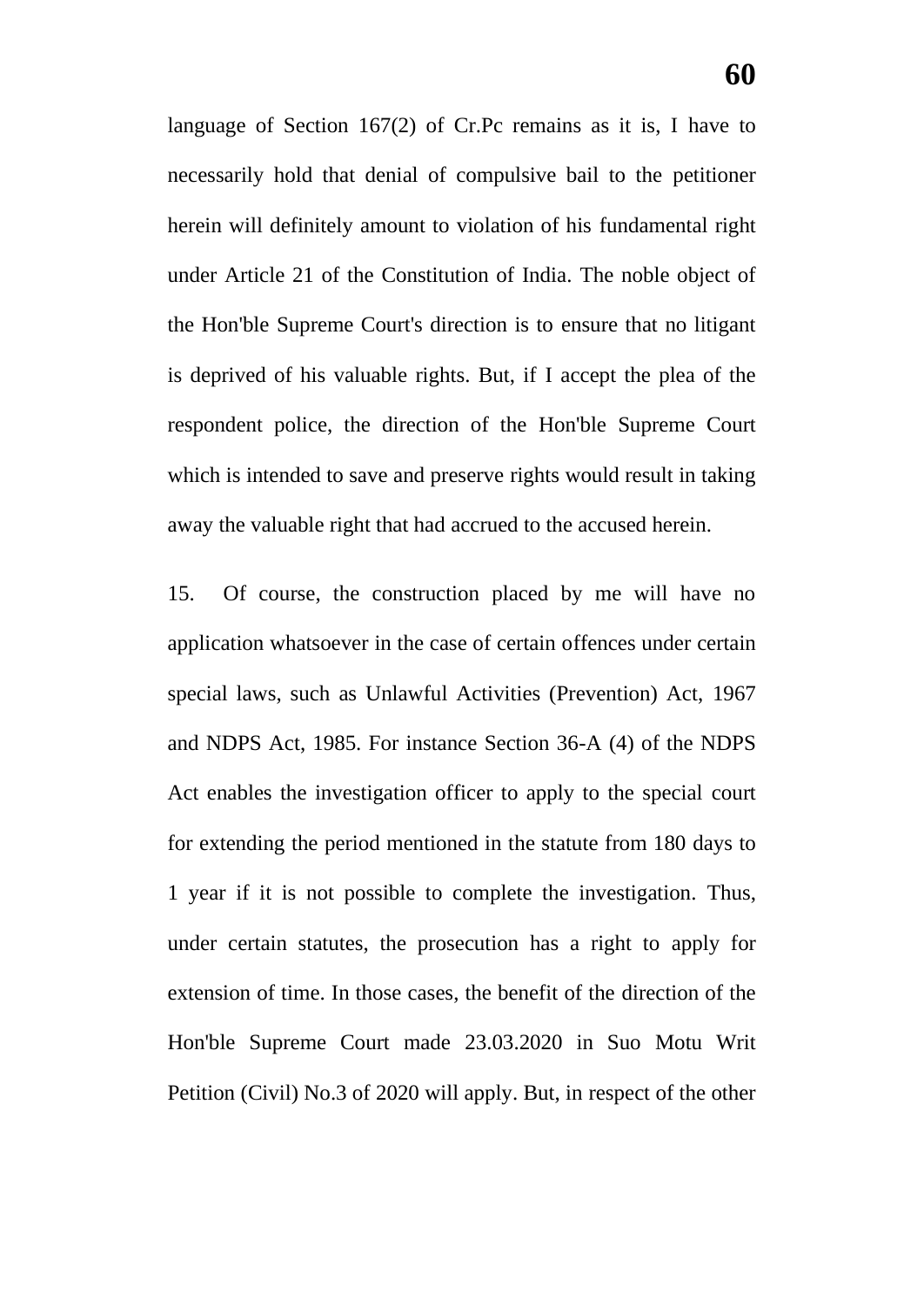offences for which Section 167 of Cr.Pc is applicable, the benefit of the said direction cannot be availed.

### **Result :**

16. In view of the reasons set out above, I conclude that the petitioner is entitled to default bail. Of course, as held by the Hon'ble Supreme Court in *Rakesh Kumar Paul vs. State of Assam (2017) 15 SCC 67* this order does not prohibit the arrest or rearrest of the petitioner on cogent grounds in respect of the subject charge and in that event, the petitioner will have to move a regular application for grant of bail which of course will be considered on its own merits.

17. Accordingly, the petitioner is ordered to be released on default bail, subject to the following conditions;

(i) the petitioner shall execute a bond for a sum of Rs.10,000/- (Rupees Ten Thousand Only) with two sureties, each for a like sum to the satisfaction of the learned Judicial Magistrate No.II, Thanjavur District.

(ii) the petitioner is directed to appear before the respondent police as and when required for interrogation.

(iii) on breach of any of the aforesaid conditions, the Magistrate/Trial Court is entitled to take appropriate action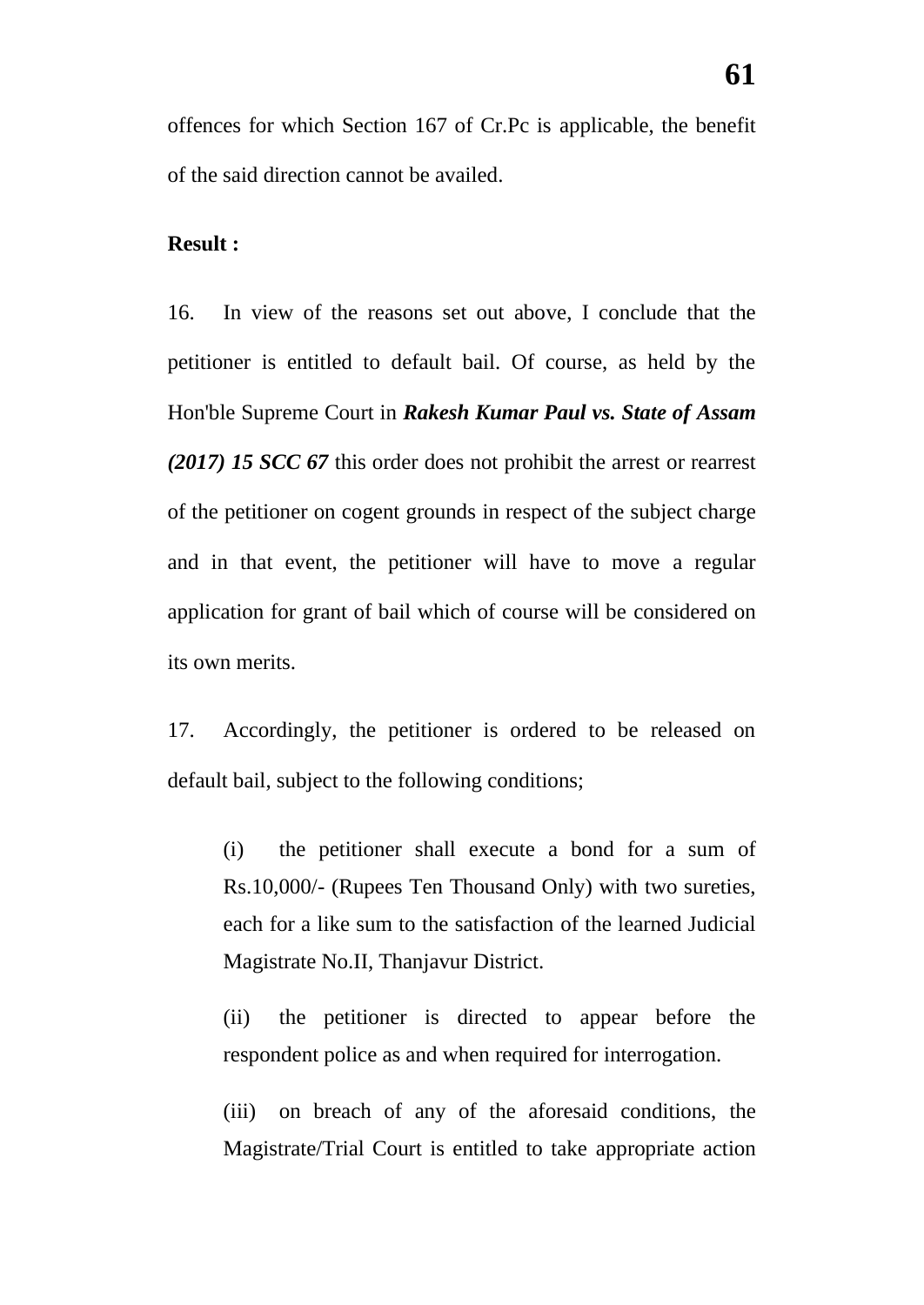against the petitioner in accordance with law as if the conditions have been imposed and the petitioner released on bail by the Magistrate/Trial Court himself as laid down by the Hon'ble Supreme Court in P.K.Shaji vs. State of Kerala [(2005) AIR SCW 5560].

**G.R.S., J.**

**08.05.2020**

Index : Yes / No Internet : Yes / No

Skm

Note : The soft copy of the order as uploaded in the website can be acted upon and there is no need for obtaining a certified copy.

To

- 1. The Superintendent, Central Prison, Trichy.
- 2. The Inspector of Police, Vallam Police Station, Thanjavur District. (Crime No. 10 of 2020).
- 3. The Additional Public Prosecutor, Madurai Bench of Madras High Court, Madurai.

### **G.R.SWAMINATHAN, J.**

skm

### **ORDER IN CRL OP(MD) No.5291 of 2020 Date : 08/05/2020**

### **TRUE COPY**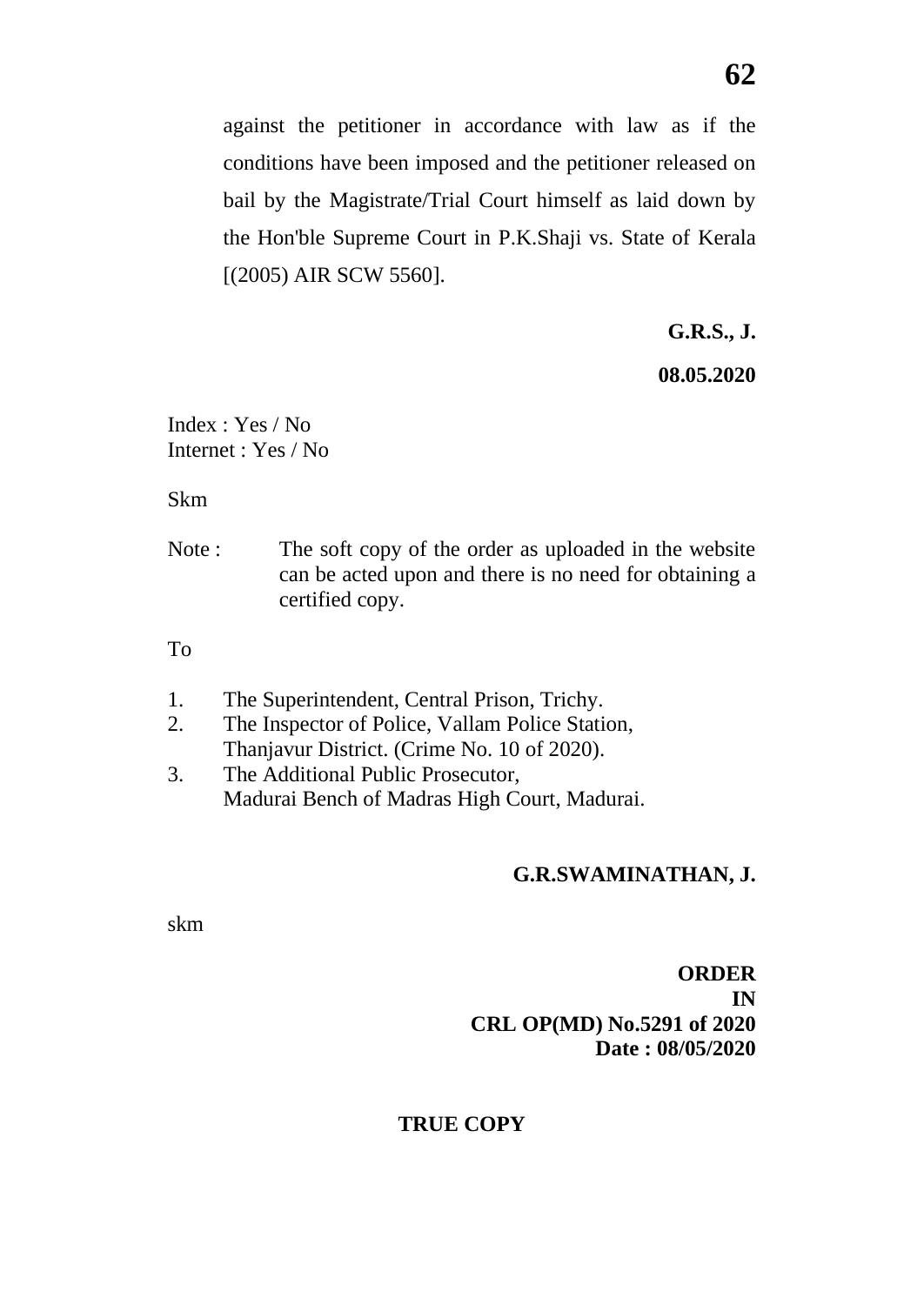### **ANNEXURE A-6**

### Uttarakhand High Court Vivek Sharma vs State Of Uttarakhand on 12 May, 2020

## IN THE HIGH COURT OF UTTARAKHAND AT NAINITAL First Bail Application No.511 of 2020

| Vivek Sharma         | Applicant  |
|----------------------|------------|
| Vs.                  |            |
| State of Uttarakhand | Respondent |

Hon'ble Alok Kumar Verma, J.

This bail application has been filed under Section 439 of the Code of Criminal Procedure, 1973 for grant of regular bail in connection with FIR No.68 of 2019, registered with Police Station Banbasa, District Champawat for the offences under Sections 409,420,466,467,468,471 and 120-B of the I.P.C.

2. According to the FIR, in the scholarship scam, in compliance of the order of this High Court passed in Writ Petition (PIL) No.33 of 2019, a Special Investigation Team was constituted. After enquiry, the informant Jasveer Singh Chauhan, Officer-In- Charge of Police Station Banbasa, District Champawat lodged the FIR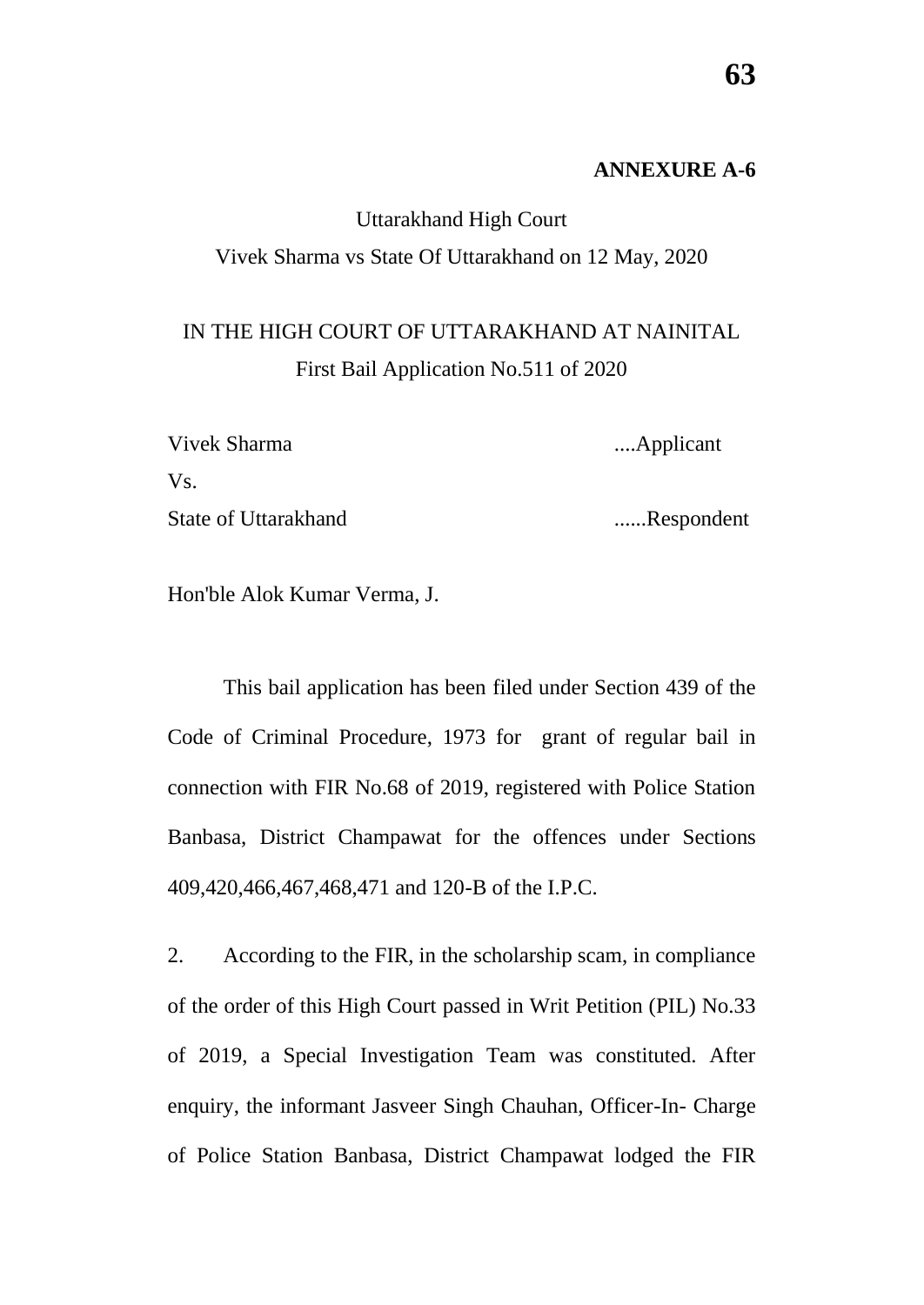against the present applicant, Secretary of Dev Bhumi Vidyapith and other co-accused persons. During investigation, embezzlement of Rs.39,52,000/- was found.

3. During pendency of the regular bail application, the applicant had applied for "default bail" before the learned Chief Judicial Magistrate, Champawat. The said application was rejected on 22.04.2020 after holding that the applicant is not entitled to claim the benefit of default bail in the light of order dated 23.03.2020 passed by the Hon'ble Supreme Court in Suo Motu Writ Petition (CIVIL) No.3/2020 In Re-Cognizance For Extension Of Limitation. The applicant filed the copy of the said order dated 22.04.2020 and orally challenged the said order before this Court.

4. Counter affidavit filed by the State is taken on record.

5. Heard Mr. Sanpreet Singh Ajmani, learned counsel for the applicant and Mr. G.S. Sandhu, learned Government Advocate assisted by Mr. J.S. Virk, learned Assistant Government Advocate for the State through video conferencing.

6. The Hon'ble Supreme Court had ordered on 23.03.2020 in Suo Motu Writ Petition (CIVIL) No.3/2020, "This Court has taken Suo Motu cognizance of the situation arising out of the challenge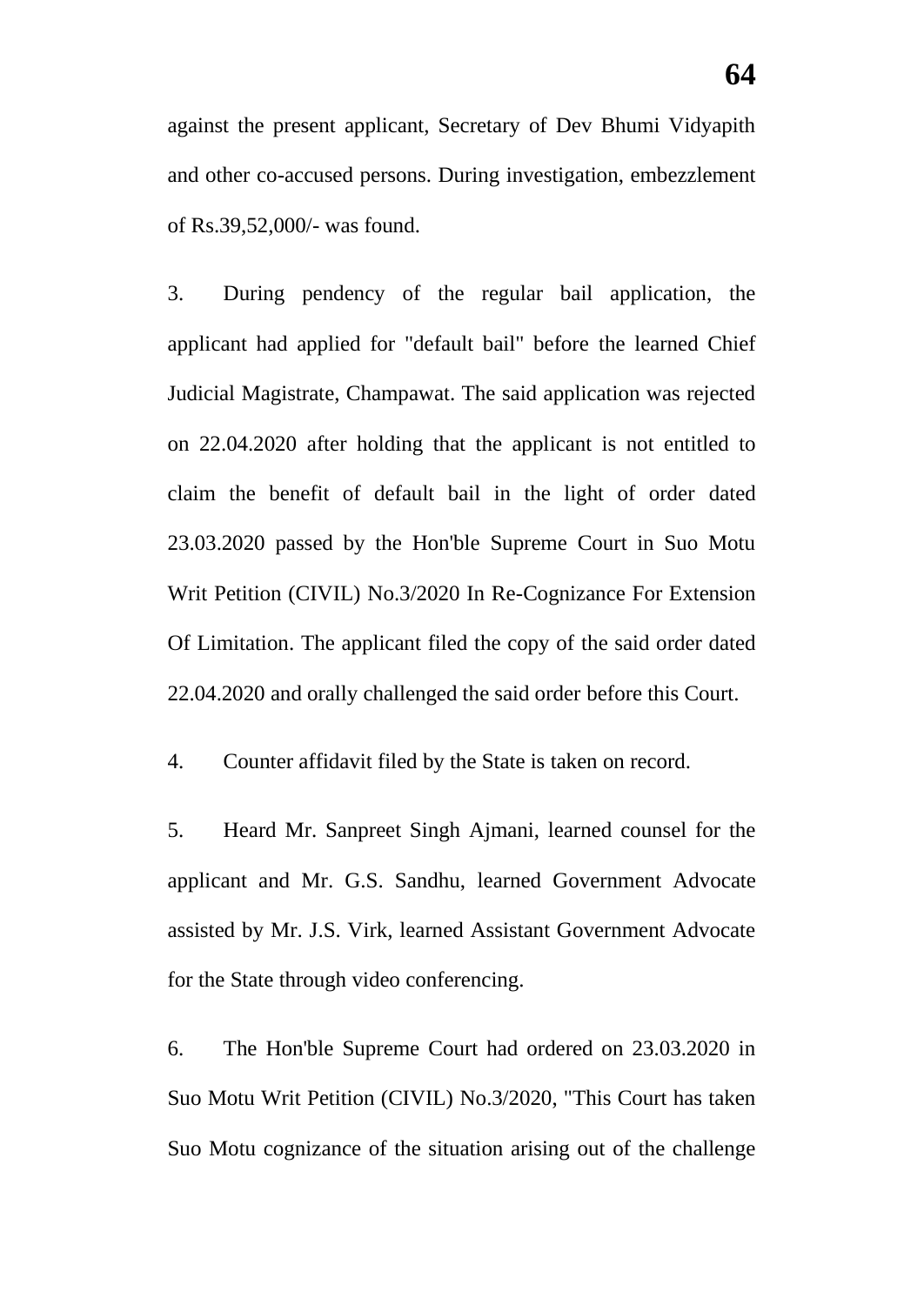faced by the country on account of Covid-19 Virus and resultant difficulties that may be faced by litigants across the country in filing their petitions/applications/suits/appeals/ all other proceedings within the period of limitation prescribed under the general law of limitation or under Special Laws (both Central and/or State). To obviate such difficulties and to ensure that lawyers/ litigants do not have to come physically to file such proceedings in respective Courts/Tribunals across the country including this Court, it is hereby ordered that a period of limitation in all such proceedings, irrespective of the limitation prescribed under the general law or Special Laws whether condonable or not shall stand extended w.e.f. 15th March 2020 till further order/s to be passed by this Court in present proceedings.

We are exercising this power under Article 142 read with Article 141 of the Constitution of India and declare that this order is a binding order within the meaning of Article 141 on all Courts/Tribunals and authorities.

This order may be brought to the notice of all High Courts for being communicated to all subordinate Courts/Tribunals within their respective jurisdiction.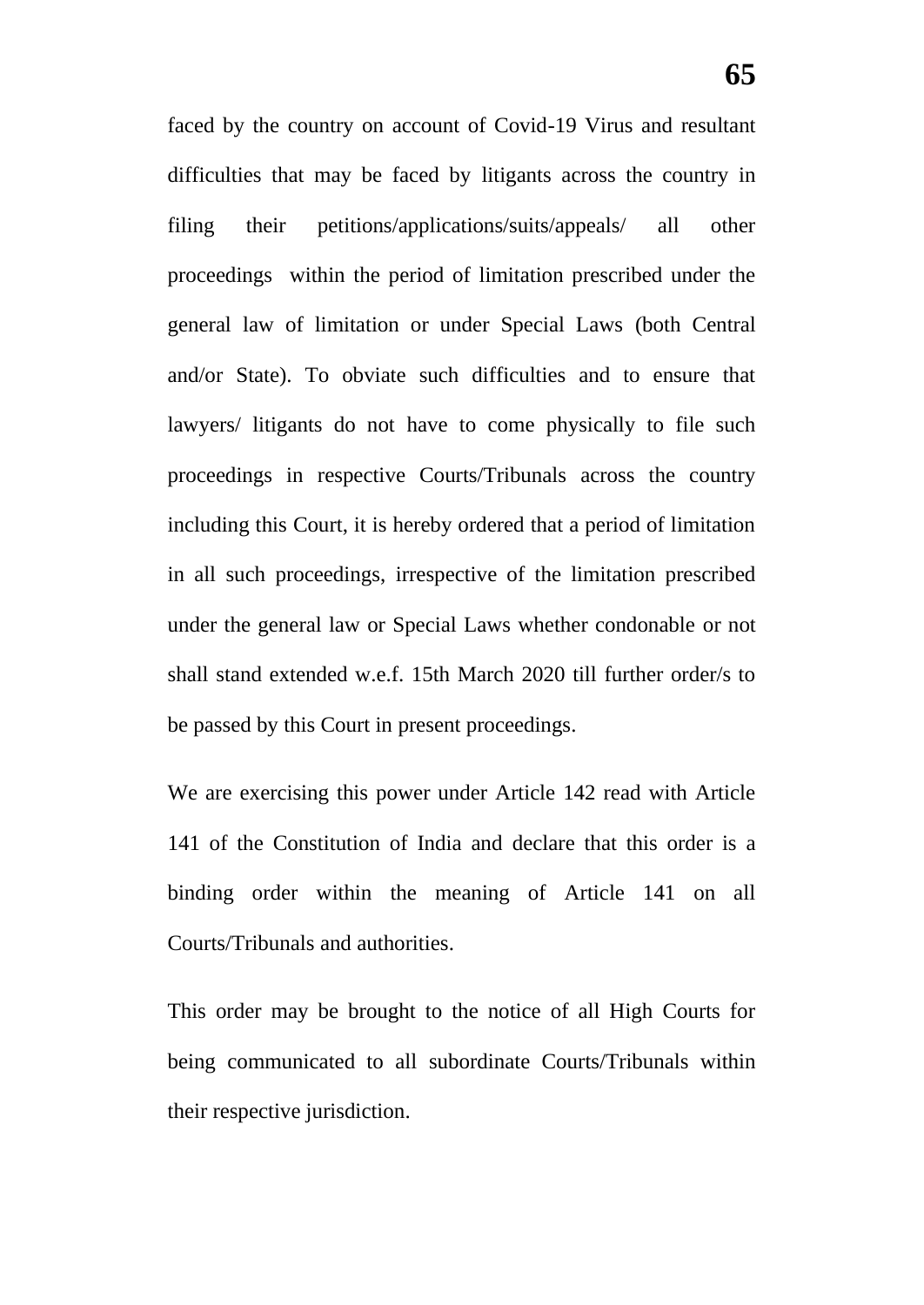Issue notice to all the Registrars General of the High Courts, returnable in four weeks."

7. On 06.05.2020, the Hon'ble Supreme Court had passed an Order in the very same Suo Motu Writ Petition (CIVIL) No.3/2020 and extended the limitation period for statutory provisions under Section 138 of the Negotiable Instruments Act and the Arbitration and Conciliation Act with effect from March 15, 2020 till further order.

8. The Hon'ble Supreme Court has not mentioned in the said Orders that investigation will be covered under these Orders. The Orders of the Hon'ble Supreme Court are binding on all the courts including High Courts. No court has the right to interpret the Orders passed by the Hon'ble Apex Court. Therefore, the police investigation is not covered under the Orders of the Hon'ble Supreme Court.

9. In Rakesh Kumar Paul vs. State of Assam (2017) 15 SCC 67, the Hon'ble Supreme Court observed, "on 11th January,2017 when the High Court dismissed the application for bail filed by the petitioner, he had an indefeasible right to the grant of "default bail" since the statutory period of 60 days for filing a charge sheet had expired, no charge sheet or challan had been filed against him (it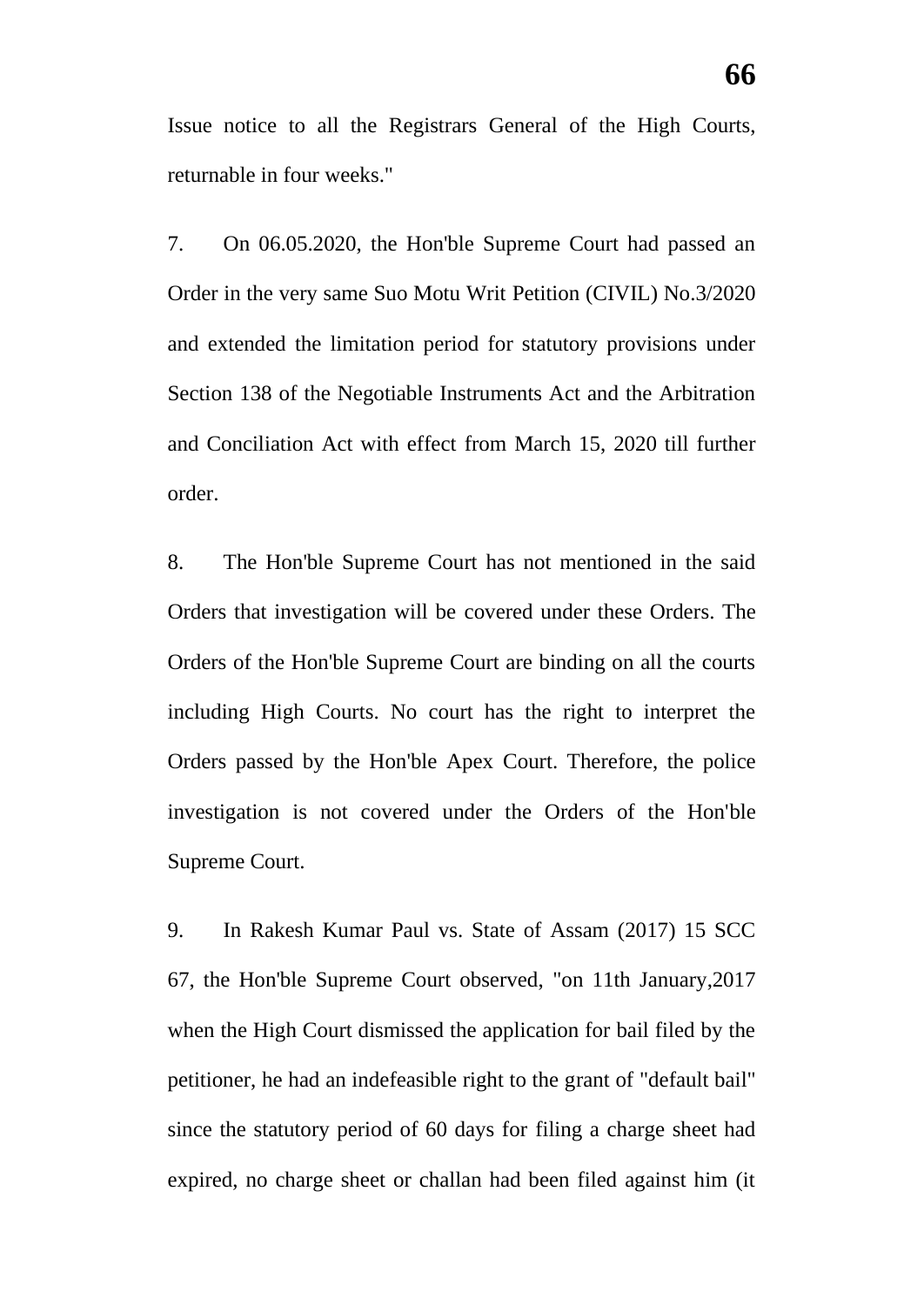was filed only on 24th January, 2017) and the petitioner had orally applied for "default bail". Under (2012) 9 SCC 1 these circumstances, the only course open to the High Court on 11th January, 2017 was to enquire from the petitioner whether he was prepared to furnish bail and if so then to grant him "default bail" on reasonable conditions. Unfortunately, this was completely overlooked by the High Court."

10. The learned counsel for the applicant submits that he wants to press only the prayer of default bail at this stage.

11. It is settled principle of law that when the application for bail on default is filed, the merits of the case are not to be gone into, as held by the Hon'ble Supreme Court in Union of India vs. Thamisharasi and others, (1995) 4 SCC 190.

12. Personal liberty of the individual, guaranteed under Article 21 of the Constitution of India, is very precious fundamental right and it should be curtailed only according to law.

13. The learned counsel appearing for the State opposed the bail application, however, the learned counsel for the State fairly concedes that the application for default bail was moved by the applicant after the statutory period for filing a charge sheet. It is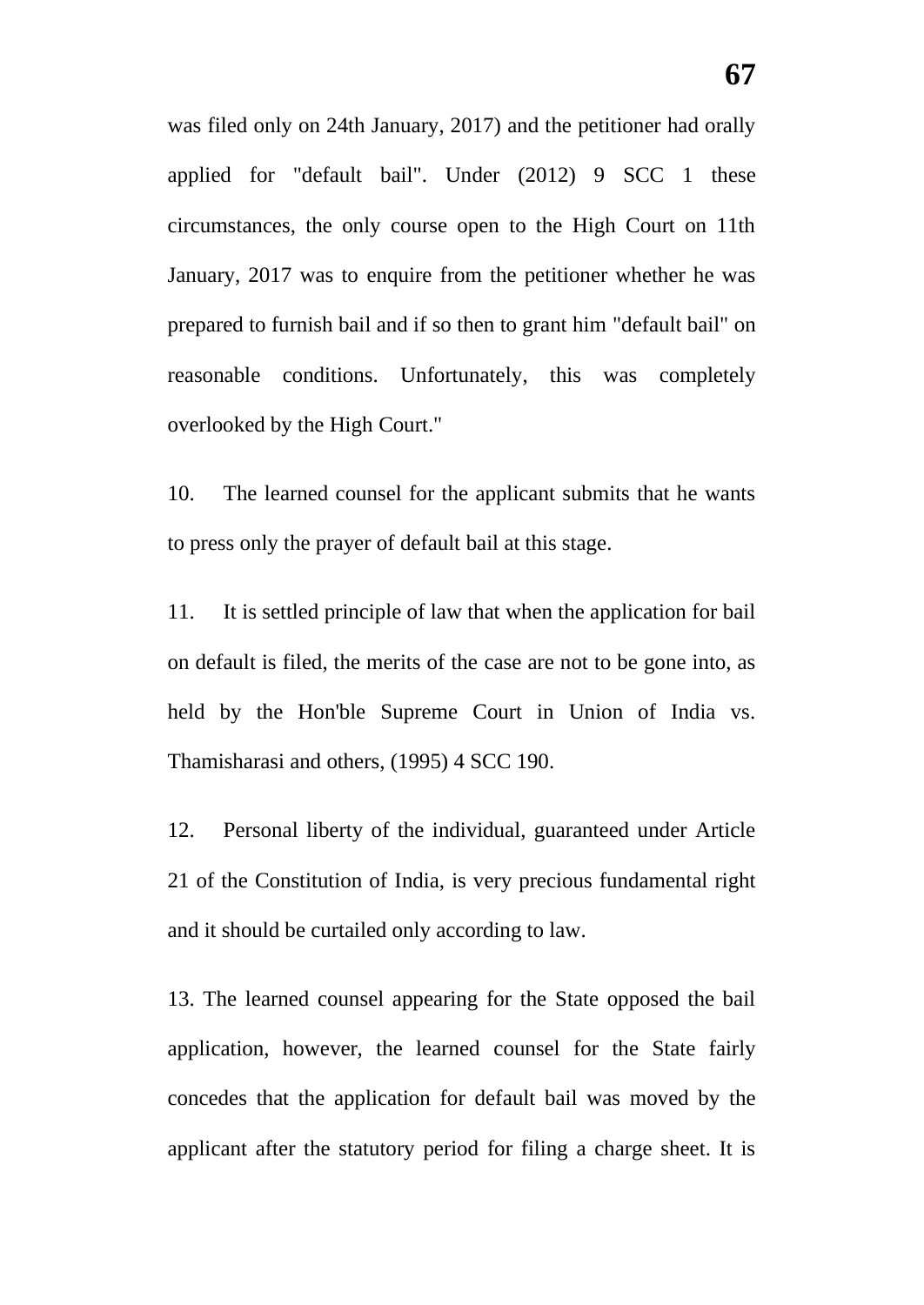admitted fact between the parties that the investigation is going on and the applicant is in judicial custody since 23.01.2020.

14. In Uday Mohanlal Acharya vs. State of Maharasthra, (2001) 5 SCC 453, the Hon'ble Supreme Court has held, "on the expiry of the said period of 90 days or 60 days, as the case may be, an indefeasible right accrues in favour of the accused for being released on bail on account of default by the Investigating Agency in the completion of the investigation within the period prescribed and the accused is entitled to be released on bail, if he is prepared to and furnishes the bail as directed by the Magistrate."

15. Having considered the submissions of learned counsel for both the parties and in the light of the well settled law, this Court is of the view that the applicant is entitled for "default bail".

16. Let the applicant be released on bail on his executing a personal bond and furnishing two reliable sureties, each in the like amount, to the satisfaction of the court concerned subject to the following conditions :-

i) the applicant shall make himself available for interrogation by the Investigating Officer as and when required;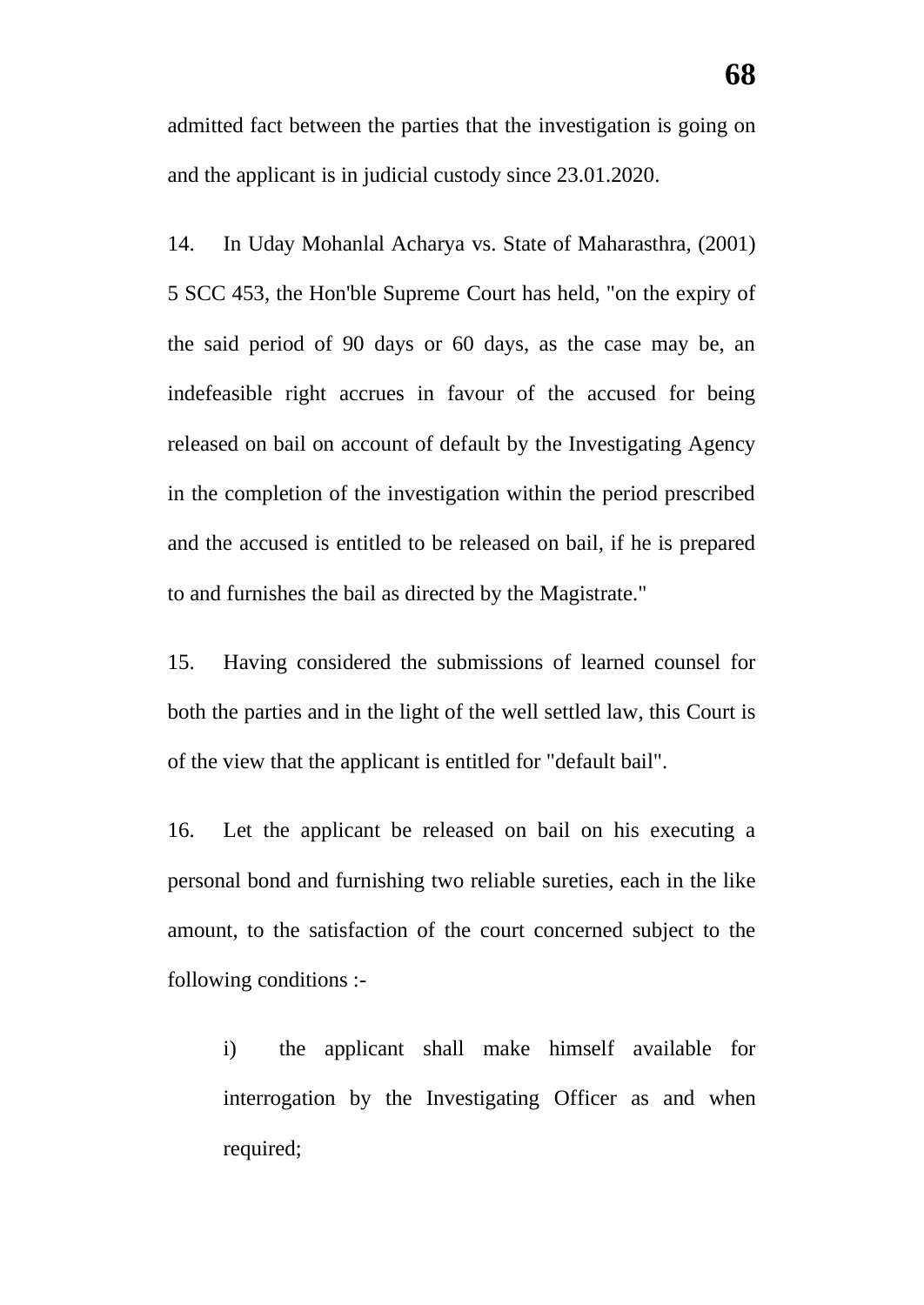ii) the applicant shall not directly or indirectly make any inducement, threat or promise to any person acquainted with the facts of the case;

iii) the applicant shall not leave the State of Uttarakhand without prior permission of the concerned trial court.

17. It is clarified that if the applicant misuses or violates any conditions, imposed upon him, the Investigating Officer or the prosecution shall be free to move the Court for cancellation of bail.

> (Alok Kumar Verma, J.) 12.05.2020

JKJ

## TRUE COPY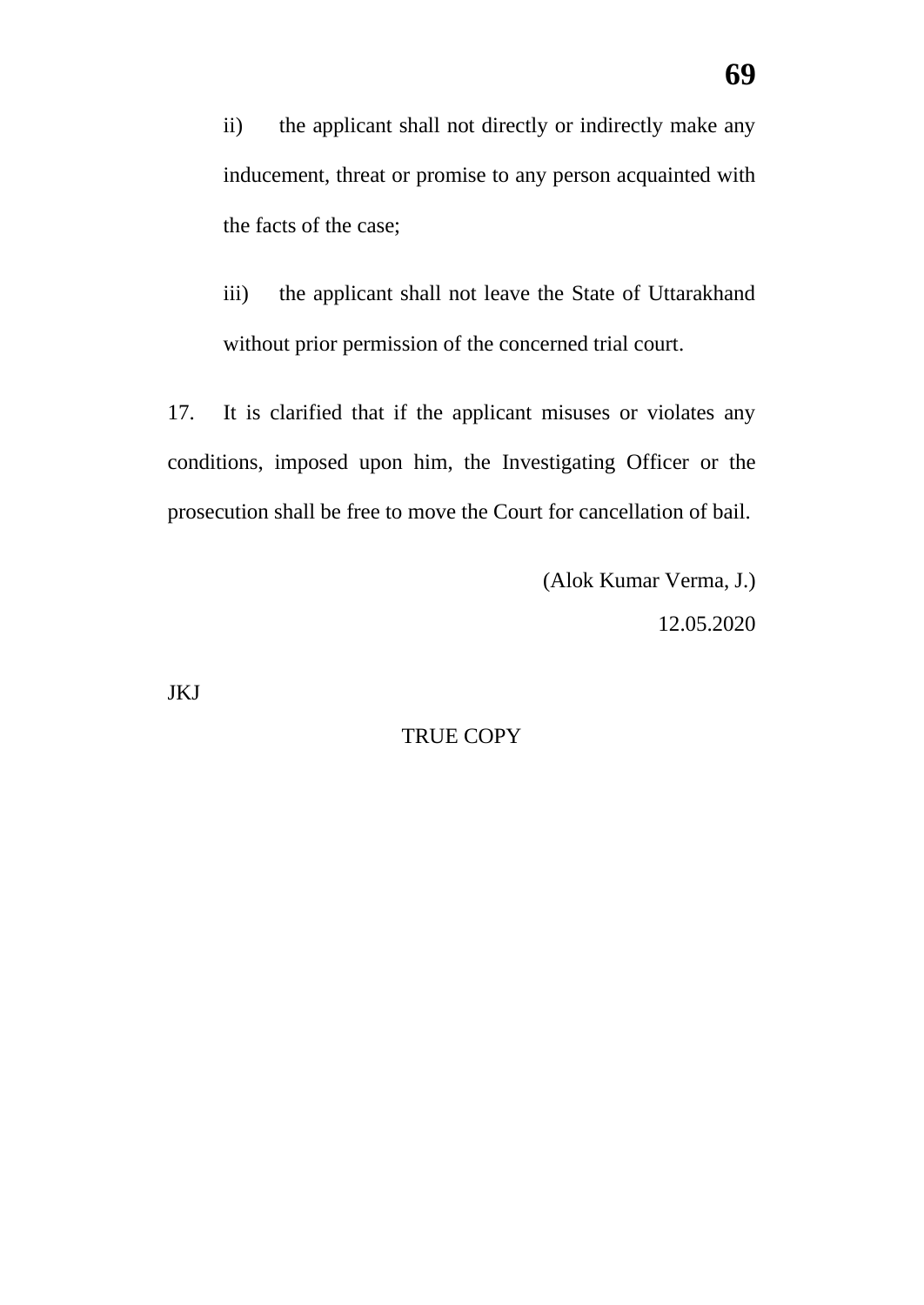### **ANNEXURE A-7**

## **HON'BLE THE CHIEF JUSTICE**

I have come across two divergent orders of learned single Judges of the Madurai Bench in relation to a plea of default bail in the light of provisions of Sec.167(2) Crl.P.C. The divergence is on account of the orders passed by the Apex Court on 23rd of March, 2020 in a Suo Motu Writ Petition (Civil) No.3 of 2020 followed by another order in the same proceedings on 6th of May, 2020 relating to the extension of the period of limitation.

The first order is passed in Crl.O.P. (MD) No.5291 of 2020, dated 8th May, 2020 in Settu v. The State, rep. by the Inspector of Police, Vallam Police Station, Thanjavur District. The accused/petitioner was taken into custody for having committed an offence of chain-snatching and a case was accordingly registered as Crime No.10 of 2020 under Sec.392 and Sec.397 of I.P.C.

The accused had earlier filed bail application which had been rejected by the very same Hon'ble Judge on the ground of involvement of the accused in three previous cases of the same nature. The bail application gave rise to the order dated 8th May,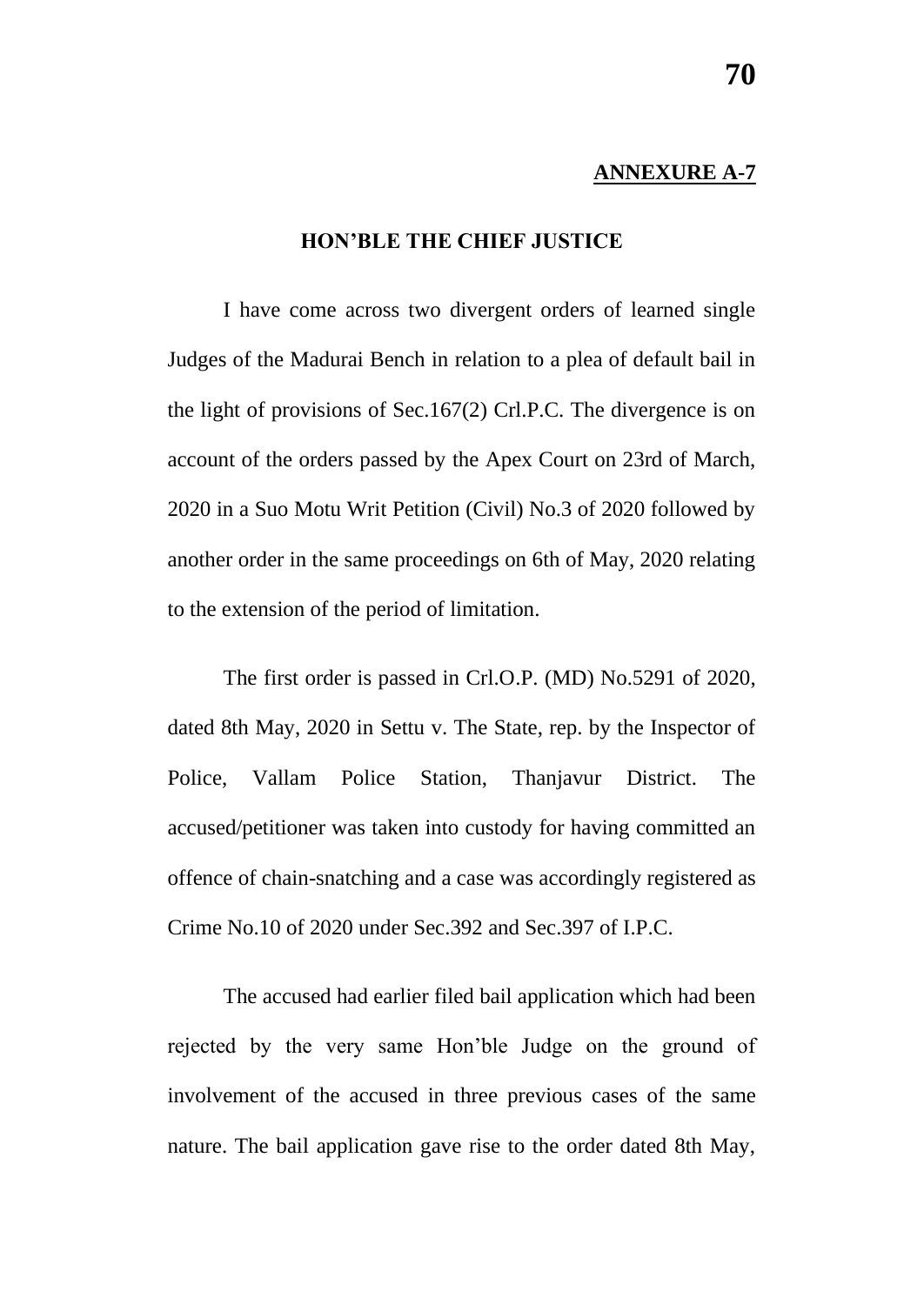2020 was filed solely on the ground that since the police report was not filed within the mandatory time-limit, the accused/petitioner was entitled to bail.

The Prosecution took the plea that in view of the directions of the Apex Court on 23rd March, 2020 referred to above, which were in exercise of powers under Art.142 read with Art.141 of the Constitution of India, the delay in filing the Police Report has to be considered in the light of the above orders of the Supreme Court.

The learned single Judge held that the Supreme Court order did not touch upon any specific extension of time for completing investigation and once there was an expiry of the mandatory period as prescribed under Sec.167(2) of Cr.P.C. the accused was entitled for default bail. The learned Judge also referred to the Fundamental Right guaranteed under Art.21 of the Constitution of India and any further detention was found to be in violation of the said right. Accordingly bail was granted by the learned single Judge.

In yet another case in Crl.O.P. (MD) No.5296 of 2020 (S. Kasi v. State through The Inspector of Police, Samanallur Police Station) where the offence was of idol theft and was based on an alleged recovery, another learned single Judge, by order dated 11th May, 2020, refused grant of bail that was prayed for after noting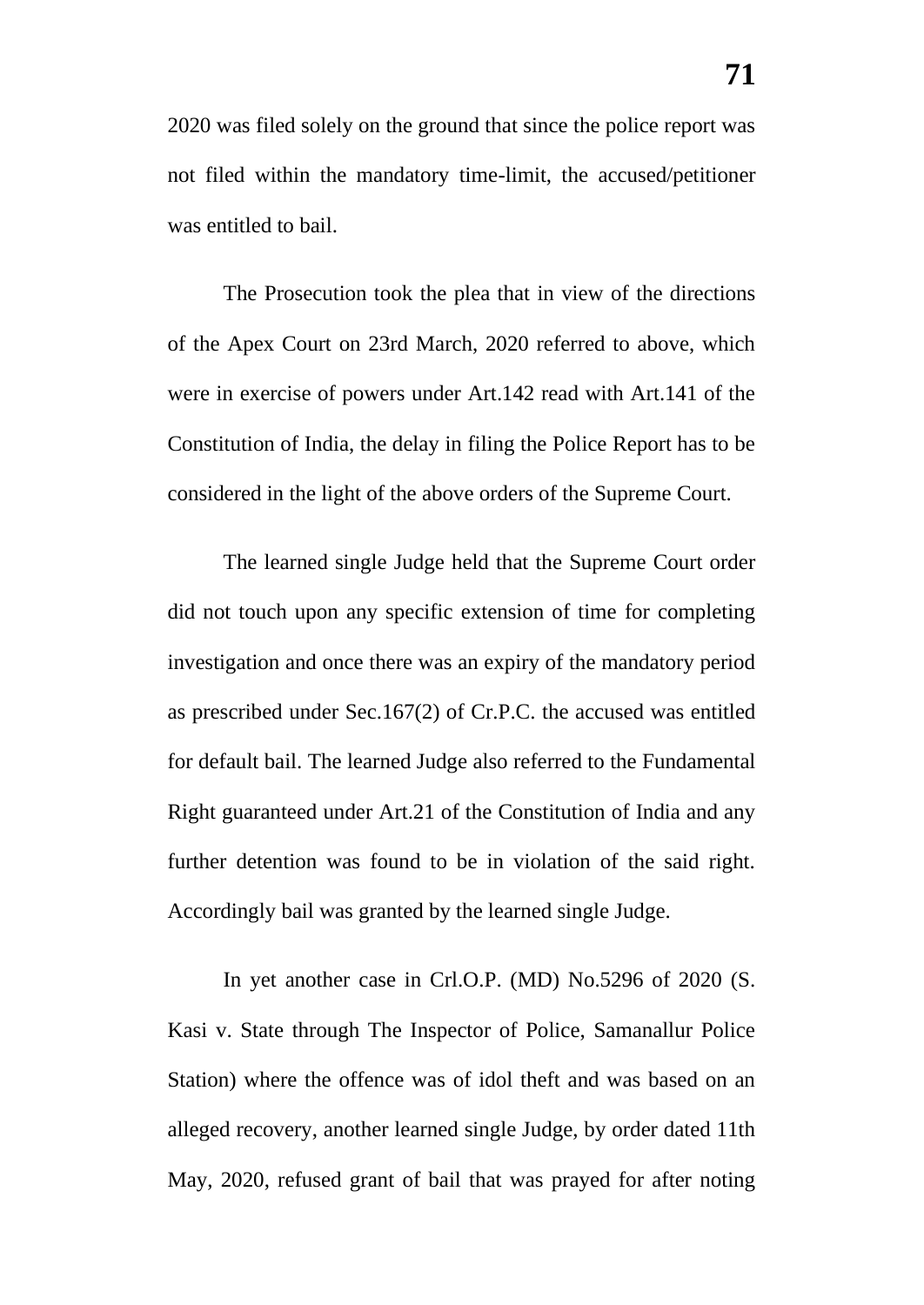the order of the learned single Judge referred to hereinabove dated 8th May, 2020. The learned single Judge in this case came to the conclusion by inference that the period of limitation for investigation under Sec.167 Cr.P.C. would also stand extended keeping in view the extraordinary situation of the Covid Virus-19 spread which has led to a general order of extension by the Apex Court. Paragraphs 14 to 18 of the order dated 11th May, 2020 give reasons for not accepting the line of reasoning as adopted by the learned single Judge in the case of Settu (supra).

There is another order of a learned single Judge of the Uttrakhand High Court in the case of Vivek Sharma v. State of Uttarkhand, First Bail Application No.511 of 2020, decided on 12- 05-2020, which is similar to the order passed in the case of Settu (supra).

The applicability of the order passed by the Apex Court has to be considered in the light of the fact that Sec.167 Cr.P.C. appears to only set out the outer limit of the detaining power of the Magistrate without charge and thus is an embargo on the period of detention of an accused. The investigation can still continue unhindered. Apart from this there is no express provision so as to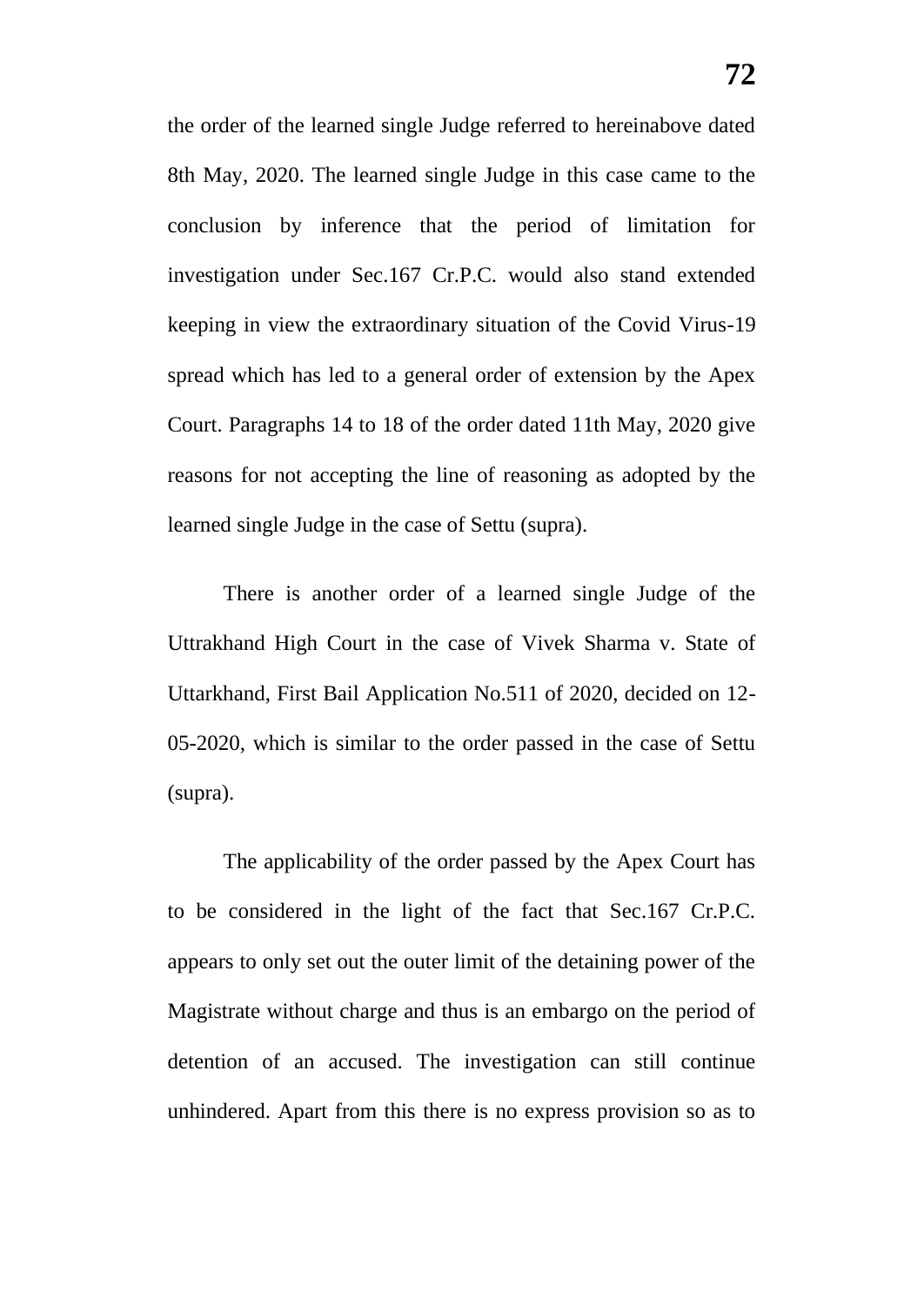condone delay in the Cr.P.C. except the provisions of Sec.468 to Sec.473 thereof.

Thus there are two conflicting opinions arising out of the orders referred to above and in my considered view, since the same is likely to have a direct impact on bail orders to be passed by the Subordinate Judiciary or even by this Court, the matter deserves to be resolved by an authoritative pronouncement.

Accordingly, in exercise of the powers conferred under Order I Rule 6 of the Madras High Court Appellate Side Rules the conflict between the above said two orders raising a pure question of law based on the interpretation of the order of the Supreme Court dated 23rd March, 2020 deserves to be clarified by an authoritative pronouncement. The reference to be answered that arises out of the said conflict of opinions is:

"Whether the orders passed by the Apex Court on 23rd March, 2020 and 6th May, 2020 in Suo Motu Writ Petition (Civil) No.3 of 2020 also apply to the proceedings under Sec.167(2) Cr.P.C. and consequently which of the two opinions expressed by the learned single Judges in the case of Settu (supra) and Kasi (supra) lays down the law correctly?"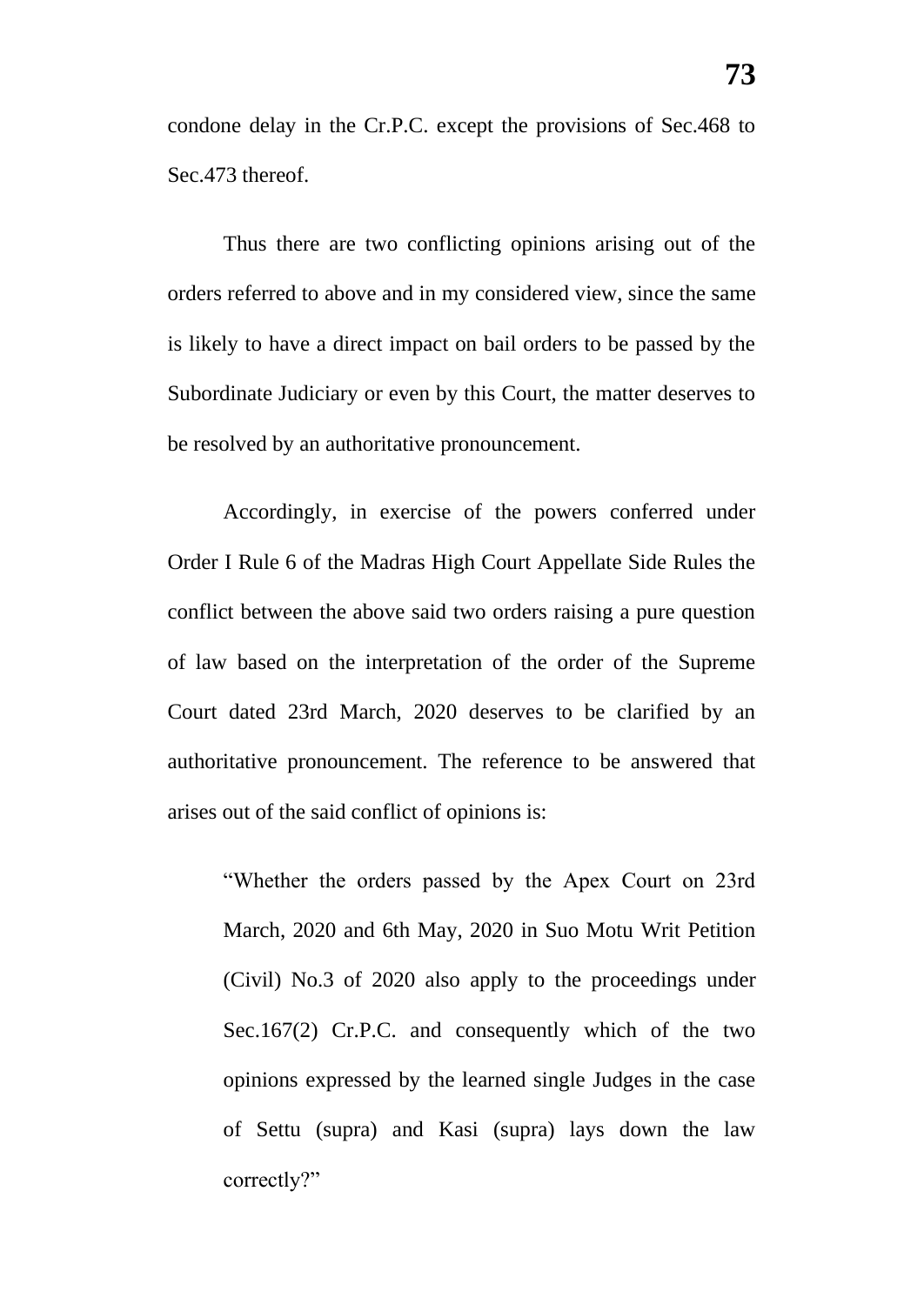Let this question be answered by a Division Bench presided over by Hon'ble P.N. Prakash at Madurai Bench itself.

The matter may be placed before the Hon'ble Administrative Judge of the Madurai Bench for listing of the matter at the earliest with notice to the learned Public Prosecutor and to the learned counsel for the concerned parties.

> Sd/- (A.P. SAHI, C.J.) 12-05-2020

To

The Registrar (Judicial) Madras High Court.

TRUE COPY